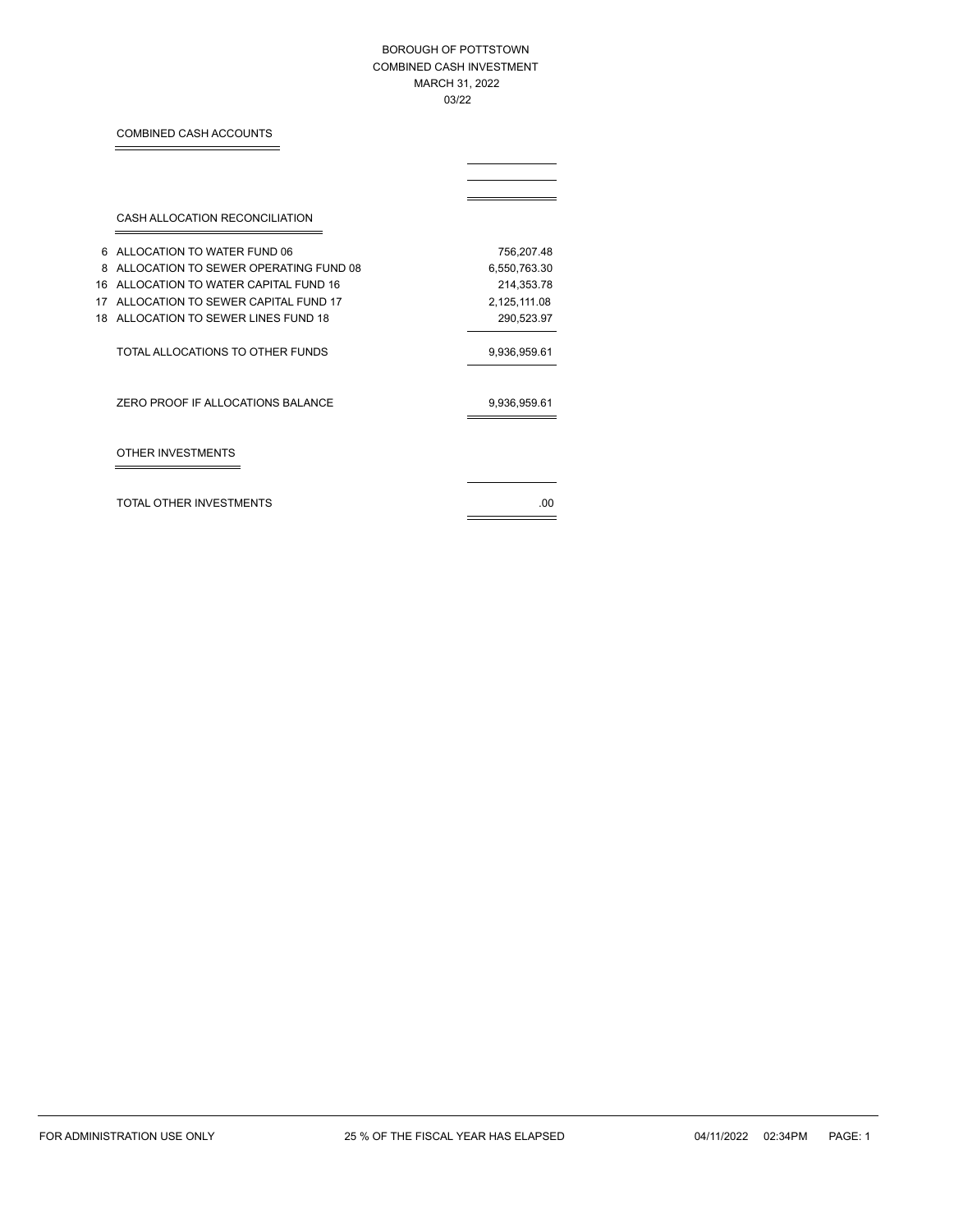#### BOROUGH OF POTTSTOWN BALANCE SHEET MARCH 31, 2022 03/22

## WATER FUND 06

#### ASSETS

|           | $ -$                                     |            |                  |               |
|-----------|------------------------------------------|------------|------------------|---------------|
|           | 06.100000 CASH - VIST BANK #7269         |            | 756,207.48       |               |
|           | 06.145000 ACCTS RECEIVABLE (NOT UTILITY) |            | 2,611.58         |               |
|           | 06.145100 UTILITY WATER RECEIVABLES      |            | 1,552,907.57     |               |
|           | 06.145510 ALLOW.- UNCOLL ACCTS RECEIV.   |            | 242,392.41)      |               |
|           | 06.155000 PREPAID ITEMS                  |            | 907.42           |               |
|           | 06.158000 DEFRRD OUTFLOW RESRCS- PENSION |            | 119,529.00       |               |
|           | 06.161000 WATER PROPERTY - LAND          |            | 17,500.00        |               |
|           | 06.162000 WATER PLANT IMPROVEMENTS       |            | 12,426,293.49    |               |
|           | 06.162500 WATER PLANT - ACCUM DEPRECIAT. |            | (2,600,356.57)   |               |
|           | 06.164000 WATER PLANT - MACH & EQUIP.    |            | 822,102.56       |               |
|           | 06.164500 ACCM DEPREC -MACH & EQUIP      |            | 748,378.08)      |               |
|           | 06.165000 CAP. CONSTRUCTION IN PROGRESS  |            | 1,739,238.27     |               |
|           |                                          |            |                  |               |
|           | <b>TOTAL ASSETS</b>                      |            |                  | 13,846,170.31 |
|           |                                          |            |                  |               |
|           | LIABILITIES AND EQUITY                   |            |                  |               |
|           |                                          |            |                  |               |
|           |                                          |            |                  |               |
|           | <b>LIABILITIES</b>                       |            |                  |               |
|           | 06.200210 ACCT PAY - ACCRUALS NEW YEAR   |            | 109,113.00       |               |
|           | 06.246000 COMPENSATED BALANCES           |            | 110,716.61       |               |
|           | 06.257000 NET PENSION LIAB.-PROPRT.SHARE |            | 445,643.00       |               |
|           | 06.258000 DEFRRD INFLOWS RESRCS-PENSION  |            | 710,198.00       |               |
|           | <b>TOTAL LIABILITIES</b>                 |            |                  | 1,375,670.61  |
|           |                                          |            |                  |               |
|           | <b>FUND EQUITY</b>                       |            |                  |               |
| 06.279990 | UNRESERVED FUND BALANCE                  |            | 12, 197, 619. 23 |               |
|           |                                          |            |                  |               |
|           | UNAPPROPRIATED FUND BALANCE:             |            |                  |               |
|           | REVENUE OVER EXPENDITURES - YTD          | 272,937.46 |                  |               |
|           | <b>BALANCE - CURRENT DATE</b>            |            |                  |               |
|           |                                          |            | 272,937.46       |               |
|           | TOTAL FUND EQUITY                        |            |                  | 12,470,556.69 |
|           | TOTAL LIABILITIES AND EQUITY             |            |                  | 13,846,227.30 |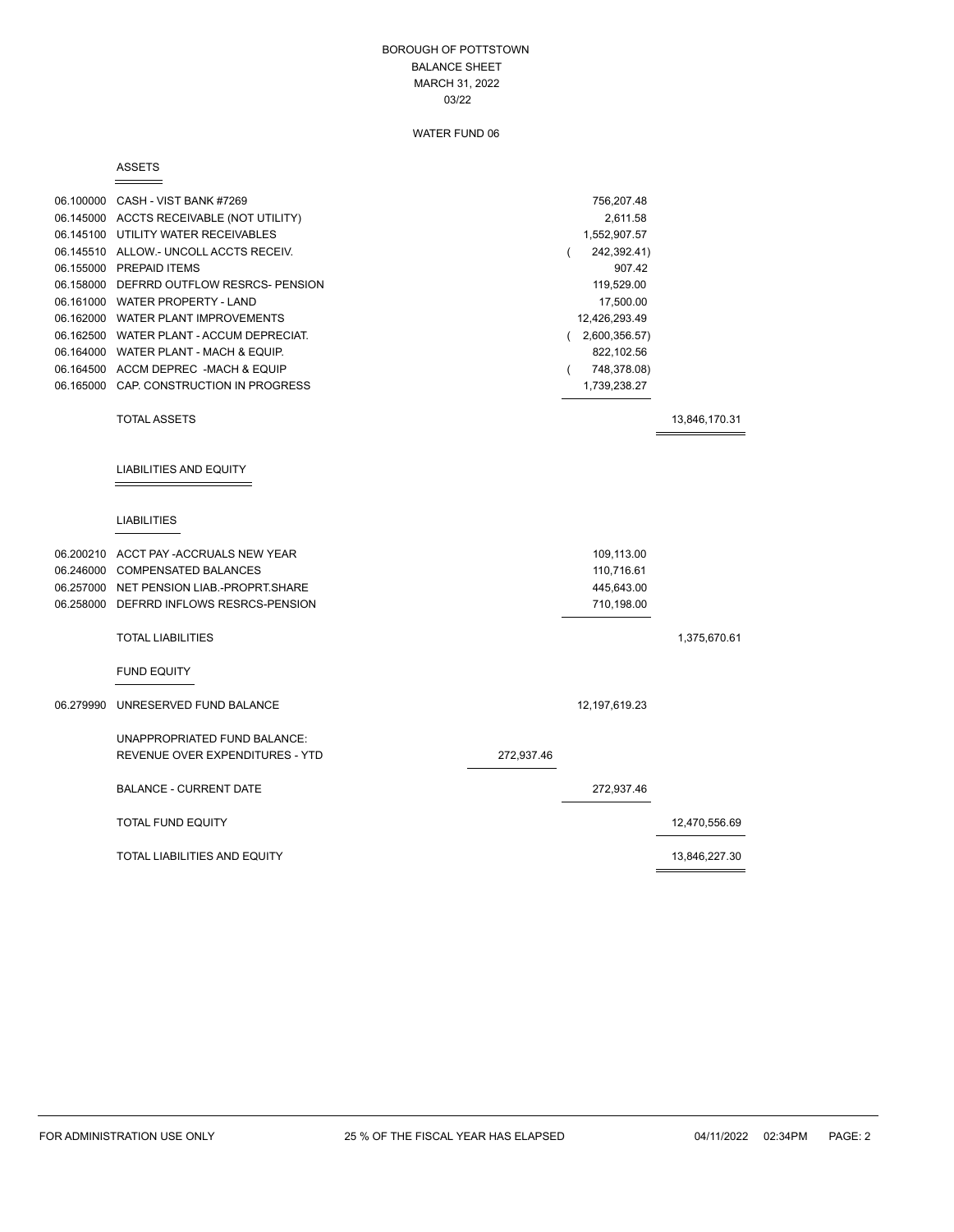|            |                                           | <b>BUDGET</b> | PERIOD ACTUA | <b>YTD ACTUAL</b> | <b>UNEARNED</b>            | <b>PRC</b>  |
|------------|-------------------------------------------|---------------|--------------|-------------------|----------------------------|-------------|
|            | <b>INTEREST EARNINGS</b>                  |               |              |                   |                            |             |
|            |                                           |               |              |                   |                            |             |
| 06.341.100 | <b>INTEREST EARNINGS</b>                  | 2,000.00      | 56.99        | 121.12            | 1,878.88                   | 6           |
|            | TOTAL INTEREST EARNINGS                   | 2,000.00      | 56.99        | 121.12            | 1,878.88                   | 6           |
|            | <b>RENTS &amp; ROYALTIES</b>              |               |              |                   |                            |             |
| 06.342.100 | JACKSON ST. CELL TOWER-WATER              | 96,000.00     | 16,831.27    | 30,641.55         | 65,358.45                  | 32          |
| 06.342.200 | K-MART CELL TOWER - WATER                 | 123,000.00    | 17,113.05    | 30,588.01         | 92,411.99                  | 25          |
|            | TOTAL RENTS & ROYALTIES                   | 219,000.00    | 33,944.32    | 61,229.56         | 157,770.44                 | 28          |
|            | <b>WATER</b>                              |               |              |                   |                            |             |
|            | 06.378.010 METERED WATER USAGE FEES       | 6,545,615.00  | 476,462.73   | 1,832,299.02      | 4,713,315.98               | 28          |
|            | 06.378.100 WATER CONNECTION/TAPPING FEES  | 17,400.00     | 1,764.00     | .00.              | 17,400.00                  | 0           |
|            | 06.378.101 WATER CONNECT APPL. FEES       | 5,000.00      | 290.00       | 3,474.00          | 1,526.00                   | 69          |
|            | 06.378.105 TURN ON/OFF CHARGES            | 17,000.00     | 2,549.93     | 8,850.91          | 8,149.09                   | 52          |
| 06.378.110 | PENALTIES & INTEREST UTILITIES            | 75,000.00     | 6,675.58     | 16,795.48         | 58,204.52                  | 22          |
|            | 06.378.120 BULK WATER TO COMM. CUSTOMERS  | 20,000.00     | 72.17) (     | 144.07)           | 20,144.07                  | 1)          |
|            | 06.378.130 BULK WATER TO NORTH COVENTRY   | 400,000.00    | 29,437.20    | 97,609.92         | 302,390.08                 | 24          |
| 06.378.140 | <b>BULK WATER TO AQUA PA</b>              | 10,000.00     | .00          | .00               | 10,000.00                  | $\mathbf 0$ |
|            | 06.378.400 FIRE HYDRANT FEES              | 70,000.00     | 10,710.00    | 19,890.00         | 50,110.00                  | 28          |
|            | <b>TOTAL WATER</b>                        | 7,160,015.00  | 527,817.27   | 1,978,775.26      | 5, 181, 239. 74            | 28          |
|            | MISCELLANEOUS INCOME                      |               |              |                   |                            |             |
| 06.380.100 | <b>MISCELLANEOUS</b>                      | 1,000.00      | .00          | 2,140.16          | 1,140.16<br>$\overline{ }$ | 214         |
|            | 06.380.170 PORTNOFF FILING FEES - OWNERS  | 7,000.00      | 91.29        | 368.64            | 6,631.36                   | 5           |
|            | TOTAL MISCELLANEOUS INCOME                | 8,000.00      | 91.29        | 2,508.80          | 5,491.20                   | 31          |
|            | UNCLASSIFIED OPERATING REVENUE            |               |              |                   |                            |             |
|            | 06.389.100 UTILITY WATER CERTIFICATIONFEE | 20,000.00     | 2,545.00     | 6,835.00          | 13,165.00                  | 34          |
| 06.389.200 | <b>ENERGY CAPACITY PYMNTS</b>             | 1,500.00      | .00          | 2,360.31          | 860.31)                    | 157         |
|            | 06.389.300 SALE OF SCRAP METAL            | 500.00        | .00          | 992.00            | 492.00)<br>$\overline{ }$  | 198         |
|            | 06.389.400 NEW WATER METER SALES          | 20,000.00     | 2,938.00     | 8,028.00          | 11,972.00                  | 40          |
|            | 06.389.500 REFUND -R EST TAX-CELL TW WTR  | 12,000.00     | 3,253.00     | 3,253.00          | 8,747.00                   | 27          |
|            | TOTAL UNCLASSIFIED OPERATING REVENUE      | 54,000.00     | 8,736.00     | 21,468.31         | 32,531.69                  | 40          |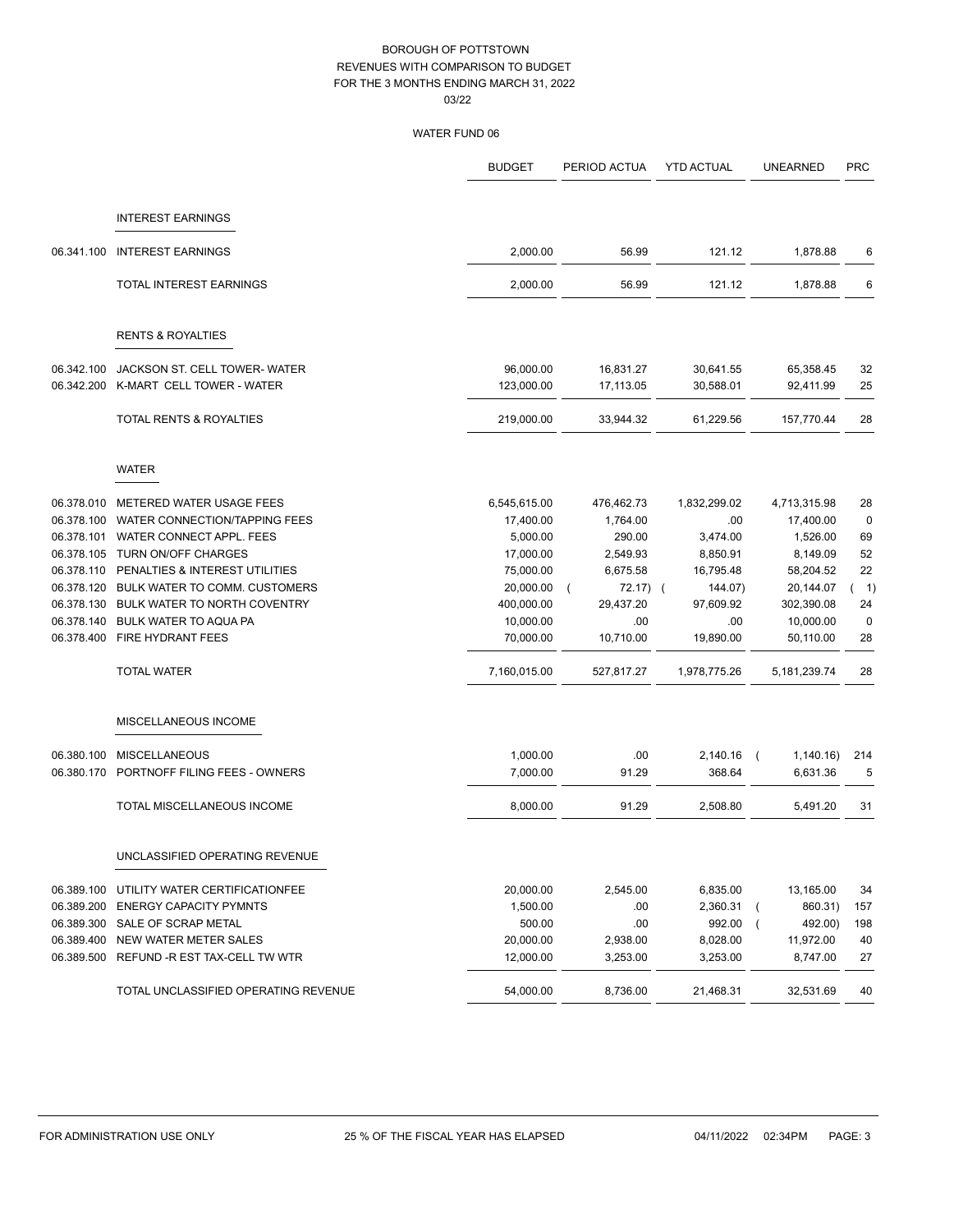|            |                                       | <b>BUDGET</b> | PERIOD ACTUA | <b>YTD ACTUAL</b> | <b>UNEARNED</b> | <b>PRC</b>  |
|------------|---------------------------------------|---------------|--------------|-------------------|-----------------|-------------|
|            | <b>REFUNDS OF EXPENSES</b>            |               |              |                   |                 |             |
| 06.395.100 | <b>REFUND - CURRENT YEAR EXPENSES</b> | .00.          | 25.14        | $25.14$ (         | 25.14)          | 0           |
| 06.395.300 | REFUND - COBRA & HEALTH PREM.         | .00           | 534.95       | 2,777.88 (        | 2,777.88)       | 0           |
|            | TOTAL REFUNDS OF EXPENSES             | .00           | 560.09       | 2,803.02 (        | 2,803.02)       | 0           |
|            | <b>RESERVES</b>                       |               |              |                   |                 |             |
| 06.399.100 | <b>BALANCE FORWARD FR RESERVES</b>    | 713,735.00    | .00          | .00.              | 713,735.00      | $\mathbf 0$ |
|            | <b>TOTAL RESERVES</b>                 | 713,735.00    | .00          | .00.              | 713,735.00      | $\mathbf 0$ |
|            | <b>TOTAL FUND REVENUE</b>             | 8,156,750.00  | 571,205.96   | 2,066,906.07      | 6,089,843.93    | 25          |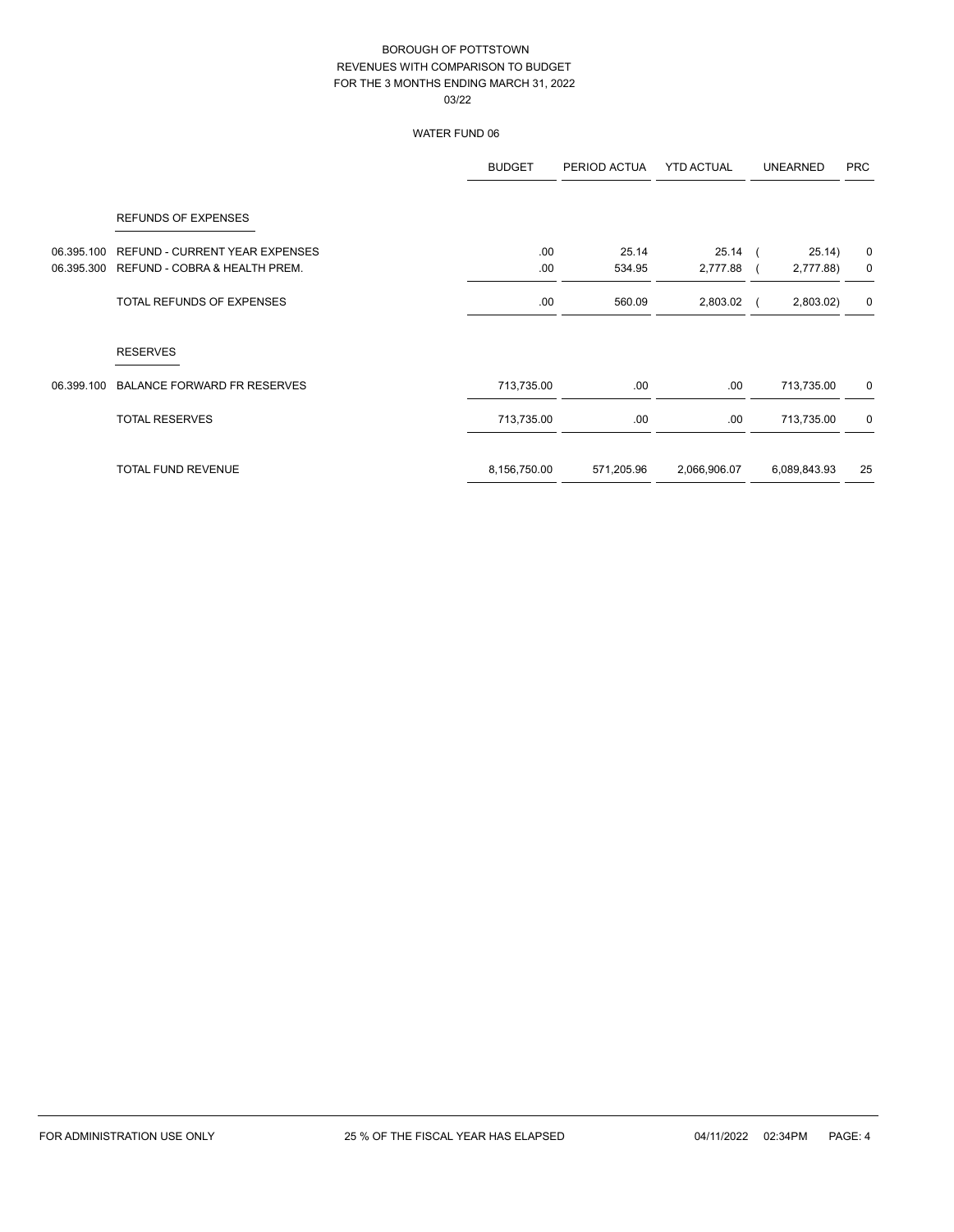|                     |                                           | <b>BUDGET</b> | PERIOD ACTUA | <b>YTD ACTUAL</b> | UNEXPENDED                | <b>PRC</b>     |
|---------------------|-------------------------------------------|---------------|--------------|-------------------|---------------------------|----------------|
|                     | <b>LEGISLATION - COUNCIL</b>              |               |              |                   |                           |                |
|                     |                                           |               |              |                   |                           |                |
|                     | 06.400.112 AUTHORITY MEMBER WAGES         | 6,000.00      | 1,500.00     | 1,500.00          | 4,500.00                  | 25             |
| 06.400.113          | <b>COUNCIL MEMBER WAGES</b>               | 2,900.00      | 241.64       | 724.92            | 2,175.08                  | 25             |
| 06.400.114          | <b>BORO MGMT APPOINTED WAGES</b>          | 8,900.00      | 2,470.00     | 2,470.00          | 6,430.00                  | 28             |
| 06.400.192 FICA TAX |                                           | 684.00        | 133.23       | 170.20            | 513.80                    | 25             |
|                     | 06.400.195 WORKERS COMP. EXP.             | 189.00        | 238.39       | 299.14            | 110.14)<br>$\overline{ }$ | 158            |
| 06.400.198          | NON-UNIFORM - LIFE, AD&D, DISB            | 1,715.00      | .00          | .00               | 1,715.00                  | $\mathbf 0$    |
|                     | 06.400.210 OFFICE SUPPLIES                | 225.00        | .00          | 11.34             | 213.66                    | 5              |
|                     | 06.400.241 GENERAL GOVERNMENTAL SUPPLIES  | 650.00        | 56.01        | 56.01             | 593.99                    | 9              |
|                     | 06.400.341 ADVERTISING                    | 3,500.00      | .00          | 222.79            | 3,277.21                  | 6              |
|                     | 06.400.342 PRINTING/BINDING               | 200.00        | .00          | .00               | 200.00                    | 0              |
| 06.400.420          | DUES, LICEN, SUBS, MEMBERSHIPS            | 4,500.00      | 47.32        | 1,703.56          | 2,796.44                  | 38             |
|                     | 06.400.425 MEETING, SEMINAR, CONFERENCES  | 200.00        | .00          | 91.96             | 108.04                    | 46             |
|                     | TOTAL LEGISLATION - COUNCIL               | 29,663.00     | 4,686.59     | 7,249.92          | 22,413.08                 | 24             |
|                     | EXECUTIVE - ADMIN                         |               |              |                   |                           |                |
| 06.401.110          | <b>EXECUTIVE WAGES</b>                    | 76,773.00     | 4,797.84     | 11,261.18         | 65,511.82                 | 15             |
|                     | 06.401.180 OVERTIME                       | 1,500.00      | 120.10       | 267.88            | 1,232.12                  | 18             |
| 06.401.192 FICA TAX |                                           | 6,305.00      | 410.40       | 1,163.30          | 5,141.70                  | 18             |
|                     | 06.401.195 WORKERS COMP. EXP.             | 92.00         | 90.82        | 113.96            | 21.96)                    | 124            |
| 06.401.196          | MEDICAL/RX/DENTAL/VISION                  | 15,956.00     | 849.49       | 2,993.35          | 12,962.65                 | 19             |
| 06.401.198          | NON-UNIFORM - LIFE, AD&D, DISB            | 832.00        | 47.26        | 141.78            | 690.22                    | 17             |
|                     | 06.401.210 OFFICE SUPPLIES                | 400.00        | 25.36        | 83.20             | 316.80                    | 21             |
| 06.401.211          | COPIER USAGE SHARED COSTS                 | 650.00        | 89.11        | 184.59            | 465.41                    | 28             |
|                     | 06.401.231 VEHICLE FUEL - GASOLINE        | 250.00        | 29.15        | 56.66             | 193.34                    | 23             |
|                     | 06.401.241 GENERAL GOVERNMENTAL SUPPLIES  | 100.00        | .00          | .00               | 100.00                    | $\mathbf 0$    |
|                     | 06.401.251 VEHICLE PARTS & REPAIRS        | 150.00        | .00          | .00               | 150.00                    | $\mathbf 0$    |
|                     | 06.401.260 SMALL TOOLS/MINOR EQUIPMENT    | 100.00        | .00          | .00               | 100.00                    | $\mathbf 0$    |
|                     | 06.401.321 TELEPHONES                     | 450.00        | 31.59        | 31.59             | 418.41                    | $\overline{7}$ |
| 06.401.325 POSTAGE  |                                           | 300.00        | 22.39        | 31.01             | 268.99                    | 10             |
|                     | 06.401.341 ADVERTISING                    | 350.00        | .00          | .00               | 350.00                    | $\mathbf 0$    |
|                     | 06.401.342 PRINTING/BINDING               | 50.00         | .00          | .00               | 50.00                     | 0              |
|                     | 06.401.353 SURETY BOND                    | 700.00        | .00          | .00               | 700.00                    | 0              |
|                     | 06.401.420 DUES, LICEN, SUBS, MEMBERSHIPS | 700.00        | .00          | 269.59            | 430.41                    | 39             |
|                     | 06.401.425 MEETING, SEMINAR, CONFERENCES  | 500.00        | 398.64       | 503.73            | 3.73)                     | 101            |
|                     | TOTAL EXECUTIVE - ADMIN                   | 106,158.00    | 6,912.15     | 17,101.82         | 89,056.18                 | 16             |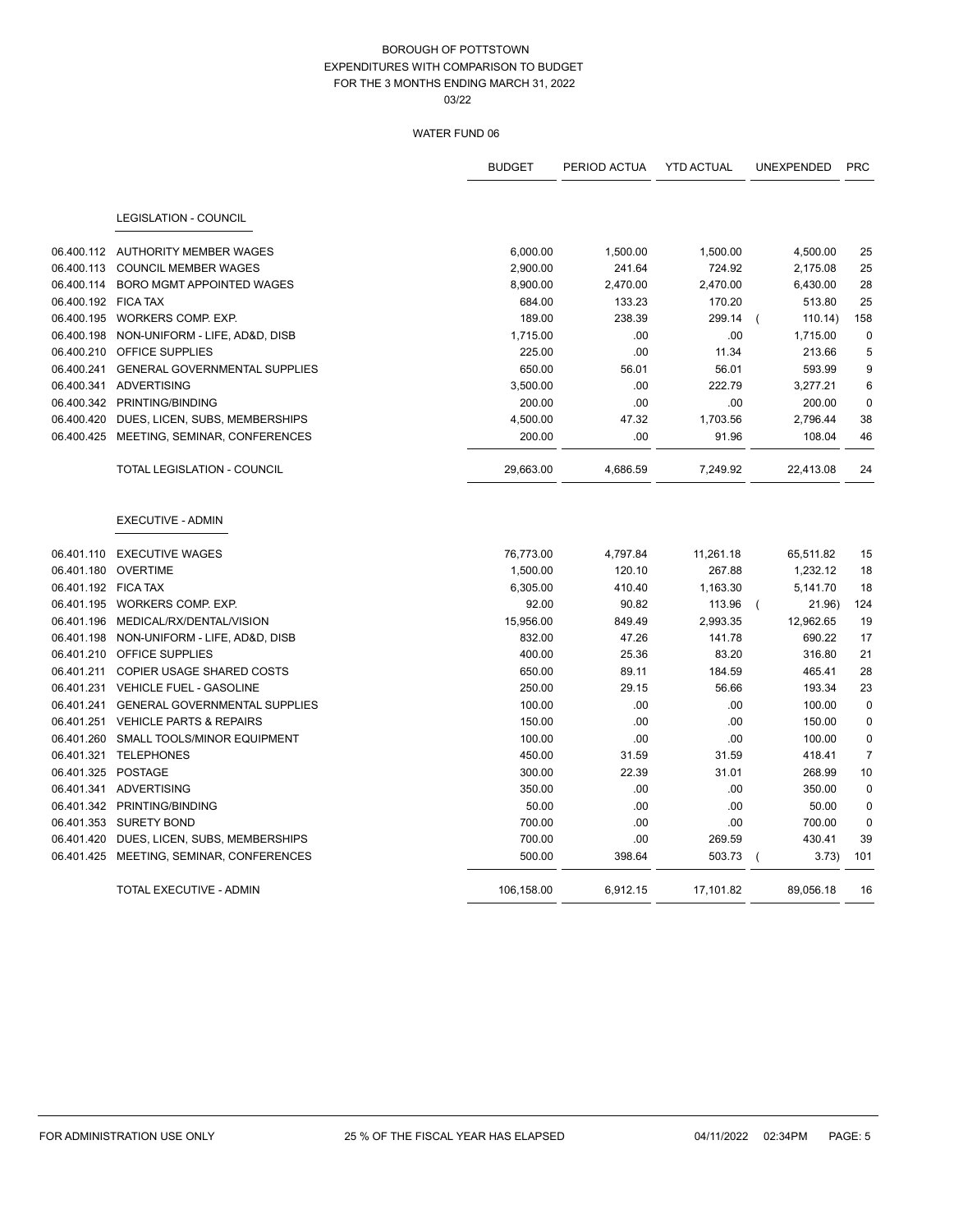|            |                                        | <b>BUDGET</b> | PERIOD ACTUA | <b>YTD ACTUAL</b> | <b>UNEXPENDED</b> | <b>PRC</b>     |
|------------|----------------------------------------|---------------|--------------|-------------------|-------------------|----------------|
|            | <b>FINANCE</b>                         |               |              |                   |                   |                |
| 06.402.110 | <b>FINANCE WAGES</b>                   | 151,882.00    | 11,547.63    | 27,775.77         | 124,106.23        | 18             |
| 06.402.112 | <b>FINANCE WAGES - PT</b>              | .00           | .00          | 2,206.64          | 2,206.64)         | $\mathbf 0$    |
| 06.402.180 | <b>OVERTIME</b>                        | 1,000.00      | .00          | .00               | 1,000.00          | 0              |
| 06.402.184 | <b>EMPLOYEE WELLNESS PROGRAM</b>       | 250.00        | .00          | 716.65            | 466.65)           | 287            |
| 06.402.192 | <b>FICA TAX</b>                        | 11,855.00     | 883.82       | 2,656.28          | 9,198.72          | 22             |
| 06.402.195 | WORKERS COMP. EXP.                     | 163.00        | 204.33       | 256.40            | 93.40)            | 157            |
| 06.402.196 | MEDICAL/RX/DENTAL/VISION               | 38,137.00     | 3,219.23     | 11,315.90         | 26,821.10         | 30             |
| 06.402.197 | MGMT RETIREE HLTH & MEDICARE           | 2,500.00      | 235.07       | 470.14            | 2,029.86          | 19             |
| 06.402.198 | NON-UNIFORM - LIFE, AD&D, DISB         | 996.00        | 75.21        | 225.63            | 770.37            | 23             |
| 06.402.210 | OFFICE SUPPLIES                        | 1,000.00      | 45.26        | 155.23            | 844.77            | 16             |
| 06.402.211 | COPIER USAGE SHARED COSTS              | 500.00        | 82.73        | 165.45            | 334.55            | 33             |
| 06.402.231 | VEHICLE FUEL - GASOLINE                | 500.00        | 7.80         | 7.80              | 492.20            | $\overline{2}$ |
| 06.402.241 | <b>GENERAL GOVERNMENTAL SUPPLIES</b>   | 200.00        | .00          | .00               | 200.00            | $\mathbf 0$    |
| 06.402.311 | ACCOUNTING & AUDIT SERVICES            | 13,000.00     | .00          | .00               | 13,000.00         | 0              |
| 06.402.321 | <b>TELEPHONES</b>                      | 1,500.00      | 82.04        | 82.04             | 1,417.96          | $\,$ 5 $\,$    |
| 06.402.325 | POSTAGE                                | 8,000.00      | 22.39        | 22.39             | 7,977.61          | 0              |
|            | 06.402.342 PRINTING/BINDING            | 5,000.00      | 11.19        | 11.19             | 4,988.81          | 0              |
| 06.402.353 | <b>SURETY BOND</b>                     | 800.00        | .00          | .00               | 800.00            | $\pmb{0}$      |
| 06.402.374 | <b>REPAIRS - MACH, &amp; EQUIPMENT</b> | 800.00        | .00          | .00               | 800.00            | $\mathbf 0$    |
| 06.402.390 | <b>BANK CHARGES</b>                    | 25,000.00     | 3,075.93     | 9,187.50          | 15,812.50         | 37             |
| 06.402.420 | DUES, LICEN, SUBS, MEMBERSHIPS         | 300.00        | 7.95         | 15.89             | 284.11            | 5              |
| 06.402.425 | MEETING, SEMINAR, CONFERENCES          | 750.00        | .00          | .00               | 750.00            | 0              |
|            | <b>TOTAL FINANCE</b>                   | 264,133.00    | 19,500.58    | 55,270.90         | 208,862.10        | 21             |
|            | LEGAL                                  |               |              |                   |                   |                |
|            | 06.404.314 LEGAL - GENERAL             | 9,000.00      | .00          | .00               | 9,000.00          | 0              |
|            | 06.404.315 LEGAL - AUTHORITY           | 9,500.00      | 759.95       | 783.95            | 8,716.05          | 8              |
|            | 06.404.317 LEGAL - AFSCME              | 4,000.00      | .00          | .00               | 4,000.00          | 0              |
|            | <b>TOTAL LEGAL</b>                     | 22,500.00     | 759.95       | 783.95            | 21,716.05         | 3              |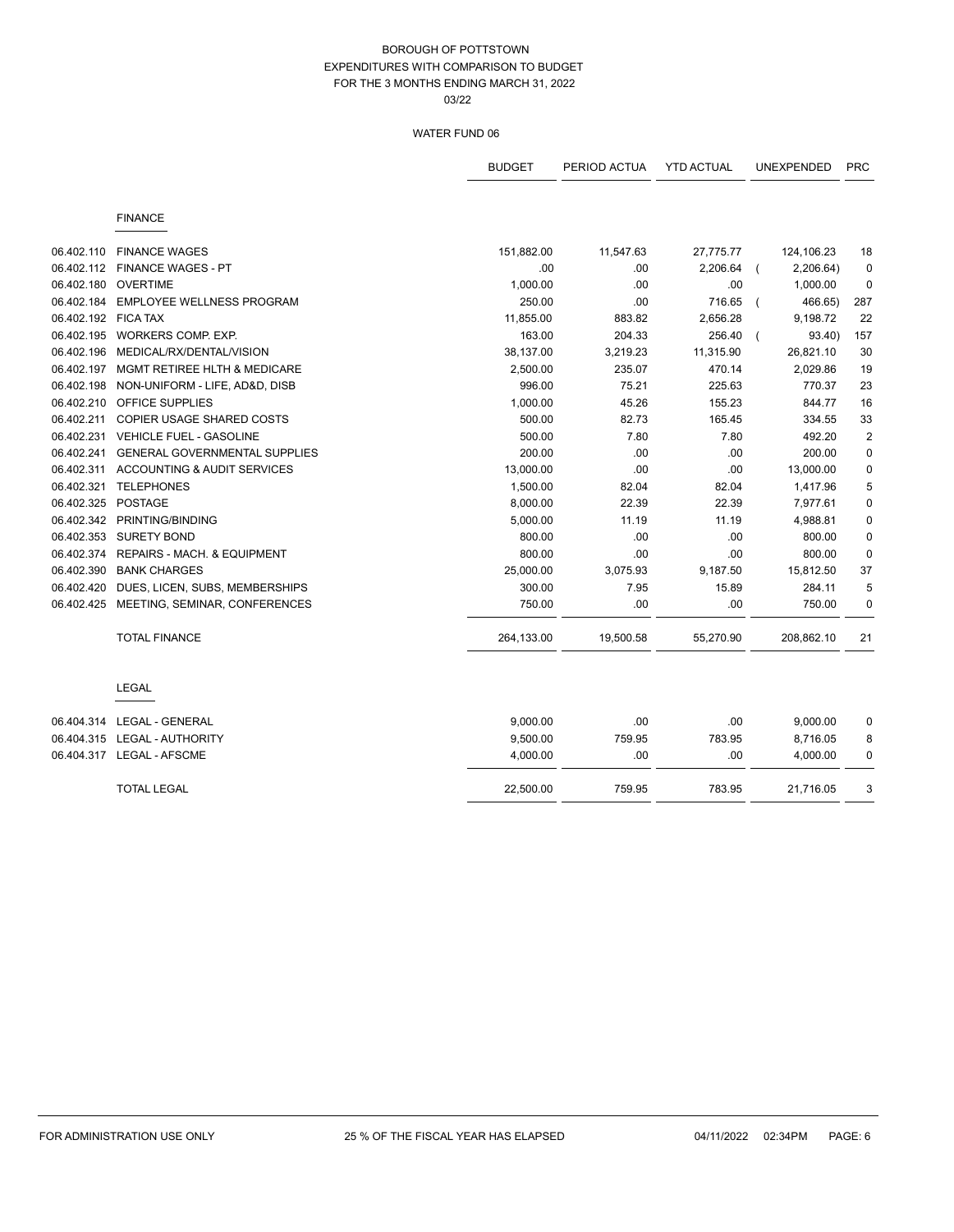|                     |                                           | <b>BUDGET</b> | PERIOD ACTUA | <b>YTD ACTUAL</b> | UNEXPENDED | <b>PRC</b>     |
|---------------------|-------------------------------------------|---------------|--------------|-------------------|------------|----------------|
|                     | <b>HUMAN RESOURCES</b>                    |               |              |                   |            |                |
| 06.406.110          | <b>HUMAN RESOURCES WAGES</b>              | 66,601.00     | 5,123.17     | 13,173.84         | 53,427.16  | 20             |
| 06.406.192 FICA TAX |                                           | 5,095.00      | 389.09       | 1,230.39          | 3,864.61   | 24             |
| 06.406.195          | <b>WORKERS COMP. EXP.</b>                 | 69.00         | 90.82        | 113.96            | 44.96)     | 165            |
| 06.406.196          | MEDICAL/RX/DENTAL/VISION                  | 10,717.00     | 823.68       | 4,201.06          | 6,515.94   | 39             |
| 06.406.198          | NON-UNIFORM - LIFE, AD&D, DISB            | 416.00        | 47.26        | 141.78            | 274.22     | 34             |
| 06.406.210          | <b>OFFICE SUPPLIES</b>                    | 420.00        | .00          | 5.21              | 414.79     | $\overline{1}$ |
| 06.406.211          | <b>COPIER USAGE SHARED COSTS</b>          | .00           | 89.11        | 184.59            | 184.59)    | $\mathbf 0$    |
| 06.406.241          | <b>GENERAL GOVERNMENTAL SUPPLIES</b>      | 1,172.00      | .00          | .00               | 1,172.00   | $\pmb{0}$      |
| 06.406.260          | SMALL TOOLS/MINOR EQUIPMENT               | 840.00        | .00          | .00               | 840.00     | 0              |
| 06.406.310          | PROFESSIONAL SERVICES                     | 5,600.00      | .00          | .00               | 5,600.00   | 0              |
| 06.406.321          | <b>TELEPHONES</b>                         | 500.00        | 16.60        | 16.60             | 483.40     | 3              |
| 06.406.325          | POSTAGE                                   | 224.00        | 22.39        | 22.39             | 201.61     | 10             |
| 06.406.341          | ADVERTISING                               | 980.00        | .00          | .00               | 980.00     | $\pmb{0}$      |
| 06.406.342          | PRINTING/BINDING                          | 98.00         | .00          | .00               | 98.00      | 0              |
| 06.406.374          | <b>REPAIRS - MACH. &amp; EQUIPMENT</b>    | 98.00         | .00.         | .00               | 98.00      | 0              |
| 06.406.420          | DUES, LICEN, SUBS, MEMBERSHIPS            | 672.00        | .00          | 163.64            | 508.36     | 24             |
| 06.406.425          | MEETING, SEMINAR, CONFERENCES             | 2,016.00      | .00.         | .00               | 2,016.00   | $\mathbf 0$    |
| 06.406.460          | <b>CONTINUING EDUCATION</b>               | 546.00        | .00          | .00               | 546.00     | 0              |
| 06.406.461          | DEPART. TRAINING EXP                      | 1,108.00      | .00          | .00               | 1,108.00   | 0              |
| 06.406.471          | HUMAN RESOURCES INITIATIVE                | 12,838.00     | .00          | 15.16             | 12,822.84  | 0              |
| 06.406.472          | EMPLOYEE ASSISTANCE PROGRAM               | 1,008.00      | 192.78       | 385.56            | 622.44     | 38             |
|                     | 06.406.473 SAFETY TRAINING EXPENSES       | 1,960.00      | 201.60       | 201.60            | 1,758.40   | 10             |
|                     | <b>TOTAL HUMAN RESOURCES</b>              | 112,978.00    | 6,996.50     | 19,855.78         | 93,122.22  | 18             |
|                     | IT - WEB NETWORK SRVCS                    |               |              |                   |            |                |
| 06.407.115          | WEB ADMINISTRATION WAGES                  | 1,200.00      | 600.00       | 600.00            | 600.00     | 50             |
| 06.407.312          | DOCUMENT IMAGING KDI                      | 1,300.00      | .00          | .00               | 1,300.00   | $\mathbf 0$    |
|                     | 06.407.314 CIVIC PLUS                     | 1,300.00      | .00          | .00               | 1,300.00   | 0              |
| 06.407.451          | IT - HARDWARE AND EQUIPMENT               | 25,200.00     | 286.87       | 3,049.50          | 22.150.50  | 12             |
| 06.407.452          | IT - TECHNICAL SUPPORT SERVICE            | 31,819.20     | 1,975.64     | 3,554.84          | 28,264.36  | 11             |
|                     | 06.407.453 IT - SOFTWARE SUPPORT SERVICES | 33,794.00     | 1,110.79     | 22,654.03         | 11,139.97  | 67             |
|                     | TOTAL IT - WEB NETWORK SRVCS              | 94,613.20     | 3,973.30     | 29,858.37         | 64,754.83  | 32             |
|                     | <b>ENGINEERING</b>                        |               |              |                   |            |                |
| 06.408.313          | <b>ENGINEERING - AUTHORITY</b>            | 95,000.00     | 7,357.60     | 27,488.05         | 67,511.95  | 29             |
|                     | 06.408.319 STORM WATER MANAGEMENT         | 20,000.00     | 279.17       | 279.17            | 19,720.83  | $\mathbf{1}$   |
|                     | <b>TOTAL ENGINEERING</b>                  | 115,000.00    | 7,636.77     | 27,767.22         | 87,232.78  | 24             |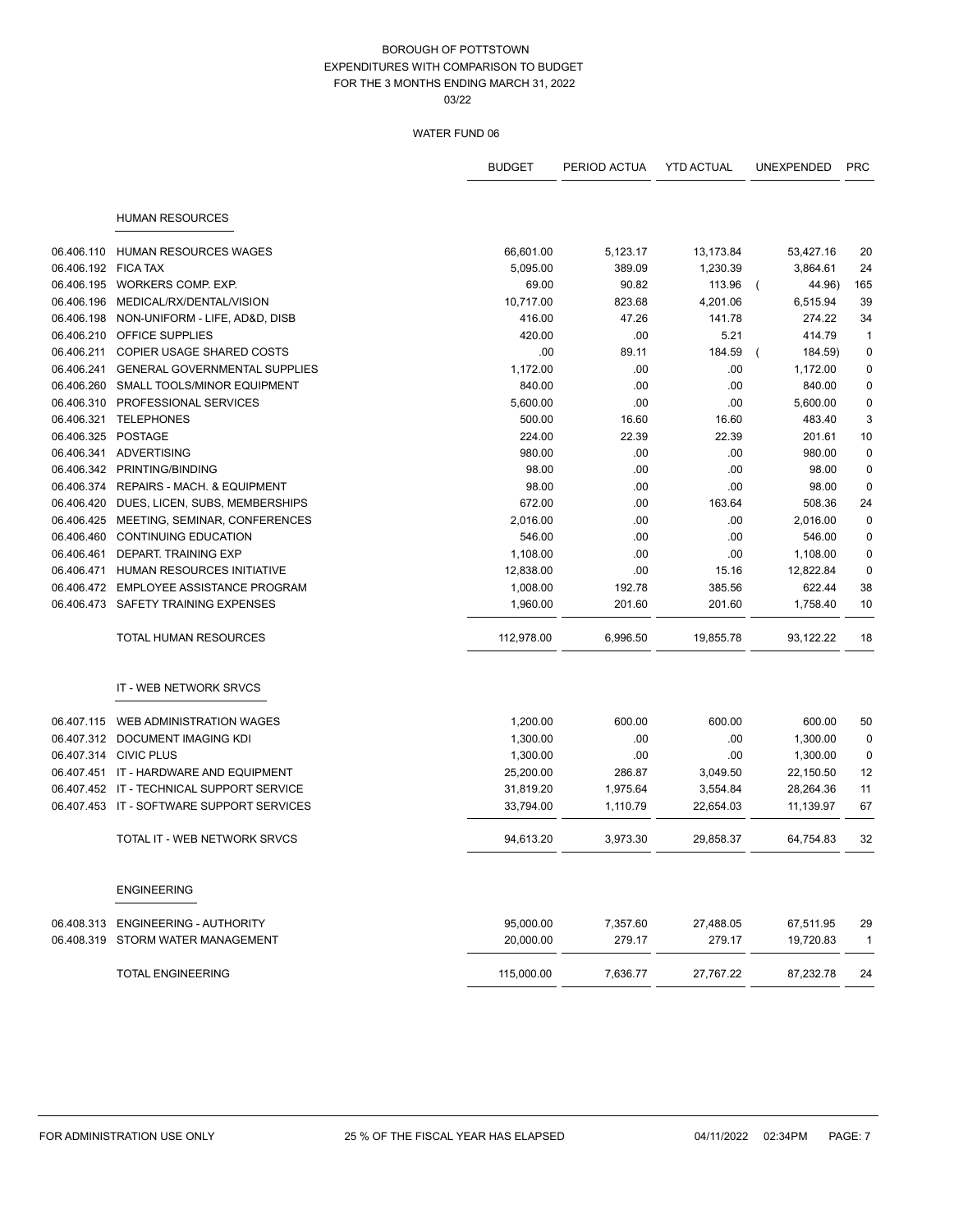|                     |                                         | <b>BUDGET</b> | PERIOD ACTUA | <b>YTD ACTUAL</b> | <b>UNEXPENDED</b> | <b>PRC</b>  |
|---------------------|-----------------------------------------|---------------|--------------|-------------------|-------------------|-------------|
|                     | <b>GENERAL GOV'T BUILDING</b>           |               |              |                   |                   |             |
| 06.409.236          | <b>BUILDING &amp; CLEANING SUPPLIES</b> | 12,000.00     | 484.93       | 1,006.55          | 10,993.45         | 8           |
| 06.409.237          | <b>BUILDING PAPER SUPPLIES</b>          | 1,000.00      | 240.66       | 240.66            | 759.34            | 24          |
| 06.409.261          | SHREDDING SERVICES                      | 600.00        | 29.33        | 87.99             | 512.01            | 15          |
| 06.409.262          | OTHER BLDG SUPPLIES/SERVICES            | 1,300.00      | 380.12       | 852.83            | 447.17            | 66          |
| 06.409.309          | PROFESSIONAL SERVICES                   | 12,000.00     | .00          | 3,668.00          | 8,332.00          | 31          |
| 06.409.321          | <b>TELEPHONES</b>                       | 500.00        | 14.33        | 14.33             | 485.67            | 3           |
| 06.409.324          | <b>INTERNET AND WIRELESS</b>            | 2,500.00      | 347.14       | 415.28            | 2,084.72          | 17          |
| 06.409.361          | <b>ELECTRIC</b>                         | 16,000.00     | 545.02       | 800.78            | 15,199.22         | 5           |
| 06.409.362          | <b>GAS HEAT</b>                         | 10,000.00     | 554.44       | 1,510.63          | 8,489.37          | 15          |
| 06.409.373          | <b>BUILDING REPAIRS</b>                 | 12,000.00     | 1,574.01     | 1,574.01          | 10,425.99         | 13          |
| 06.409.381          | RENT OF LAND -NORFOLK SOUTHERN          | 1,600.00      | .00          | .00               | 1,600.00          | $\mathbf 0$ |
| 06.409.430          | <b>REAL ESTATE TAX - CELL TOWERS</b>    | 9,000.00      | .00          | 925.00            | 8,075.00          | 10          |
| 06.409.740          | <b>CAPITAL PURCHASE - MAJOR</b>         | 15,000.00     | .00          | .00               | 15,000.00         | 0           |
| 06.409.750          | CAPITAL PURCHASE - MINOR                | 2,000.00      | .00          | .00               | 2,000.00          | 0           |
|                     | TOTAL GENERAL GOV'T BUILDING            | 95,500.00     | 4,169.98     | 11,096.06         | 84,403.94         | 12          |
|                     | <b>WASTE WATER TREATMENT</b>            |               |              |                   |                   |             |
| 06.429.110          | <b>SEWER PLANT WAGES</b>                | 83,412.00     | 6,416.27     | 16,498.99         | 66,913.01         | 20          |
| 06.429.180          | <b>OVERTIME</b>                         | 5,500.00      | 364.97       | 789.53            | 4,710.47          | 14          |
| 06.429.184          | <b>EMPLOYEE WELLNESS PROGRAM</b>        | 2,000.00      | .00          | 500.00            | 1,500.00          | 25          |
| 06.429.192 FICA TAX |                                         | 7,376.00      | 503.55       | 1,552.88          | 5,823.12          | 21          |
| 06.429.195          | WORKERS COMP. EXP.                      | 2,352.00      | 3,065.01     | $3,846.07$ (      | 1,494.07          | 164         |
| 06.429.196          | MEDICAL/RX/DENTAL/VISION                | 22,360.00     | 1,958.14     | 6,850.27          | 15,509.73         | 31          |
| 06.429.198          | NON-UNIFORM - LIFE, AD&D, DISB          | 742.00        | 56.27        | 168.81            | 573.19            | 23          |
|                     | TOTAL WASTE WATER TREATMENT             | 123,742.00    | 12,364.21    | 30,206.55         | 93,535.45         | 24          |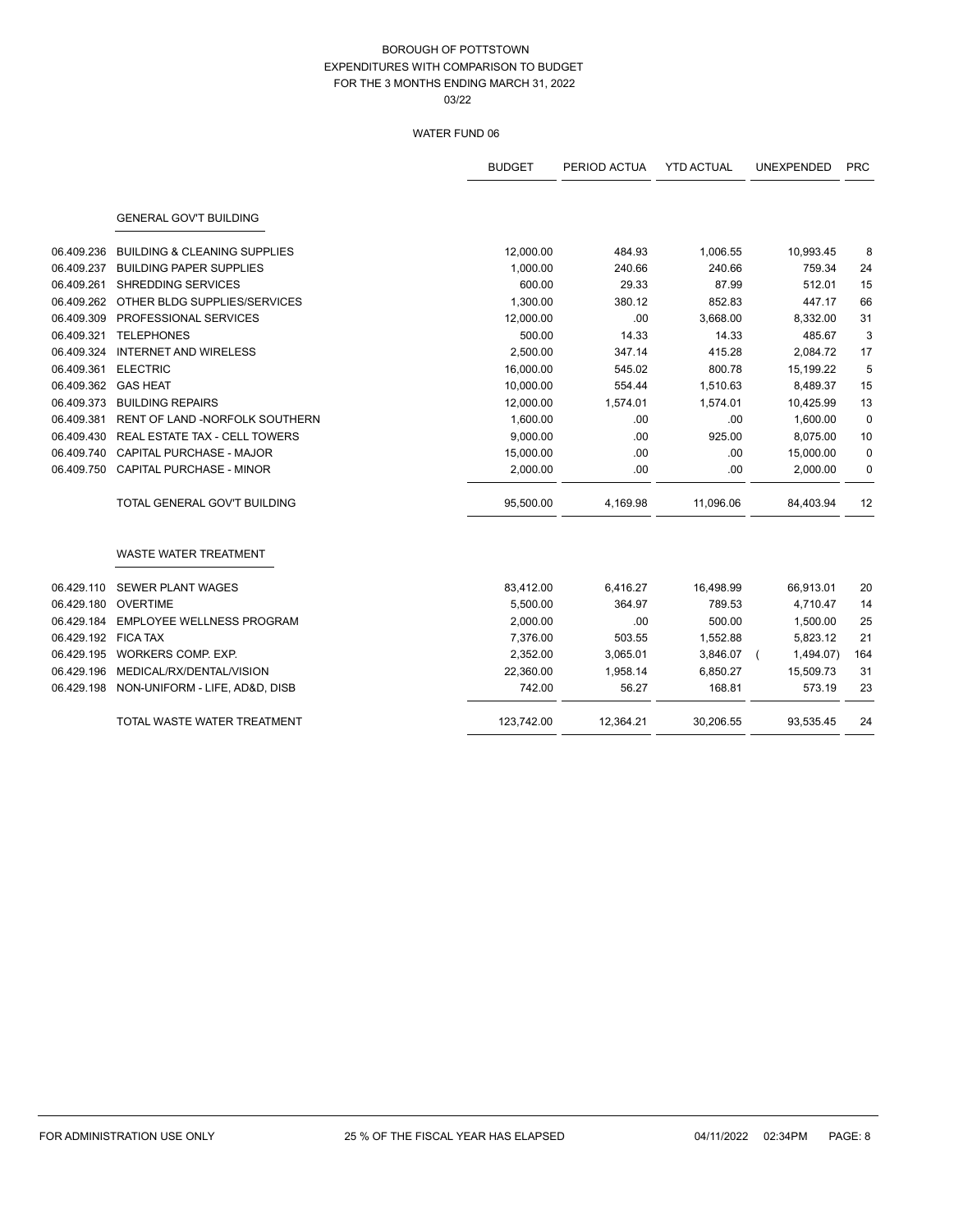|                     |                                           | <b>BUDGET</b> | PERIOD ACTUA | <b>YTD ACTUAL</b>         |          | <b>UNEXPENDED</b> | <b>PRC</b>     |
|---------------------|-------------------------------------------|---------------|--------------|---------------------------|----------|-------------------|----------------|
|                     | <b>PUBLIC WORKS</b>                       |               |              |                           |          |                   |                |
|                     | 06.430.110 PUBLIC WORKS WAGES             | 230,865.00    | 9,277.04     | 24,220.98                 |          | 206,644.02        | 10             |
|                     | 06.430.112 PUBLIC WORKS WAGES - PT        | .00           | 2,555.00     | 6,570.00                  |          | 6,570.00)         | $\pmb{0}$      |
|                     | 06.430.180 OVERTIME                       | 1,000.00      | 89.43        | 307.14                    |          | 692.86            | 31             |
| 06.430.192 FICA TAX |                                           | 18,696.00     | 889.45       | 2,722.83                  |          | 15,973.17         | 15             |
|                     | 06.430.195 WORKERS COMP. EXP.             | 9,212.00      | 11,919.50    | 14,956.94                 | $\left($ | 5,744.94)         | 162            |
|                     | 06.430.196 MEDICAL/RX/DENTAL/VISION       | 57,571.00     | 3,374.52     | 12,649.86                 |          | 44,921.14         | 22             |
|                     | 06.430.198 NON-UNIFORM - LIFE, AD&D, DISB | 1,328.00      | 97.81        | 272.65                    |          | 1,055.35          | 21             |
|                     | 06.430.210 OFFICE SUPPLIES                | 600.00        | 157.50       | 182.18                    |          | 417.82            | 30             |
|                     | 06.430.211 COPIER USAGE SHARED COSTS      | .00           | 82.73        | 165.45                    |          | 165.45)           | $\pmb{0}$      |
|                     | 06.430.231 VEHICLE FUEL - GASOLINE        | 4,800.00      | 353.48       | 1,088.12                  |          | 3,711.88          | 23             |
|                     | 06.430.238 CLOTHING/UNIFORMS              | 900.00        | .00.         | 28.00                     |          | 872.00            | 3              |
|                     | 06.430.241 GENERAL GOVERNMENTAL SUPPLIES  | 3,500.00      | 98.29        | 261.17                    |          | 3,238.83          | $\overline{7}$ |
| 06.430.251          | <b>VEHICLE PARTS &amp; REPAIRS</b>        | 6,000.00      | 182.04       | 676.20                    |          | 5,323.80          | 11             |
| 06.430.309          | PROFESSIONAL CLEANING - GARAGE            | 4,566.80      | .00          | 2,548.00                  |          | 2,018.80          | 56             |
| 06.430.321          | TELEPHONES                                | 2,800.00      | 81.48        | 85.77                     |          | 2,714.23          | 3              |
|                     | 06.430.324 INTERNET AND WIRELESS          | 1,300.00      | 70.69        | 82.51                     |          | 1,217.49          | 6              |
|                     | 06.430.325 POSTAGE                        | 300.00        | 22.39        | 22.39                     |          | 277.61            | $\overline{7}$ |
|                     | 06.430.327 PORTABLE RADIO EQUIP. MAINT.   | 4,000.00      | .00          | .00.                      |          | 4,000.00          | 0              |
|                     | 06.430.341 ADVERTISING                    | 1,500.00      | 269.97       | 269.97                    |          | 1,230.03          | 18             |
|                     | 06.430.353 SURETY BOND                    | 100.00        | .00          | .00                       |          | 100.00            | $\mathbf 0$    |
|                     | 06.430.361 ELECTRIC                       | 2,500.00      | 177.98       | 342.42                    |          | 2,157.58          | 14             |
| 06.430.362 GAS      |                                           | 4,000.00      | 609.98       | 1,068.30                  |          | 2,931.70          | 27             |
| 06.430.371          | PROPERTY MAINTENANCE                      | .00           | .00          | 141.12                    | $\left($ | 141.12)           | 0              |
|                     | 06.430.373 BUILDING REPAIRS               | 2,700.00      | 125.24       | 197.47                    |          | 2,502.53          | $\overline{7}$ |
|                     | 06.430.374 REPAIRS - MACH. & EQUIPMENT    | 500.00        | .00          | .00.                      |          | 500.00            | $\mathbf 0$    |
|                     | 06.430.420 DUES, LICEN, SUBS, MEMBERSHIPS | 350.00        | .00          | 12.60                     |          | 337.40            | 4              |
|                     | 06.430.425 MEETING, SEMINAR, CONFERENCES  | 100.00        | 290.00       | 290.00                    |          | 190.00)           | 290            |
| 06.430.461          | DEPART. TRAINING EXP                      | 100.00        | 175.00       | 175.00                    |          | 75.00)            | 175            |
|                     | 06.430.740 CAPITAL PURCHASE - MAJOR       | 11,200.00     | .00          | .00.                      |          | 11,200.00         | 0              |
|                     | <b>TOTAL PUBLIC WORKS</b>                 | 370,488.80    | 30,899.52    | 69,337.07                 |          | 301, 151.73       | 19             |
|                     | WATER/SEWER UTLTY MAINTENANCE             |               |              |                           |          |                   |                |
|                     | 06.447.110 WTR/SWR UTILITY MAINT. WAGES   | 140,034.00    | 10,641.04    | 27,362.66                 |          | 112,671.34        | 20             |
|                     | 06.447.180 OVERTIME                       | 10,000.00     | 2,160.79     | 4,351.66                  |          | 5,648.34          | 44             |
|                     | 06.447.184 EMPLOYEE WELLNESS PROGRAM      | .00           | .00          | 400.00                    | $\left($ | 400.00)           | 0              |
| 06.447.192 FICA TAX |                                           | 13,264.00     | 945.33       | 2,728.10                  |          | 10,535.90         | 21             |
|                     | 06.447.194 UNEMPLOYMENT COMP. EXP.        | .00           | .00          | 10.31                     |          | 10.31)            | $\pmb{0}$      |
|                     | 06.447.195 WORKERS COMP. EXP.             | 8,232.00      | 10,761.60    | 13,503.97                 |          | 5,271.97)         | 164            |
|                     | 06.447.196 MEDICAL/RX/DENTAL/VISION       | 63,981.00     | 4,891.43     | 17,111.51                 |          | 46,869.49         | 27             |
|                     | 06.447.197 MGMT RETIREE HLTH & MEDICARE   | 1,500.00      | .00          | 716.74)<br>$\overline{ }$ |          | 2,216.74          | (48)           |
|                     | 06.447.198 NON-UNIFORM - LIFE, AD&D, DISB | 1,037.00      | 46.27        | 138.79                    |          | 898.21            | 13             |
|                     | TOTAL WATER/SEWER UTLTY MAINTENANCE       | 238,048.00    | 29,446.46    | 64,890.26                 |          | 173, 157. 74      | 27             |
|                     |                                           |               |              |                           |          |                   |                |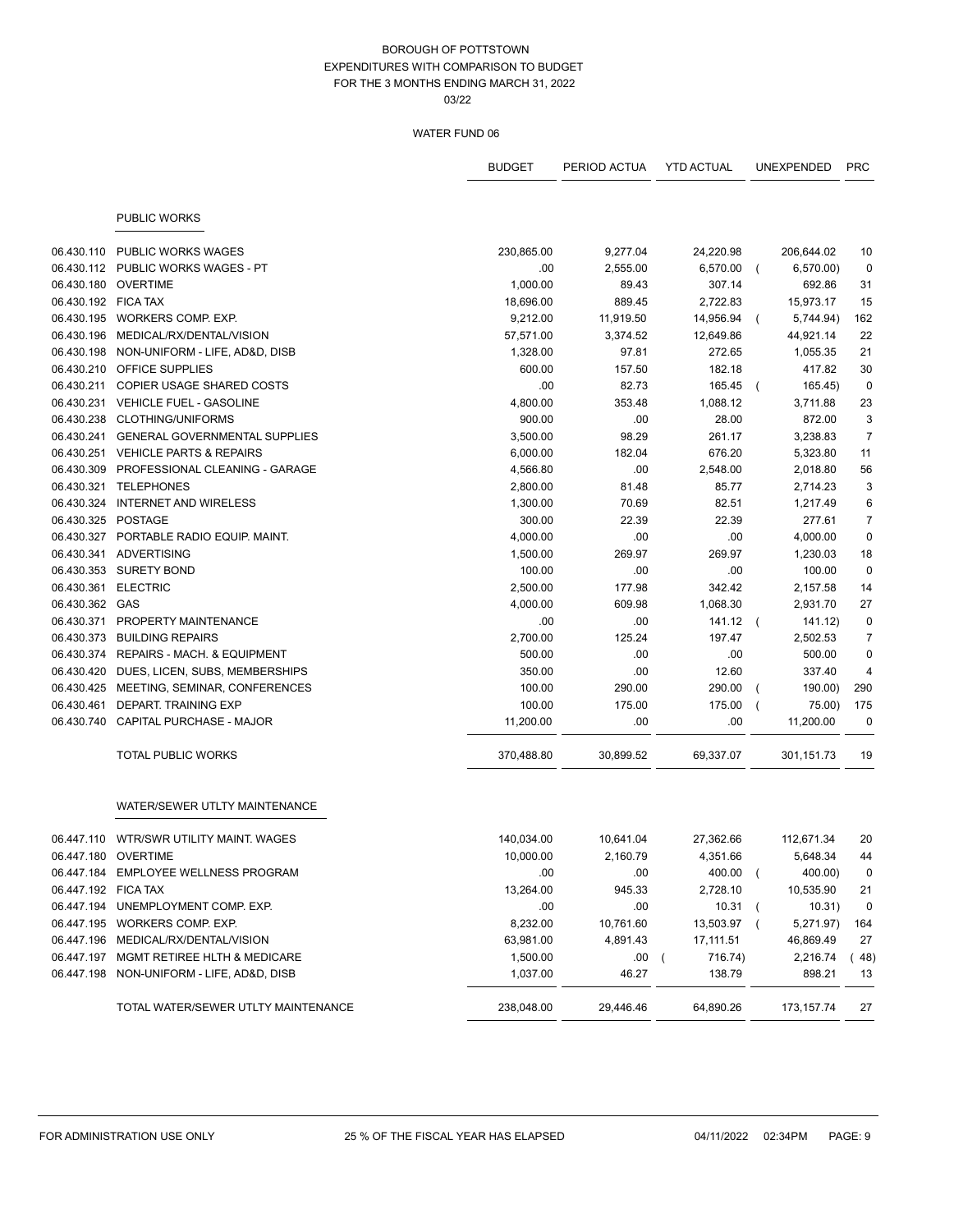|                     |                                           | <b>BUDGET</b> | PERIOD ACTUA | <b>YTD ACTUAL</b> | UNEXPENDED                  | <b>PRC</b>     |
|---------------------|-------------------------------------------|---------------|--------------|-------------------|-----------------------------|----------------|
|                     | <b>WATER PURIFICATION</b>                 |               |              |                   |                             |                |
|                     |                                           |               |              |                   |                             |                |
| 06.448.110          | <b>WATER PLANT WAGES</b>                  | 465,583.00    | 27,643.92    | 71,144.17         | 394,438.83                  | 15             |
| 06.448.180          | OVERTIME                                  | 40,000.00     | 3,347.50     | 8,602.66          | 31,397.34                   | 22             |
| 06.448.184          | <b>EMPLOYEE WELLNESS PROGRAM</b>          | 1,500.00      | .00.         | 1,000.00          | 500.00                      | 67             |
| 06.448.187          | SHIFT DIFFERENTIAL                        | 6,560.00      | 264.80       | 727.59            | 5,832.41                    | 11             |
| 06.448.192 FICA TAX |                                           | 39,295.00     | 2,285.71     | 6,969.78          | 32,325.22                   | 18             |
|                     | 06.448.195 WORKERS COMP. EXP.             | 18,808.00     | 24,406.59    | 30,626.11         | 11,818.11)                  | 163            |
| 06.448.196          | MEDICAL/RX/DENTAL/VISION                  | 121,150.00    | 8,988.23     | 29,960.56         | 91,189.44                   | 25             |
| 06.448.198          | NON-UNIFORM - LIFE, AD&D, DISB            | 2,594.00      | 130.41       | 391.19            | 2,202.81                    | 15             |
| 06.448.210          | OFFICE SUPPLIES                           | 6,000.00      | 1,539.12     | 1,557.74          | 4,442.26                    | 26             |
| 06.448.222          | <b>CHEMICALS</b>                          | 300,000.00    | 43,958.99    | 49,962.11         | 250,037.89                  | 17             |
|                     | 06.448.225 LABORATORY SUPPLIES            | 45,000.00     | 3,718.30     | 4,010.35          | 40,989.65                   | 9              |
|                     | 06.448.231 VEHICLE FUEL - GASOLINE        | 1,500.00      | .00.         | 55.98             | 1,444.02                    | $\overline{4}$ |
|                     | 06.448.232 OFF ROAD FUEL -DIESEL/PROPANE  | 8,000.00      | .00          | .00               | 8,000.00                    | $\mathbf 0$    |
| 06.448.236          | <b>BUILDING &amp; CLEANING SUPPLIES</b>   | 10,000.00     | 1,156.04     | 1,799.58          | 8,200.42                    | 18             |
| 06.448.238          | <b>CLOTHING/UNIFORMS</b>                  | 6,500.00      | .00          | .00               | 6,500.00                    | $\mathbf 0$    |
| 06.448.241          | <b>GENERAL GOVERNMENTAL SUPPLIES</b>      | 8,000.00      | 2,086.90     | 2,208.55          | 5,791.45                    | 28             |
| 06.448.251          | <b>VEHICLE PARTS &amp; REPAIRS</b>        | 3,000.00      | .00          | 16.78             | 2,983.22                    | $\mathbf{1}$   |
|                     | 06.448.260 SMALL TOOLS/ MINOR EQUIPMENT   | 5,000.00      | 26.55        | 26.55             | 4,973.45                    | $\mathbf{1}$   |
| 06.448.265          | <b>COMPUTER MAINTENANCE</b>               | 4,000.00      | .00          | .00               | 4,000.00                    | $\pmb{0}$      |
| 06.448.266          | PLANT SCADA COMPUTER EQUIP.               | 10,000.00     | .00          | 1,242.25          | 8,757.75                    | 12             |
|                     | 06.448.268 EQUIPMENT CALIBRATION EXPENSES | 45,000.00     | .00          | 50,213.00         | 5,213.00)<br>$\overline{ }$ | 112            |
| 06.448.321          | <b>TELEPHONES</b>                         | 4,000.00      | 238.02       | 238.02            | 3,761.98                    | $\,6$          |
| 06.448.324          | <b>INTERNET AND WIRELESS</b>              | 3,000.00      | 384.85       | 384.85            | 2,615.15                    | 13             |
| 06.448.325          | POSTAGE                                   | 750.00        | 27.57        | 77.92             | 672.08                      | 10             |
|                     | 06.448.341 ADVERTISING                    | 500.00        | .00          | .00               | 500.00                      | $\mathbf 0$    |
|                     | 06.448.343 CONSUMER CONFIDENCE REPORT     | 1,000.00      | .00          | .00               | 1,000.00                    | $\mathbf 0$    |
| 06.448.361          | <b>ELECTRIC</b>                           | 135,000.00    | 12,562.57    | 25,937.81         | 109,062.19                  | 19             |
|                     | 06.448.362 GAS - PROPANE                  | 8,000.00      | 4,606.35     | 4,606.35          | 3,393.65                    | 58             |
| 06.448.364          | <b>SEWER</b>                              | 1,300.00      | .00          | .00               | 1,300.00                    | 0              |
| 06.448.371          | PROPERTY MAINTENANCE                      | 25,000.00     | .00          | .00               | 25,000.00                   | 0              |
|                     | 06.448.372 MAINTENANCE - LAGOON SLUDGE    | 120,000.00    | .00          | .00               | 120,000.00                  | $\mathbf 0$    |
|                     | 06.448.373 BUILDING REPAIRS               | 25,000.00     | 436.43       | 1,254.60          | 23,745.40                   | 5              |
|                     | 06.448.374 REPAIRS - MACH. & EQUIPMENT    | 115,000.00    | 3,859.92     | 4,162.92          | 110,837.08                  | 4              |
|                     | 06.448.375 REPAIRS - HIGH SERVICE PUMPS   | 10,000.00     | .00          | .00               | 10,000.00                   | $\pmb{0}$      |
|                     | 06.448.376 REPAIRS - LOW DUTY PUMP HOUSE  | 20,000.00     | .00          | 10,832.50         | 9,167.50                    | 54             |
|                     | 06.448.377 REPAIRS - FILTERS              | 25,000.00     | 674.00       | 887.28            | 24, 112. 72                 | 4              |
|                     | 06.448.378 REPAIRS - CHEMICAL FEED SYSTEM | 20,000.00     | .00          | .00               | 20,000.00                   | 0              |
|                     | 06.448.379 REPAIRS - INSTRUMENTATION      | 35,000.00     | 1,149.32     | 1,149.32          | 33,850.68                   | 3              |
|                     | 06.448.420 DUES, LICEN, SUBS, MEMBERSHIPS | 50,000.00     | 28,285.16    | 34,092.14         | 15,907.86                   | 68             |
| 06.448.425          | MEETING, SEMINAR, CONFERENCES             | 2,000.00      | .00          | .00               | 2,000.00                    | $\pmb{0}$      |
| 06.448.460          | CONTINUING EDUCATION                      | 1,500.00      | .00          | .00               | 1,500.00                    | 0              |
| 06.448.461          | DEPART. TRAINING EXP                      | 6,500.00      | .00          | 110.35            | 6,389.65                    | 2              |
|                     | TOTAL WATER PURIFICATION                  | 1,756,040.00  | 171,777.25   | 344,249.01        | 1,411,790.99                | 20             |
|                     |                                           |               |              |                   |                             |                |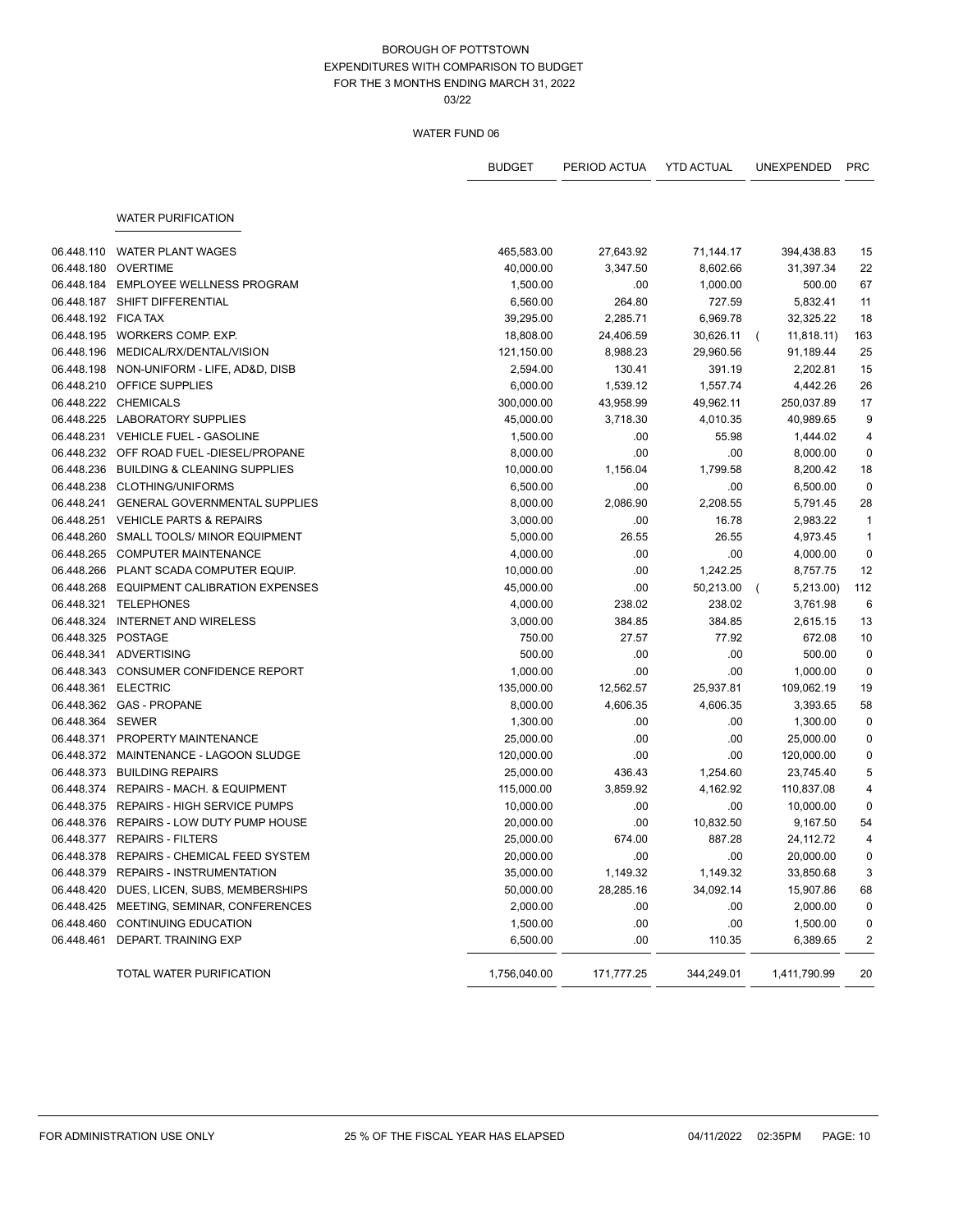|                     |                                            | <b>BUDGET</b> | PERIOD ACTUA | <b>YTD ACTUAL</b> | <b>UNEXPENDED</b>     | <b>PRC</b>     |
|---------------------|--------------------------------------------|---------------|--------------|-------------------|-----------------------|----------------|
|                     | <b>WATER DISTRIBUTION</b>                  |               |              |                   |                       |                |
|                     |                                            |               |              |                   |                       |                |
| 06.449.110          | PW - WATER DISTRIBUTION WAGES              | 338,013.00    | 18,054.41    | 46,553.61         | 291,459.39            | 14             |
|                     | 06.449.180 OVERTIME                        | 20,000.00     | 685.48       | 7,832.69          | 12,167.31             | 39             |
| 06.449.184          | <b>EMPLOYEE WELLNESS PROGRAM</b>           | 1,000.00      | .00          | 300.00            | 700.00                | 30             |
| 06.449.192 FICA TAX |                                            | 27,273.00     | 1,384.00     | 4,689.71          | 22,583.29             | 17             |
|                     | 06.449.195 WORKERS COMP. EXP.              | 14,106.00     | 18,163.04    | 22,791.52         | 8,685.52)<br>$\left($ | 162            |
|                     | 06.449.196 MEDICAL/RX/DENTAL/VISION        | 97,981.00     | 8,474.29     | 29,099.82         | 68,881.18             | 30             |
|                     | 06.449.198 NON-UNIFORM - LIFE, AD&D, DISB  | 1,630.00      | 130.41       | 391.19            | 1,238.81              | 24             |
|                     | 06.449.231 VEHICLE FUEL - GASOLINE         | 15,000.00     | 1,326.68     | 3,166.43          | 11,833.57             | 21             |
|                     | 06.449.236 BUILDING & CLEANING SUPPLIES    | 2,700.00      | .00          | .00               | 2,700.00              | $\mathbf 0$    |
|                     | 06.449.238 CLOTHING/UNIFORMS               | 3,000.00      | .00          | 149.97            | 2,850.03              | 5              |
|                     | 06.449.241 GENERAL GOVERNMENTAL SUPPLIES   | 2,500.00      | .00          | 97.36             | 2,402.64              | $\overline{4}$ |
|                     | 06.449.251 VEHICLE PARTS & REPAIRS         | 10,000.00     | 2,019.40     | 2,277.78          | 7,722.22              | 23             |
|                     | 06.449.260 SMALL TOOLS/MINOR EQUIPMENT     | 5,000.00      | 474.46       | 1,029.46          | 3,970.54              | 21             |
|                     | 06.449.321 TELEPHONES                      | 1,700.00      | 122.22       | 122.22            | 1,577.78              | $\overline{7}$ |
| 06.449.324          | INTERNET AND WIRELESS                      | 2,300.00      | 229.50       | 229.50            | 2,070.50              | 10             |
| 06.449.325 POSTAGE  |                                            | 100.00        | .00          | .00               | 100.00                | $\mathbf 0$    |
|                     | 06.449.361 ELECTRIC - BULK WATER STA       | .00           | 59.04        | 116.60            | 116.60)               | $\mathbf 0$    |
|                     | 06.449.363 ELECTRIC - PUMP STATIONS        | 35,000.00     | 3,748.68     | 7,663.21          | 27,336.79             | 22             |
|                     | 06.449.368 ELECTRIC - WATER TANKS & METERS | 23,000.00     | 2,206.85     | 5,419.77          | 17,580.23             | 24             |
|                     | 06.449.371 PROPERTY MAINTENANCE            | 15,000.00     | .00          | .00               | 15,000.00             | $\mathbf 0$    |
|                     | 06.449.374 REPAIRS - MACH. & EQUIPMENT     | 3,500.00      | .00          | .00               | 3,500.00              | $\mathbf 0$    |
| 06.449.375          | MAINTENANCE OF MAINS                       | 157,622.00    | 250.33)      | 530.81            | 157,091.19            | $\mathbf 0$    |
| 06.449.376          | MAINTENANCE OF METERS                      | 3,000.00      | .00          | .00               | 3,000.00              | $\pmb{0}$      |
| 06.449.377          | MAINTENANCE OF HYDRANTS                    | 23,000.00     | .00          | 719.00            | 22,281.00             | 3              |
| 06.449.378          | MAINTENANCE OF PU STATIONS                 | 35,000.00     | .00          | .00               | 35,000.00             | $\mathbf 0$    |
| 06.449.379          | ROAD REPAIRS- MAIN BREAKS                  | 100,000.00    | .00.         | .00               | 100,000.00            | $\pmb{0}$      |
| 06.449.420          | DUES, LICEN, SUBS, MEMBERSHIPS             | 600.00        | .00          | .00               | 600.00                | $\pmb{0}$      |
| 06.449.460          | <b>CONTINUING EDUCATION</b>                | 100.00        | .00          | .00               | 100.00                | $\pmb{0}$      |
| 06.449.461          | DEPART. TRAINING EXP                       | 100.00        | .00          | 73.56             | 26.44                 | 74             |
| 06.449.740          | CAPITAL PURCHASE - MAJOR                   | 20,000.00     | .00          | .00               | 20,000.00             | $\mathbf 0$    |
| 06.449.750          | <b>CAPITAL PURCHASE - MINOR</b>            | 5,000.00      | .00          | .00               | 5,000.00              | 0              |
|                     | <b>TOTAL WATER DISTRIBUTION</b>            | 963,225.00    | 56,828.13    | 133,254.21        | 829,970.79            | 14             |
|                     | <b>DEBT SERVICE</b>                        |               |              |                   |                       |                |
|                     | 06.471.100 BOND ADMINISTRATIVE FEES        | 7,000.00      | .00          | .00               | 7,000.00              | $\pmb{0}$      |
|                     | 06.471.354 2019 WATER BONDS                | 1,792,525.00  | 152,845.84   | 611,383.36        | 1,181,141.64          | 34             |
|                     | 06.471.356 2020 GTD WATER REV BONDS        | 14,200.00     | 1,256.39     | 5,025.56          | 9,174.44              | 35             |
|                     | TOTAL DEBT SERVICE                         | 1,813,725.00  | 154,102.23   | 616,408.92        | 1,197,316.08          | 34             |
|                     | AMORT/DEPREC                               |               |              |                   |                       |                |
| 06.473.811          | DEPRECIATION EXPENSE                       | 370,000.00    | 30,833.00    | 92,499.00         | 277,501.00            | 25             |
|                     | TOTAL AMORT/DEPREC                         | 370,000.00    | 30,833.00    | 92,499.00         | 277,501.00            | 25             |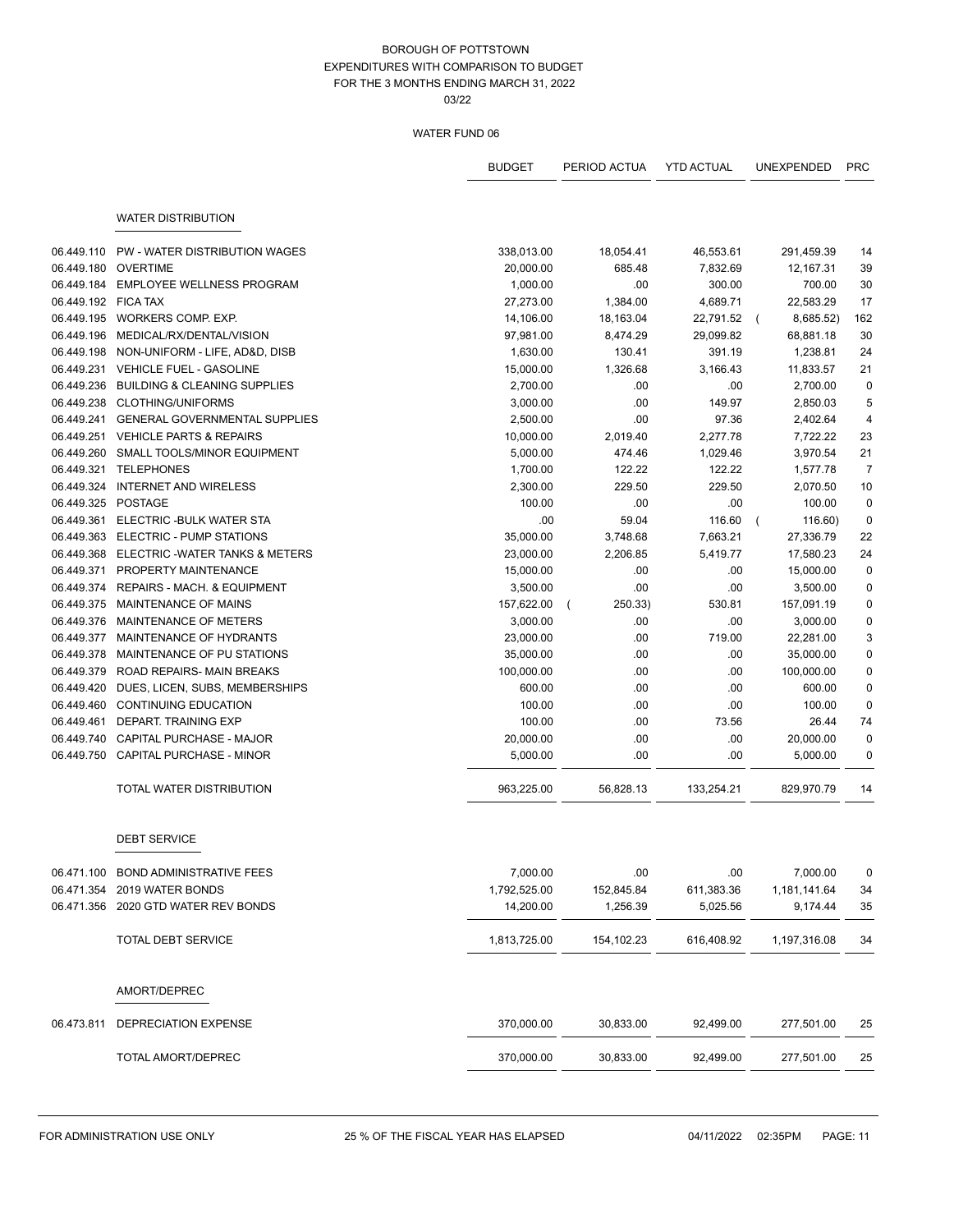|            |                                           | <b>BUDGET</b> | PERIOD ACTUA | <b>YTD ACTUAL</b> | <b>UNEXPENDED</b>   | <b>PRC</b>   |
|------------|-------------------------------------------|---------------|--------------|-------------------|---------------------|--------------|
|            | <b>MISCELLANEOUS</b>                      |               |              |                   |                     |              |
|            |                                           |               |              |                   |                     |              |
| 06.480.100 | MISCELLANEOUS EXPENSE                     | 1,000.00      | .00          | .00               | 1,000.00            | 0            |
| 06.480.170 | PORTNOFF FILING FEES - OWNERS             | 5,000.00      | .00          | .00               | 5,000.00            | 0            |
|            | 06.480.400 BAD DEBT EXPENSE               | 5,000.00      | .00.         | 441.09            | 4,558.91            | 9            |
|            | <b>TOTAL MISCELLANEOUS</b>                | 11,000.00     | .00          | 441.09            | 10,558.91           | 4            |
|            | PENSION PAID BENEFITS                     |               |              |                   |                     |              |
| 06.483.196 | NON-UNIF. 401A SAVINGS PLAN               | 4,000.00      | 364.09       | 1,046.07          | 2,953.93            | 26           |
| 06.483.198 | NON-UNIFORMED PENSION MMO                 | 336,461.00    | 28,038.00    | 84,114.00         | 252,347.00          | 25           |
|            | TOTAL PENSION PAID BENEFITS               | 340,461.00    | 28,402.09    | 85,160.07         | 255,300.93          | 25           |
|            | <b>INSURANCES</b>                         |               |              |                   |                     |              |
| 06.486.001 | INSUR. CLAIM EXP & DEDUCTIBLES            | .00           | .00          | 167.00            | 167.00)<br>$\left($ | 0            |
| 06.486.100 | <b>INSURANCE - LIABILITY</b>              | 24,000.00     | 4,000.00)    | 10,685.40         | 13,314.60           | 45           |
| 06.486.200 | <b>INSURANCE - PROPERTY</b>               | 26,000.00     | 4,334.00)    | 11,063.10         | 14,936.90           | 43           |
| 06.486.300 | INSURANCE - VEHICLES                      | 22,000.00     | 3,666.00)    | 9,461.52          | 12,538.48           | 43           |
| 06.486.600 | <b>INSURANCE - ERRORS &amp; OMISSIONS</b> | 12,000.00     | 2,000.00)    | 5,715.60          | 6,284.40            | 48           |
| 06.486.800 | INSURANCE - FLOOD                         | 9,200.00      | .00          | 9,797.00          | 597.00)             | 106          |
|            | <b>TOTAL INSURANCES</b>                   | 93,200.00     | 14,000.00)   | 46,889.62         | 46,310.38           | 50           |
|            | <b>HEALTH &amp; OTHER BENEFITS</b>        |               |              |                   |                     |              |
| 06.487.194 | UNEMPLOYMENT COMPENSATION                 | 2,500.00      | .00.         | 14.99             | 2,485.01            | $\mathbf{1}$ |
| 06.487.196 | <b>HEALTH PKG -COBRA RETIREES</b>         | 4,000.00      | .00          | 1,595.80          | 2,404.20            | 40           |
|            | 06.487.197 MGMT RETIREE HLTH & MEDICARE   | 1,000.00      | .00.         | .00               | 1,000.00            | $\pmb{0}$    |
|            | TOTAL HEALTH & OTHER BENEFITS             | 7,500.00      | .00          | 1,610.79          | 5,889.21            | 21           |
|            | OTHER UNCLASSIFIED EXPENSES               |               |              |                   |                     |              |
|            | 06.489.312 PROF. SRVCS-BORO MGMT OPERAT.  | 460,000.00    | 38,333.00    | 114,999.00        | 345,001.00          | 25           |
|            | 06.489.313 1/2 ANNUAL CONTRIB BORO GARAGE | 100,000.00    | 8,333.00     | 24,999.00         | 75,001.00           | 25           |
|            | TOTAL OTHER UNCLASSIFIED EXPENSES         | 560,000.00    | 46,666.00    | 139,998.00        | 420,002.00          | 25           |
|            | INTERFUND OPERT TRANSFERS                 |               |              |                   |                     |              |
| 06.492.016 | TRSFR TO WATER CAPITAL FUND 16            | 668,775.00    | .00          | .00               | 668,775.00          | 0            |
|            | TOTAL INTERFUND OPERT TRANSFERS           | 668,775.00    | .00          | .00               | 668,775.00          | 0            |
|            |                                           |               |              |                   |                     |              |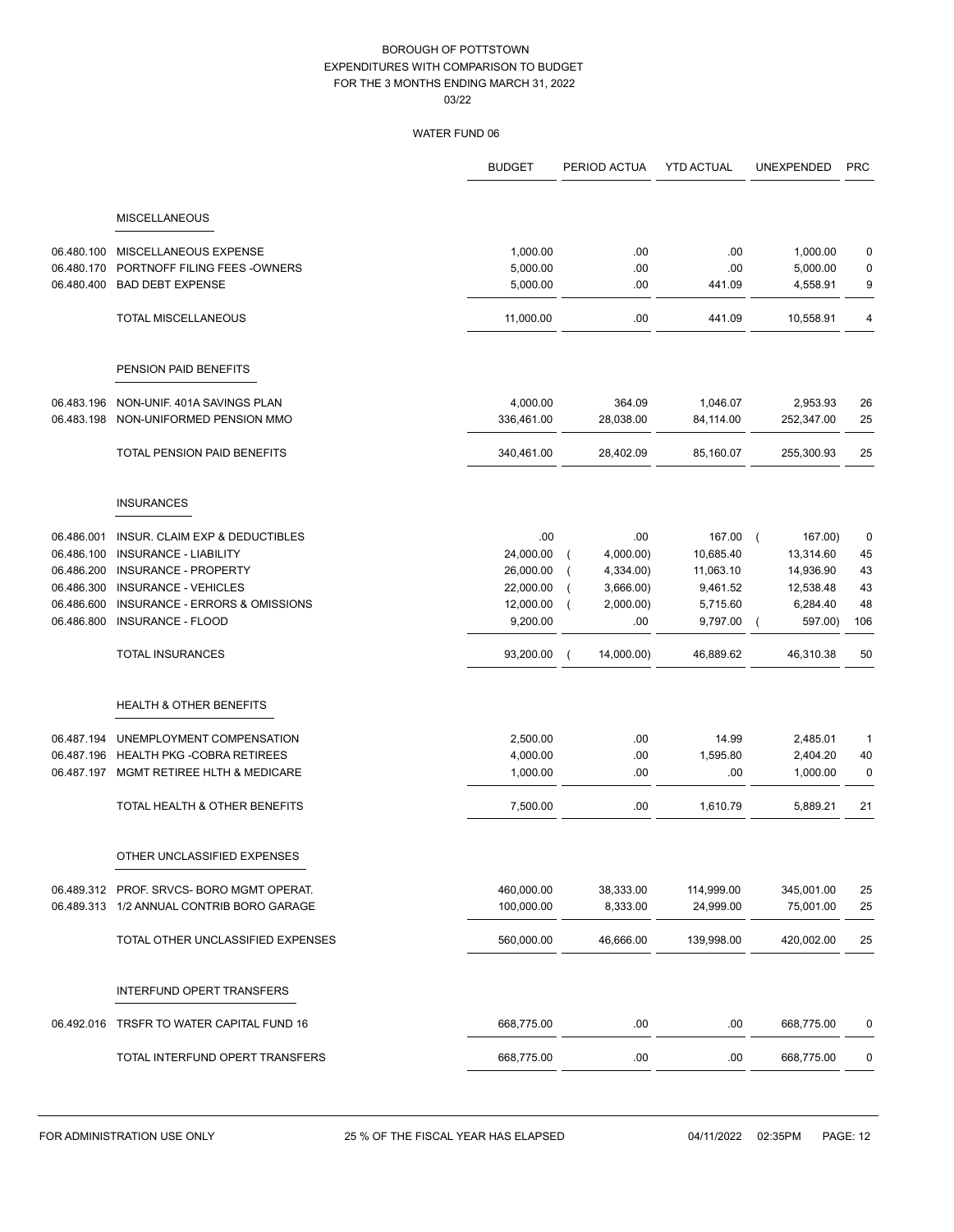|            |                                | <b>BUDGET</b> | PERIOD ACTUA | <b>YTD ACTUAL</b> | UNEXPENDED   | <b>PRC</b>  |
|------------|--------------------------------|---------------|--------------|-------------------|--------------|-------------|
|            | <b>REFUNDS</b>                 |               |              |                   |              |             |
| 06.495.100 | <b>REFUNDS OF REVENUES</b>     | .00           | .00.         | 40.00             | 40.00)       | $\mathbf 0$ |
|            | <b>TOTAL REFUNDS</b>           | .00           | .00.         | 40.00             | 40.00)       | $\mathbf 0$ |
|            | <b>TOTAL FUND EXPENDITURES</b> | 8,156,750.00  | 601,954.71   | 1,793,968.61      | 6,362,781.39 | 22          |
|            | NET REVENUE OVER EXPENDITURES  | .00           | 30,748.75)   | 272,937.46        | 272,937.46)  | $\mathbf 0$ |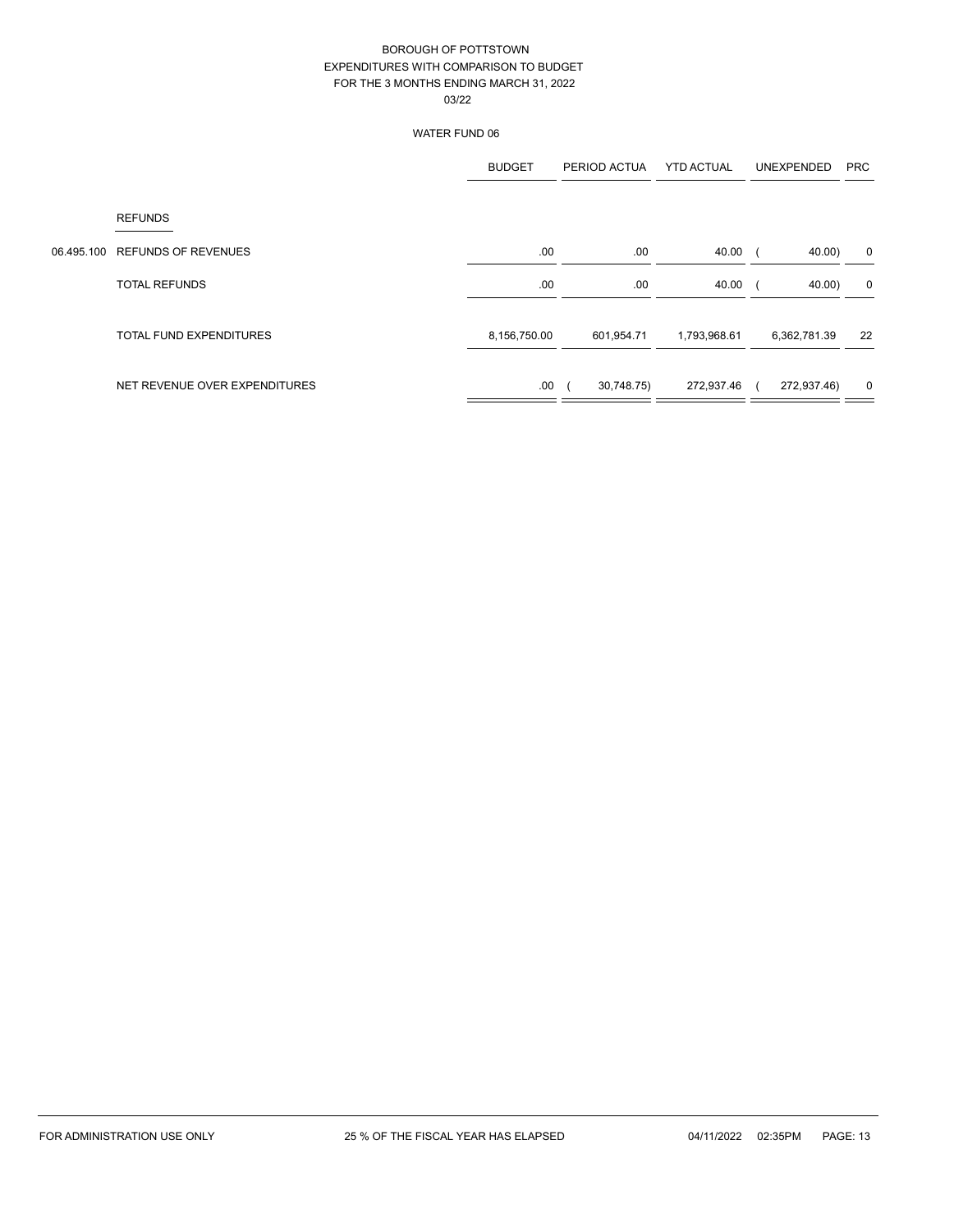#### BOROUGH OF POTTSTOWN BALANCE SHEET MARCH 31, 2022 03/22

## SEWER OPERATING FUND 08

#### ASSETS

|           | $\overline{\phantom{a}}$                 |              |                          |              |
|-----------|------------------------------------------|--------------|--------------------------|--------------|
|           | 08.100000 CASH - VIST BANK #7269         |              | 6,550,763.30             |              |
|           | 08.145000 ACCTS RECEIVABLE (NOT UTILITY) |              | 130,965.55               |              |
|           | 08.145100 UTILITY SEWER RECEIVABLES      |              | 1,607,251.50             |              |
|           | 08.145510 ALLOW.- UNCOLL ACCTS RECEIV.   |              | 242, 129.44)<br>$\left($ |              |
|           | 08.145706 UPPER POTTSG SEWER RECEIVABLES |              | 208,494.97               |              |
|           | 08.145707 WEST POTTSGR SEWER RECEIVABLES |              | 53,736.36                |              |
|           | 08.155000 PREPAID ITEMS                  |              | 3,094.18                 |              |
|           | 08.158000 DEFRRD OUTFLOW RESRCS- PENSION |              | 69,983.00                |              |
|           | 08.158200 DEFRRD OUTFLOW RESRCS - OPEB   |              | 20,543.00                |              |
|           | 08.162500 SEWER PLANT - ACCUM DEPRECIAT. |              | (5,757,868.92)           |              |
|           | 08.164000 SEWER PLANT - MACH, & EQUIP.   |              | 6,469,495.11             |              |
|           | <b>TOTAL ASSETS</b>                      |              |                          | 9,114,328.61 |
|           | <b>LIABILITIES AND EQUITY</b>            |              |                          |              |
|           | <b>LIABILITIES</b>                       |              |                          |              |
|           | 08.200210 ACCT PAY - ACCRUALS NEW YEAR   |              | 45,271.00                |              |
|           | 08.235200 DUE TO UPPER POTTSGROVE        |              | 366,523.07               |              |
|           | 08.235300 DUE TO WEST POTTSGROVE         |              | 153,039.41               |              |
|           | 08.246000 COMPENSATED BALANCES           |              | 79,961.22                |              |
|           | 08.257000 NET PENSION LIAB.-PROPRT.SHARE |              | 260,919.00               |              |
|           | 08.257200 NET OPEB LIAB.-PROPRT.SHARE    |              | 159,062.00               |              |
|           | 08.258000 DEFRRD INFLOWS RESRCS-PENSION  |              | 415,813.00               |              |
|           | 08.258200 DEFRRD INFLOWS RESRCS - OPEB   |              | 49,260.00                |              |
|           | <b>TOTAL LIABILITIES</b>                 |              |                          | 1,529,848.70 |
|           | <b>FUND EQUITY</b>                       |              |                          |              |
| 08.279990 | UNRESERVED FUND BALANCE                  |              | 6,311,179.24             |              |
|           | UNAPPROPRIATED FUND BALANCE:             |              |                          |              |
|           | REVENUE OVER EXPENDITURES - YTD          | 1,273,794.40 |                          |              |
|           | <b>BALANCE - CURRENT DATE</b>            |              | 1,273,794.40             |              |
|           | <b>TOTAL FUND EQUITY</b>                 |              |                          | 7,584,973.64 |
|           | TOTAL LIABILITIES AND EQUITY             |              |                          | 9,114,822.34 |
|           |                                          |              |                          |              |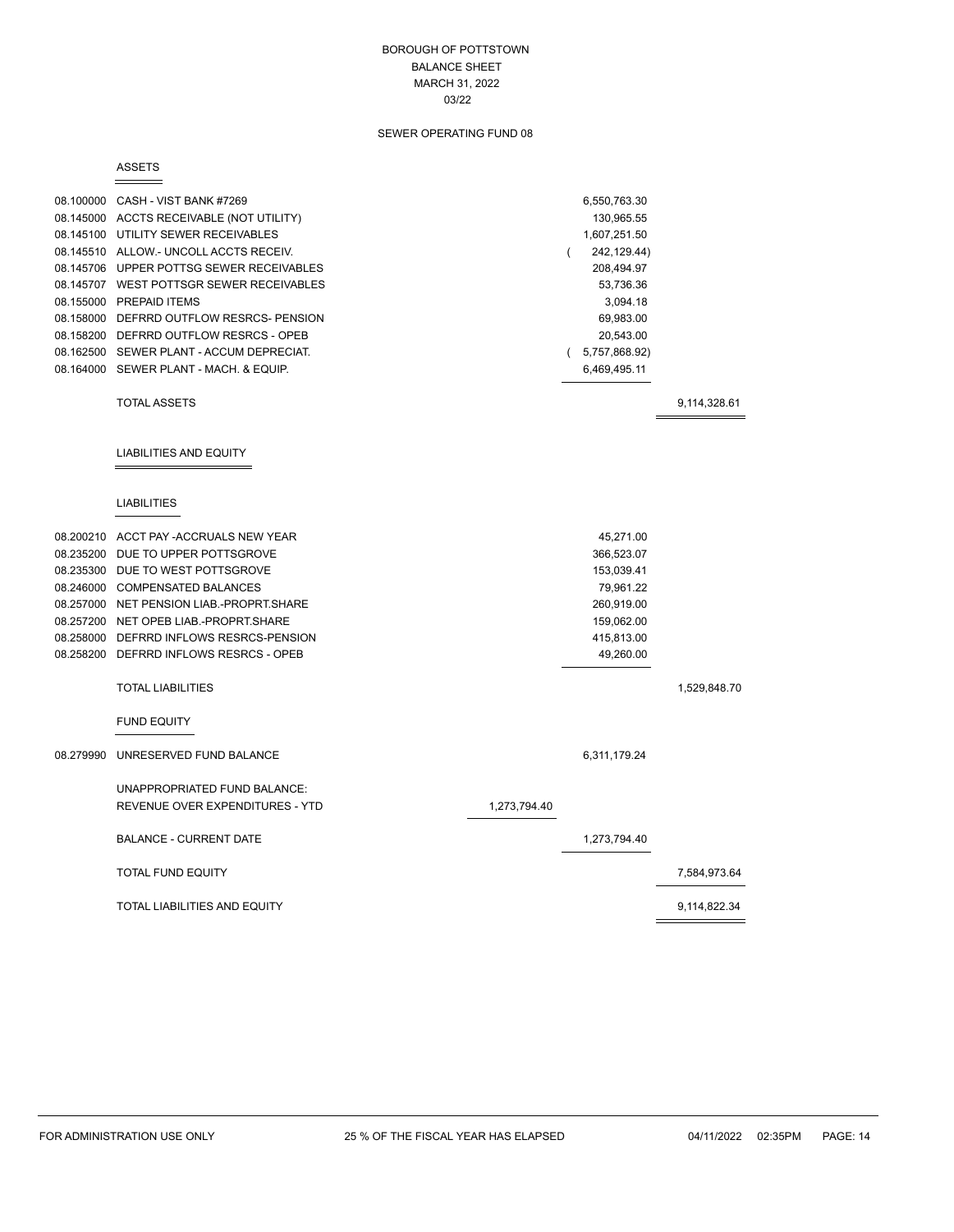|            |                                           | <b>BUDGET</b> | PERIOD ACTUA | <b>YTD ACTUAL</b> | <b>UNEARNED</b>      | <b>PRC</b> |
|------------|-------------------------------------------|---------------|--------------|-------------------|----------------------|------------|
|            |                                           |               |              |                   |                      |            |
|            | <b>INTEREST EARNINGS</b>                  |               |              |                   |                      |            |
| 08.341.100 | <b>INTEREST EARNINGS</b>                  | 6,000.00      | 493.73       | 1,342.98          | 4,657.02             | 22         |
|            | TOTAL INTEREST EARNINGS                   | 6,000.00      | 493.73       | 1,342.98          | 4,657.02             | 22         |
|            | <b>RENTS &amp; ROYALTIES</b>              |               |              |                   |                      |            |
| 08.342.100 | P3 CELL TOWER - SEWER PLANT               | 30,000.00     | 2,324.83     | 8,945.35          | 21,054.65            | 30         |
|            | TOTAL RENTS & ROYALTIES                   | 30,000.00     | 2,324.83     | 8,945.35          | 21,054.65            | 30         |
|            | COLLECTIONS                               |               |              |                   |                      |            |
| 08.364.010 | EDU SEWER USAGE FEES                      | 5,670,000.00  | 415,537.09   | 1,565,119.52      | 4,104,880.48         | 28         |
| 08.364.100 | <b>SEWER TAPPING FEE</b>                  | 10,000.00     | .00          | 1,545.00          | 8,455.00             | 15         |
|            | 08.364.101 SEWER CONNECT APPL. FEES       | 1,500.00      | .00          | 290.00            | 1,210.00             | 19         |
| 08.364.105 | <b>VIOLATIONS, INSPECTS &amp; PERMITS</b> | 3,000.00      | 90.00        | 150.00            | 2,850.00             | 5          |
| 08.364.110 | PENALTIES & INTEREST                      | 20,000.00     | 7,851.25     | 15,649.90         | 4,350.10             | 78         |
| 08.364.120 | <b>BULK SEWER COLLECTIONS</b>             | 2,400,000.00  | 190,593.13   | 570,924.88        | 1,829,075.12         | 24         |
| 08.364.130 | <b>WASTE MGMT LEACHATE</b>                | 85,000.00     | .00          | 23,709.78         | 61,290.22            | 28         |
| 08.364.140 | MIPP - LAB ANALYTICAL                     | 10,000.00     | .00          | 2,909.57          | 7,090.43             | 29         |
| 08.364.141 | MIPP - CONCENTRATION SURCHARGE            | 100.00        | .00          | .00               | 100.00               | 0          |
| 08.364.600 | LOWER POTTSGROVE O & M PAYMENT            | 628,186.00    | .00          | 157,046.00        | 471,140.00           | 25         |
| 08.364.601 | UPPER POTTSGROVE O & M PAYMENT            | 172,731.00    | .00          | 43,183.00         | 129,548.00           | 25         |
|            | 08.364.602 WEST POTTSGROVE O & M PAYMENT  | 224,765.00    | .00          | 56,191.00         | 168,574.00           | 25         |
|            | <b>TOTAL COLLECTIONS</b>                  | 9,225,282.00  | 614,071.47   | 2,436,718.65      | 6,788,563.35         | 26         |
|            | MISCELLANEOUS INCOME                      |               |              |                   |                      |            |
| 08.380.100 | <b>MISCELLANEOUS</b>                      | 100.00        | 1,216.85     | 1,341.25          | 1,241.25) 1341       |            |
| 08.380.170 | PORTNOFF FILING FEES - OWNERS             | 7,000.00      | 91.29        | 323.03            | 6,676.97             | 5          |
|            | TOTAL MISCELLANEOUS INCOME                | 7,100.00      | 1,308.14     | 1,664.28          | 5,435.72             | 23         |
|            | UNCLASSIFIED OPERATING REVENUE            |               |              |                   |                      |            |
|            | 08.389.100 UTILITY SEWER CERTIFICATIONFEE | .00.          | 2,440.00     | 6,535.00          | 6,535.00<br>$\left($ | 0          |
|            | 08.389.500 REFUND -RE TAXES - CELL TW SWR | .00           | 1,789.00     | 1,889.00          | 1,889.00)            | 0          |
|            | TOTAL UNCLASSIFIED OPERATING REVENUE      | .00           | 4,229.00     | 8,424.00          | 8,424.00)            | 0          |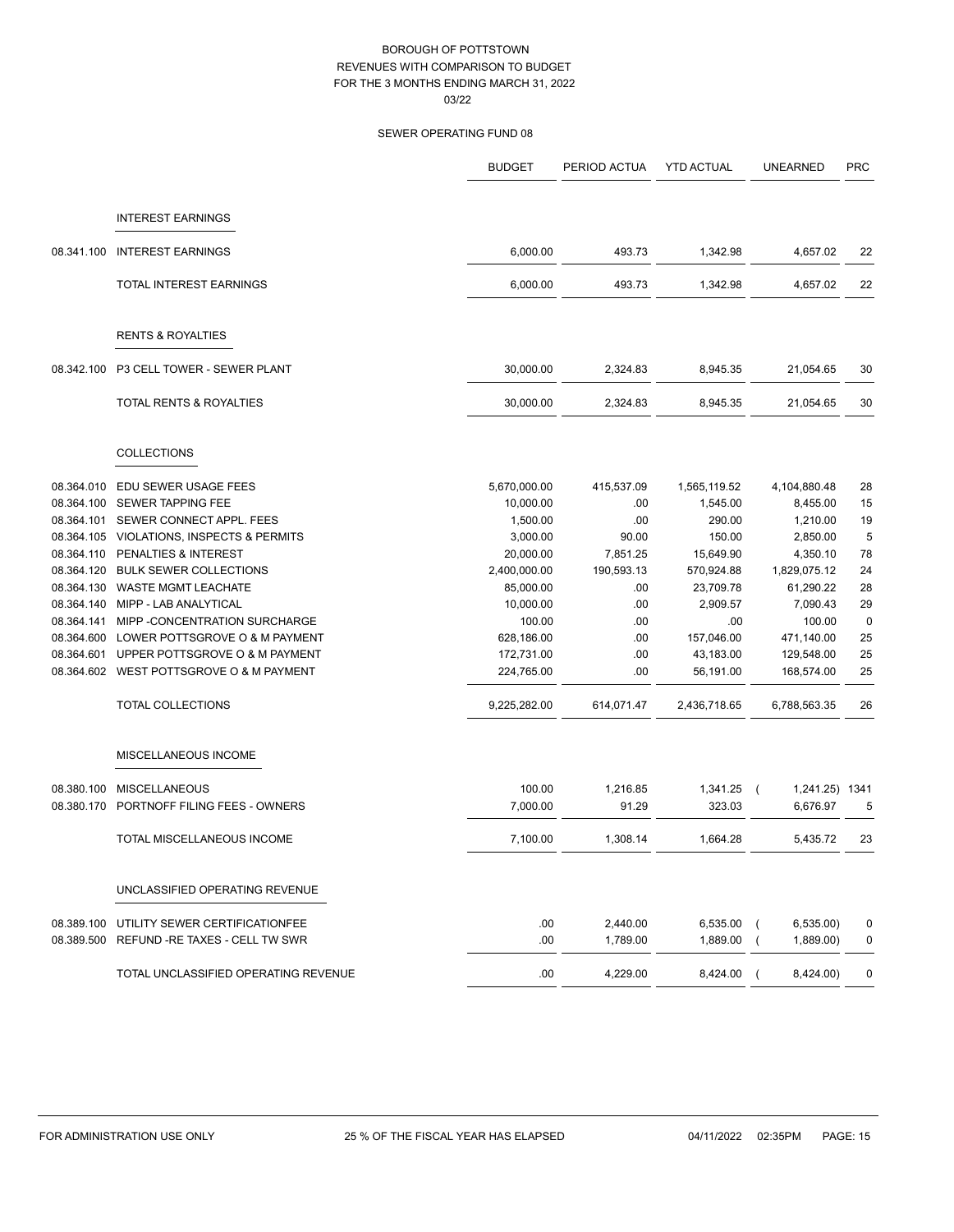|            |                                       | <b>BUDGET</b> | PERIOD ACTUA | <b>YTD ACTUAL</b> | <b>UNEARNED</b> | <b>PRC</b>  |
|------------|---------------------------------------|---------------|--------------|-------------------|-----------------|-------------|
|            | <b>REFUNDS OF EXPENSES</b>            |               |              |                   |                 |             |
| 08.395.100 | <b>REFUND - CURRENT YEAR EXPENSES</b> | .00           | 25.14        | 25.14             | 25.14)          | $\mathbf 0$ |
| 08.395.300 | REFUND - COBRA & HEALTH PREM.         | .00           | 534.95       | 2,835.23          | 2,835.23)       | $\mathbf 0$ |
|            | TOTAL REFUNDS OF EXPENSES             | .00           | 560.09       | 2,860.37          | 2,860.37)       | 0           |
|            | <b>TOTAL FUND REVENUE</b>             | 9,268,382.00  | 622.987.26   | 2,459,955.63      | 6,808,426.37    | 27          |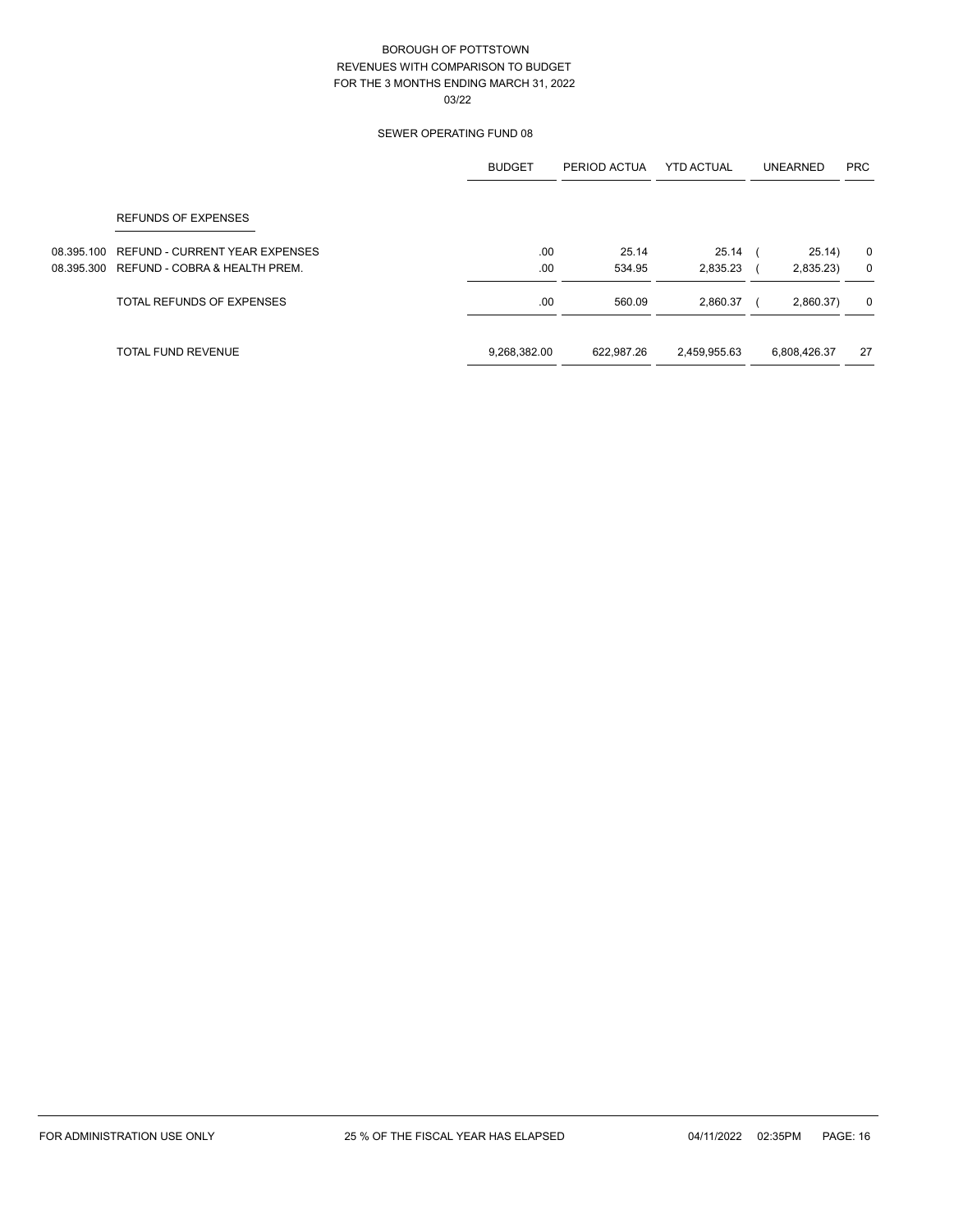|                     |                                           | <b>BUDGET</b> | PERIOD ACTUA | <b>YTD ACTUAL</b> | <b>UNEXPENDED</b> | <b>PRC</b>     |
|---------------------|-------------------------------------------|---------------|--------------|-------------------|-------------------|----------------|
|                     | <b>LEGISLATION - COUNCIL</b>              |               |              |                   |                   |                |
| 08.400.113          | <b>COUNCIL MEMBER WAGES</b>               | 2,900.00      | 241.65       | 724.95            | 2,175.05          | 25             |
| 08.400.192 FICA TAX |                                           | 224.00        | 18.48        | 55.45             | 168.55            | 25             |
|                     | 08.400.210 OFFICE SUPPLIES                | 250.00        | .00          | 11.34             | 238.66            | 5              |
| 08.400.241          | <b>GENERAL GOVERNMENTAL SUPPLIES</b>      | 750.00        | 56.01        | 56.01             | 693.99            | $\overline{7}$ |
| 08.400.341          | <b>ADVERTISING</b>                        | 3,000.00      | .00          | 222.79            | 2,777.21          | $\overline{7}$ |
|                     | 08.400.342 PRINTING/BINDING               | 100.00        | .00          | .00               | 100.00            | $\mathbf 0$    |
| 08.400.420          | DUES, LICEN, SUBS, MEMBERSHIPS            | 4,500.00      | 47.32        | 1,703.56          | 2,796.44          | 38             |
|                     | TOTAL LEGISLATION - COUNCIL               | 11,724.00     | 363.46       | 2,774.10          | 8,949.90          | 24             |
|                     | <b>EXECUTIVE - ADMIN</b>                  |               |              |                   |                   |                |
| 08.401.110          | <b>EXECUTIVE WAGES</b>                    | 76,773.00     | 4,797.87     | 13,660.14         | 63,112.86         | 18             |
|                     | 08.401.180 OVERTIME                       | 1,500.00      | 120.11       | 267.88            | 1,232.12          | 18             |
| 08.401.192 FICA TAX |                                           | 6,342.00      | 410.40       | 1,163.30          | 5,178.70          | 18             |
|                     | 08.401.195 WORKERS COMP. EXP.             | 92.00         | 90.82        | 113.96            | 21.96)            | 124            |
| 08.401.196          | MEDICAL/RX/DENTAL/VISION                  | 15,956.00     | 849.49       | 2,993.35          | 12,962.65         | 19             |
|                     | 08.401.198 NON-UNIFORM - LIFE, AD&D, DISB | 832.00        | 47.26        | 141.78            | 690.22            | 17             |
|                     | 08.401.210 OFFICE SUPPLIES                | 250.00        | 25.36        | 83.20             | 166.80            | 33             |
| 08.401.211          | COPIER USAGE SHARED COSTS                 | 700.00        | 89.11        | 184.59            | 515.41            | 26             |
|                     | 08.401.231 VEHICLE FUEL - GASOLINE        | 300.00        | 29.15        | 56.66             | 243.34            | 19             |
| 08.401.241          | <b>GENERAL GOVERNMENTAL SUPPLIES</b>      | 60.00         | .00          | .00.              | 60.00             | $\mathbf 0$    |
|                     | 08.401.251 VEHICLE PARTS & REPAIRS        | 50.00         | .00          | .00               | 50.00             | $\mathbf 0$    |
|                     | 08.401.260 SMALL TOOLS/MINOR EQUIPMENT    | 100.00        | .00          | .00               | 100.00            | $\mathbf 0$    |
| 08.401.321          | <b>TELEPHONES</b>                         | 450.00        | 31.59        | 31.59             | 418.41            | $\overline{7}$ |
| 08.401.325 POSTAGE  |                                           | 300.00        | 22.39        | 31.01             | 268.99            | 10             |
| 08.401.342          | PRINTING/BINDING                          | 100.00        | .00.         | .00               | 100.00            | $\mathbf 0$    |
| 08.401.353          | <b>SURETY BOND</b>                        | 700.00        | .00          | .00               | 700.00            | 0              |
|                     | 08.401.420 DUES, LICEN, SUBS, MEMBERSHIPS | 900.00        | .00          | 269.59            | 630.41            | 30             |
|                     | 08.401.425 MEETING, SEMINAR, CONFERENCES  | 600.00        | 398.64       | 503.73            | 96.27             | 84             |
|                     | TOTAL EXECUTIVE - ADMIN                   | 106,005.00    | 6,912.19     | 19,500.78         | 86,504.22         | 18             |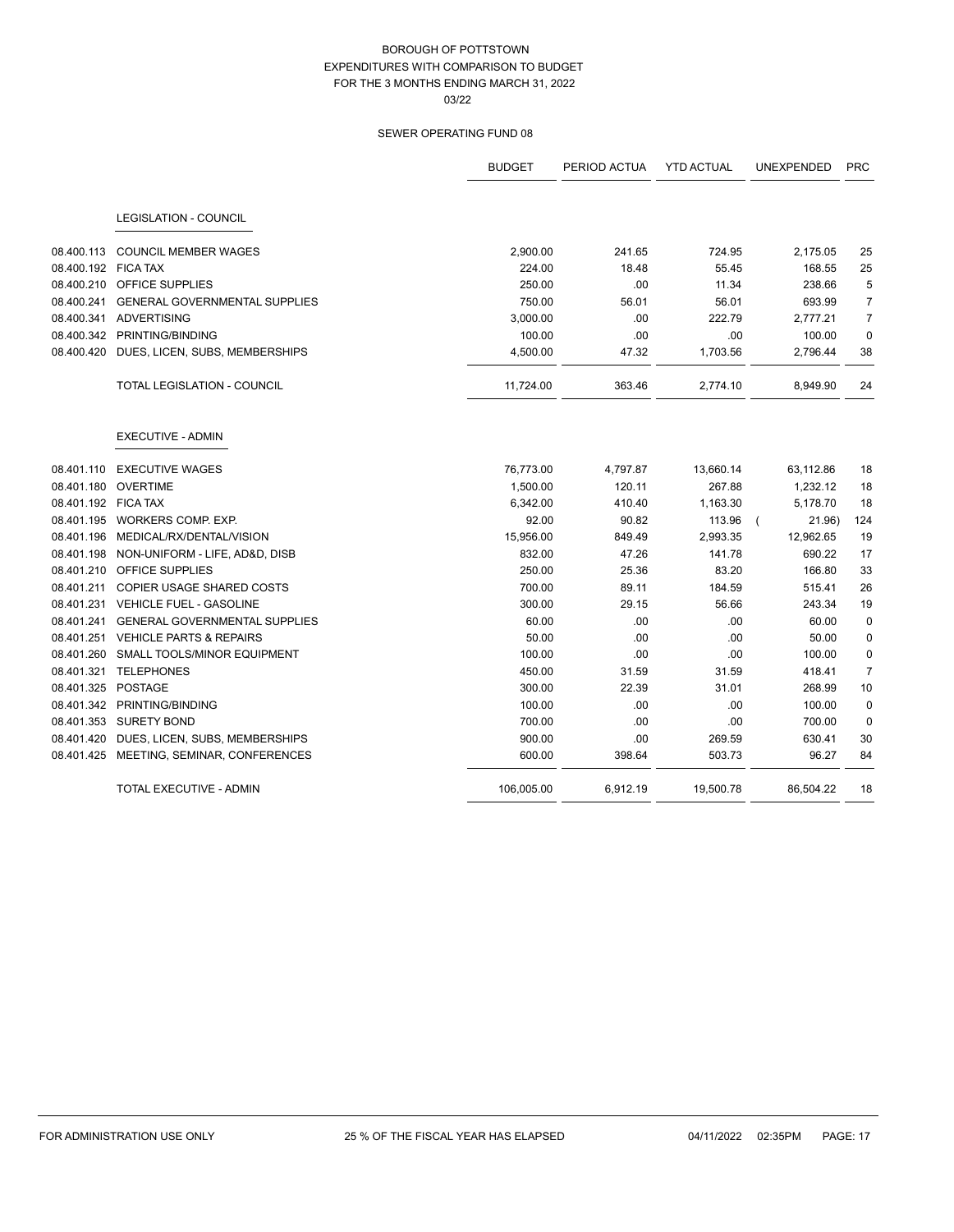|                     |                                        | <b>BUDGET</b> | PERIOD ACTUA | <b>YTD ACTUAL</b> | <b>UNEXPENDED</b> | <b>PRC</b>     |
|---------------------|----------------------------------------|---------------|--------------|-------------------|-------------------|----------------|
|                     | <b>FINANCE</b>                         |               |              |                   |                   |                |
| 08.402.110          | <b>FINANCE WAGES</b>                   | 151,893.00    | 11,547.70    | 27,775.90         | 124,117.10        | 18             |
| 08.402.112          | <b>FINANCE WAGES - PT</b>              | .00           | .00          | 2,206.65          | 2,206.65)         | $\pmb{0}$      |
| 08.402.180          | <b>OVERTIME</b>                        | 1,000.00      | .00          | .00               | 1,000.00          | $\pmb{0}$      |
| 08.402.184          | <b>EMPLOYEE WELLNESS PROGRAM</b>       | 750.00        | .00          | 716.65            | 33.35             | 96             |
| 08.402.192 FICA TAX |                                        | 11,913.00     | 883.82       | 2,656.31          | 9,256.69          | 22             |
| 08.402.195          | WORKERS COMP. EXP.                     | 163.00        | 204.33       | 256.40            | 93.40)            | 157            |
| 08.402.196          | MEDICAL/RX/DENTAL/VISION               | 38,380.00     | 3,219.23     | 11,315.90         | 27,064.10         | 29             |
| 08.402.197          | MGMT RETIREE HLTH & MEDICARE           | 2,300.00      | 235.07       | 470.14            | 1,829.86          | 20             |
| 08.402.198          | NON-UNIFORM - LIFE, AD&D, DISB         | 999.00        | 75.21        | 225.63            | 773.37            | 23             |
| 08.402.210          | OFFICE SUPPLIES                        | 1,000.00      | 45.26        | 155.23            | 844.77            | 16             |
| 08.402.211          | COPIER USAGE SHARED COSTS              | 500.00        | 82.73        | 165.45            | 334.55            | 33             |
| 08.402.231          | <b>VEHICLE FUEL - GASOLINE</b>         | 250.00        | 7.80         | 7.80              | 242.20            | 3              |
| 08.402.241          | <b>GENERAL GOVERNMENTAL SUPPLIES</b>   | 200.00        | .00          | .00               | 200.00            | $\pmb{0}$      |
| 08.402.311          | ACCOUNTING & AUDIT SERVICES            | 14,000.00     | .00          | .00               | 14,000.00         | $\pmb{0}$      |
| 08.402.321          | <b>TELEPHONES</b>                      | 1,100.00      | 82.04        | 82.04             | 1,017.96          | $\overline{7}$ |
| 08.402.325          | POSTAGE                                | 8,000.00      | 22.39        | 22.39             | 7,977.61          | $\pmb{0}$      |
| 08.402.342          | PRINTING/BINDING                       | 5,500.00      | 11.19        | 11.19             | 5,488.81          | $\pmb{0}$      |
| 08.402.353          | <b>SURETY BOND</b>                     | 750.00        | .00.         | .00               | 750.00            | $\mathbf 0$    |
| 08.402.374          | <b>REPAIRS - MACH. &amp; EQUIPMENT</b> | 500.00        | .00          | .00               | 500.00            | $\mathbf 0$    |
| 08.402.390          | <b>BANK CHARGES</b>                    | 30,000.00     | 3,075.92     | 9,187.46          | 20,812.54         | 31             |
| 08.402.420          | DUES, LICEN, SUBS, MEMBERSHIPS         | 200.00        | 7.94         | 15.89             | 184.11            | 8              |
| 08.402.425          | MEETING, SEMINAR, CONFERENCES          | 600.00        | .00          | .00               | 600.00            | $\mathbf{0}$   |
|                     | 08.402.460 CONTINUING EDUCATION        | 500.00        | .00          | .00               | 500.00            | $\mathbf 0$    |
|                     | <b>TOTAL FINANCE</b>                   | 270,498.00    | 19,500.63    | 55,271.03         | 215,226.97        | 20             |
|                     | <b>LEGAL</b>                           |               |              |                   |                   |                |
|                     | 08.404.314 LEGAL - GENERAL             | 1,500.00      | .00          | 636.40            | 863.60            | 42             |
|                     | 08.404.315 LEGAL - AUTHORITY           | 50,000.00     | 1,317.10     | 1,341.10          | 48,658.90         | 3              |
|                     |                                        | 4,000.00      | .00          | .00               | 4,000.00          | 0              |
|                     | <b>TOTAL LEGAL</b>                     | 55,500.00     | 1,317.10     | 1,977.50          | 53,522.50         | $\overline{4}$ |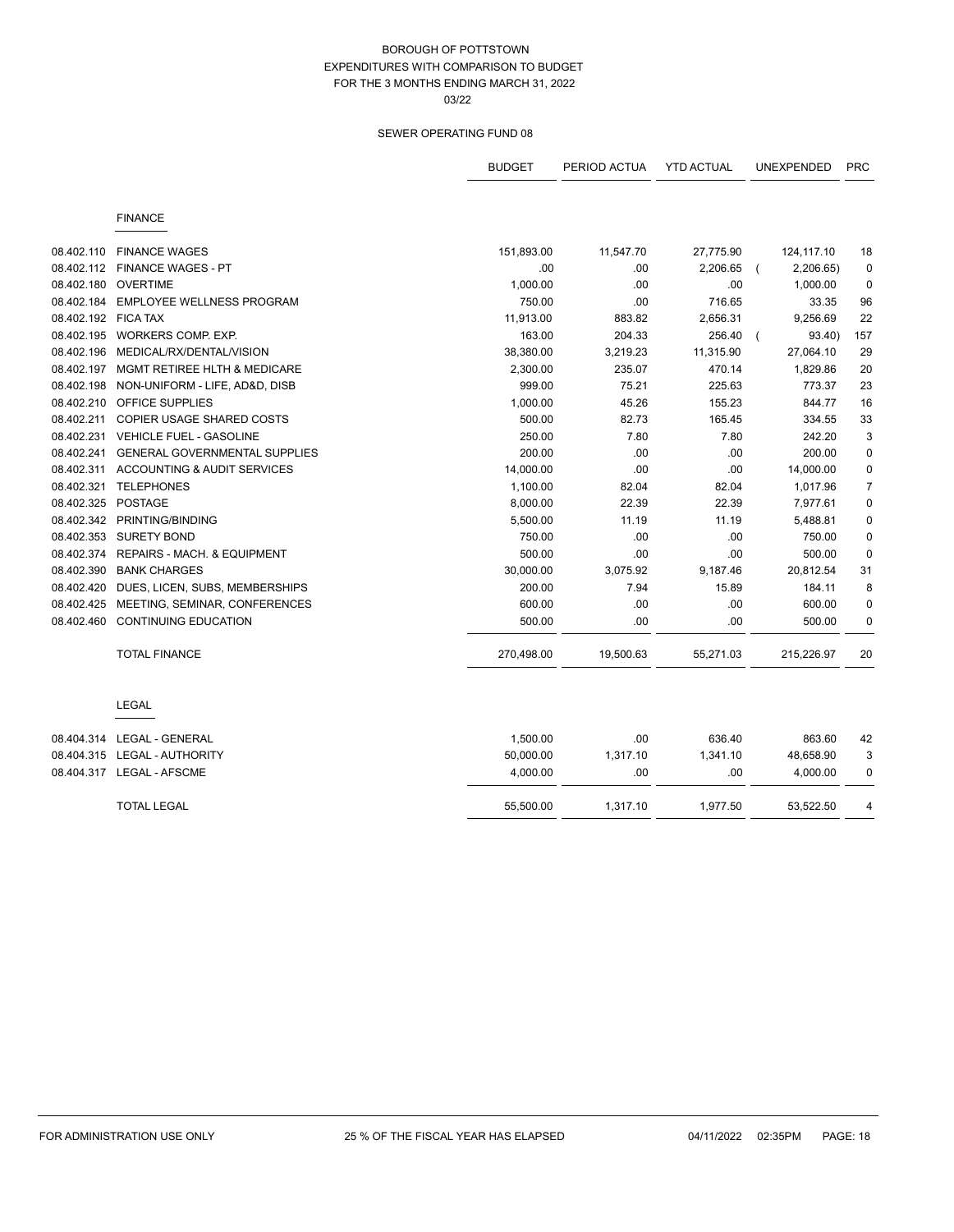|                     |                                           | <b>BUDGET</b> | PERIOD ACTUA | <b>YTD ACTUAL</b> | <b>UNEXPENDED</b> | <b>PRC</b>     |
|---------------------|-------------------------------------------|---------------|--------------|-------------------|-------------------|----------------|
|                     | <b>HUMAN RESOURCES</b>                    |               |              |                   |                   |                |
| 08.406.110          | <b>HUMAN RESOURCES WAGES</b>              | 66,601.00     | 5,123.17     | 13,173.86         | 53,427.14         | 20             |
| 08.406.180          | <b>OVERTIME</b>                           | 1,000.00      | .00          | .00               | 1,000.00          | $\mathbf 0$    |
| 08.406.192 FICA TAX |                                           | 5,357.00      | 389.10       | 1,230.41          | 4,126.59          | 23             |
|                     | 08.406.195 WORKERS COMP. EXP.             | 69.00         | 90.82        | 113.96            | 44.96)            | 165            |
| 08.406.196          | MEDICAL/RX/DENTAL/VISION                  | 10,717.00     | 823.68       | 4,201.06          | 6,515.94          | 39             |
| 08.406.198          | NON-UNIFORM - LIFE, AD&D, DISB            | 416.00        | 47.26        | 141.78            | 274.22            | 34             |
| 08.406.210          | OFFICE SUPPLIES                           | 420.00        | .00          | 5.21              | 414.79            | $\overline{1}$ |
| 08.406.211          | <b>COPIER USAGE SHARED COSTS</b>          | 550.00        | 89.11        | 184.59            | 365.41            | 34             |
| 08.406.241          | <b>GENERAL GOVERNMENTAL SUPPLIES</b>      | 1,172.00      | .00          | .00               | 1,172.00          | $\mathbf 0$    |
| 08.406.260          | SMALL TOOLS/MINOR EQUIPMENT               | 840.00        | .00          | .00               | 840.00            | $\mathbf 0$    |
|                     | 08.406.310 PROFESSIONAL SERVICES          | 5,600.00      | .00          | .00               | 5,600.00          | $\pmb{0}$      |
|                     | 08.406.321 TELEPHONES                     | 250.00        | 16.60        | 16.60             | 233.40            | $\overline{7}$ |
| 08.406.325          | <b>POSTAGE</b>                            | 224.00        | 22.39        | 22.39             | 201.61            | 10             |
| 08.406.341          | ADVERTISING                               | 980.00        | .00          | .00               | 980.00            | $\mathbf 0$    |
|                     | 08.406.342 PRINTING/BINDING               | 98.00         | .00          | .00               | 98.00             | $\mathbf 0$    |
|                     | 08.406.374 REPAIRS - MACH. & EQUIPMENT    | 98.00         | .00          | .00               | 98.00             | $\mathbf 0$    |
| 08.406.420          | DUES, LICEN, SUBS, MEMBERSHIPS            | 672.00        | .00          | 163.64            | 508.36            | 24             |
| 08.406.425          | MEETING, SEMINAR, CONFERENCES             | 2,016.00      | .00          | .00               | 2,016.00          | $\pmb{0}$      |
| 08.406.460          | <b>CONTINUING EDUCATION</b>               | 546.00        | .00          | .00               | 546.00            | $\mathbf 0$    |
| 08.406.461          | DEPART. TRAINING EXP                      | 1,108.00      | .00          | .00               | 1,108.00          | $\mathbf 0$    |
| 08.406.471          | HUMAN RESOURCES INITIATIVE                | 12,838.00     | .00          | 15.16             | 12,822.84         | $\pmb{0}$      |
| 08.406.472          | EMPLOYEE ASSISTANCE PROGRAM               | 1,008.00      | 192.78       | 385.56            | 622.44            | 38             |
| 08.406.473          | SAFETY TRAINING EXPENSES                  | 1,960.00      | 201.60       | 201.60            | 1,758.40          | 10             |
|                     | TOTAL HUMAN RESOURCES                     | 114,540.00    | 6,996.51     | 19,855.82         | 94,684.18         | 17             |
|                     | IT - WEB NETWORK SRVCS                    |               |              |                   |                   |                |
| 08.407.115          | WEB ADMINISTRATION WAGES                  | 1,200.00      | 600.00       | 600.00            | 600.00            | 50             |
|                     | 08.407.312 DOCUMENT IMAGING KDI           | 2,660.00      | .00          | .00               | 2,660.00          | $\mathbf 0$    |
|                     | 08.407.314 CIVIC PLUS                     | 500.00        | .00          | .00               | 500.00            | $\pmb{0}$      |
| 08.407.451          | IT - HARDWARE AND EQUIPMENT               | 25,200.00     | 286.87       | 4,047.50          | 21,152.50         | 16             |
|                     | 08.407.452 IT - TECHNICAL SUPPORT SERVICE | 31,819.20     | 1,975.64     | 3,554.84          | 28,264.36         | 11             |
|                     | 08.407.453 IT - SOFTWARE SUPPORT SERVICES | 33,794.00     | 1,110.79     | 22,654.03         | 11,139.97         | 67             |
|                     | TOTAL IT - WEB NETWORK SRVCS              | 95,173.20     | 3,973.30     | 30,856.37         | 64,316.83         | 32             |
|                     | <b>ENGINEERING</b>                        |               |              |                   |                   |                |
| 08.408.313          | <b>ENGINEERING - GENERAL</b>              | 112,783.00    | 4,711.60     | 20,860.68         | 91,922.32         | 19             |
|                     | 08.408.319 STORM WATER MANAGEMENT         | 43,898.00     | 279.16       | 279.16            | 43,618.84         | $\mathbf{1}$   |
|                     | <b>TOTAL ENGINEERING</b>                  | 156,681.00    | 4,990.76     | 21,139.84         | 135,541.16        | 13             |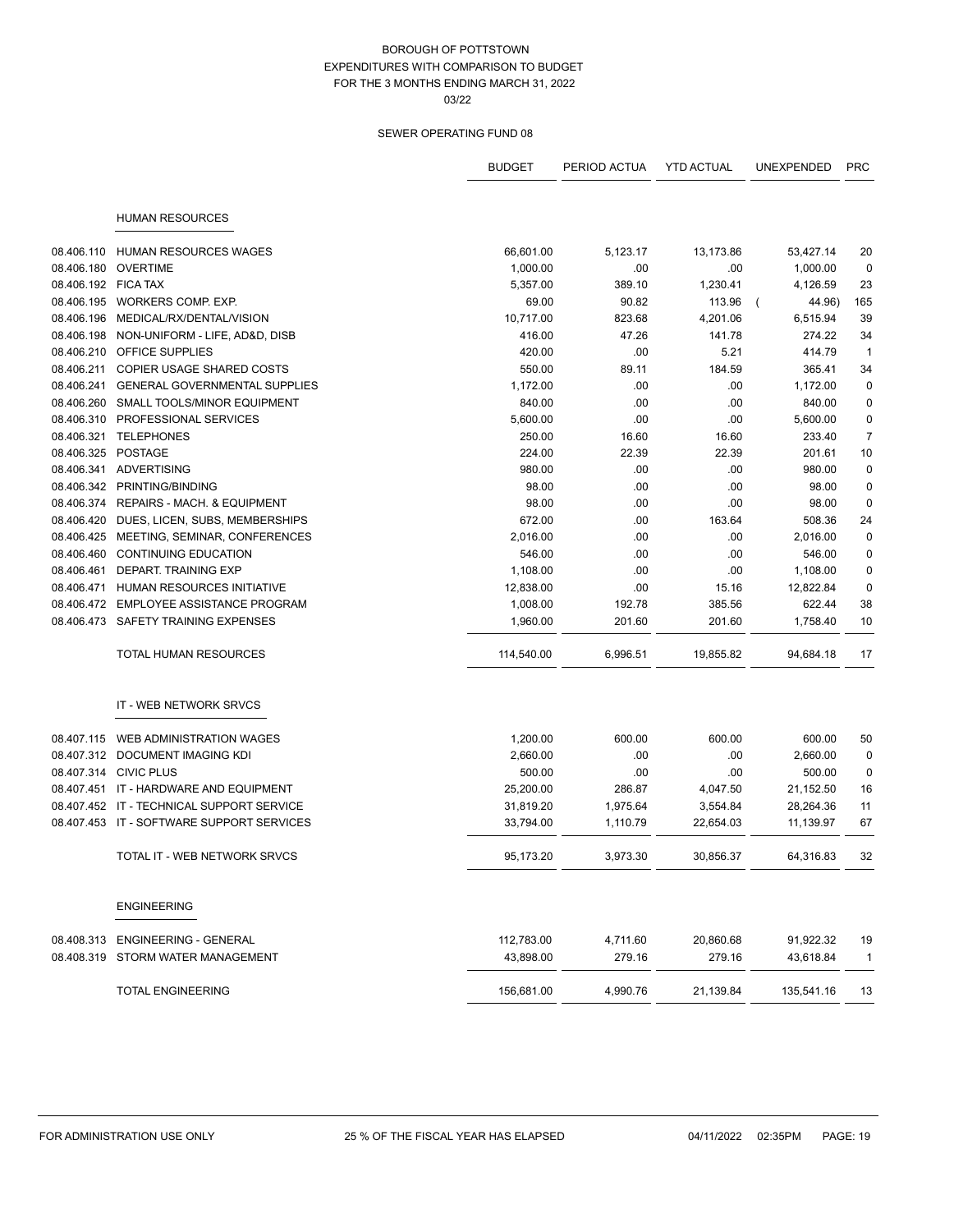|            |                                         | <b>BUDGET</b> | PERIOD ACTUA | <b>YTD ACTUAL</b> | <b>UNEXPENDED</b> | <b>PRC</b> |
|------------|-----------------------------------------|---------------|--------------|-------------------|-------------------|------------|
|            | <b>GENERAL GOV'T BUILDING</b>           |               |              |                   |                   |            |
| 08.409.236 | <b>BUILDING &amp; CLEANING SUPPLIES</b> | 15,000.00     | 484.93       | 1,006.55          | 13,993.45         | 7          |
| 08.409.237 | <b>BUILDING PAPER SUPPLIES</b>          | 1,200.00      | 240.66       | 240.66            | 959.34            | 20         |
| 08.409.261 | SHREDDING SERVICES                      | 700.00        | 29.33        | 87.99             | 612.01            | 13         |
| 08.409.262 | OTHER BLDG SUPPLIES/SERVICES            | 2,000.00      | 380.12       | 852.83            | 1,147.17          | 43         |
| 08.409.309 | PROFESSIONAL SERVICES                   | 12,000.00     | .00.         | 3,668.00          | 8,332.00          | 31         |
| 08.409.321 | <b>TELEPHONES</b>                       | 300.00        | 14.33        | 14.33             | 285.67            | 5          |
| 08.409.324 | INTERNET AND WIRELESS                   | 2,500.00      | 347.14       | 415.28            | 2,084.72          | 17         |
| 08.409.361 | <b>ELECTRIC</b>                         | 15,000.00     | 545.02       | 800.78            | 14,199.22         | 5          |
| 08.409.362 | <b>GAS HEAT</b>                         | 10,000.00     | 554.44       | 1,510.63          | 8,489.37          | 15         |
| 08.409.373 | <b>BUILDING REPAIRS</b>                 | 10,000.00     | 1,574.01     | 1,574.01          | 8,425.99          | 16         |
| 08.409.430 | <b>REAL ESTATE TAX - CELL TOWERS</b>    | 6,000.00      | .00.         | .00               | 6,000.00          | 0          |
| 08.409.740 | CAPITAL PURCHASE - MAJOR                | 15,000.00     | .00.         | .00               | 15,000.00         | 0          |
| 08.409.750 | CAPITAL PURCHASE - MINOR                | 2,000.00      | .00          | .00               | 2,000.00          | 0          |
|            | TOTAL GENERAL GOV'T BUILDING            | 91,700.00     | 4,169.98     | 10,171.06         | 81,528.94         | 11         |
|            |                                         |               |              |                   |                   |            |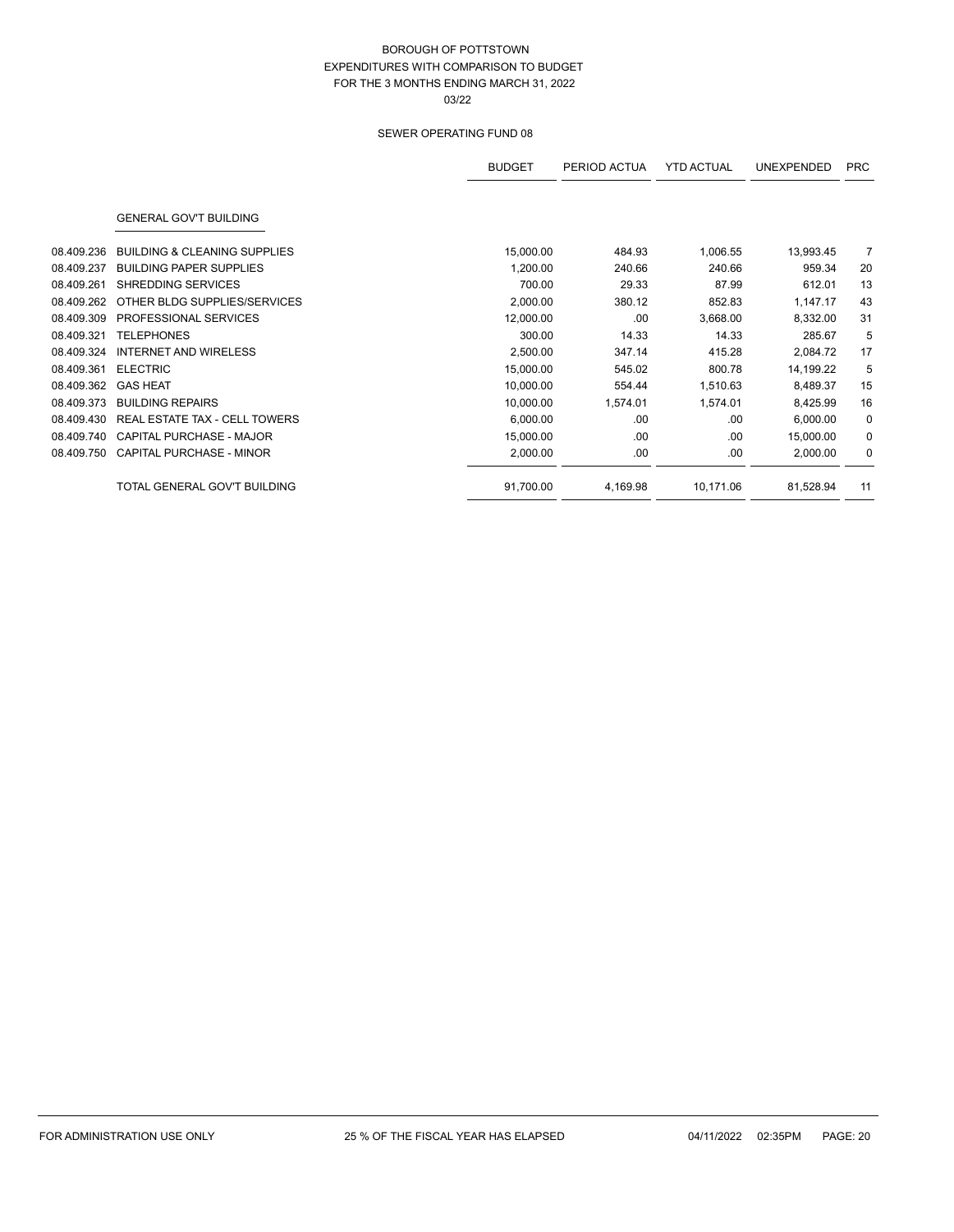## SEWER OPERATING FUND 08

|                     |                                            | <b>BUDGET</b> | PERIOD ACTUA | <b>YTD ACTUAL</b> | UNEXPENDED  | <b>PRC</b>     |
|---------------------|--------------------------------------------|---------------|--------------|-------------------|-------------|----------------|
|                     | <b>WASTE WATER TREATMENT</b>               |               |              |                   |             |                |
|                     | 08.429.110 SEWER PLANT WAGES               | 586,430.00    | 45,109.33    | 116,109.97        | 470,320.03  | 20             |
| 08.429.180          | <b>OVERTIME</b>                            | 50,000.00     | 5,773.33     | 13,441.18         | 36,558.82   | 27             |
|                     | 08.429.184 EMPLOYEE WELLNESS PROGRAM       | 3,500.00      | .00          | 2,800.00          | 700.00      | 80             |
|                     | 08.429.187 SHIFT DIFFERENTIAL              | 6,560.00      | 366.40       | 967.60            | 5,592.40    | 15             |
| 08.429.192 FICA TAX |                                            | 49,724.00     | 3,770.33     | 11,660.59         | 38,063.41   | 23             |
|                     | 08.429.195 WORKERS COMP. EXP.              | 23,511.00     | .00          | .00               | 23,511.00   | $\pmb{0}$      |
| 08.429.196          | MEDICAL/RX/DENTAL/VISION                   | 173,951.00    | 15,616.33    | 54,770.08         | 119,180.92  | 31             |
| 08.429.198          | NON-UNIFORM - LIFE, AD&D, DISB             | 7,098.00      | 379.75       | 1,139.19          | 5,958.81    | 16             |
|                     | 08.429.210 OFFICE SUPPLIES                 | 6,500.00      | 427.55       | 978.93            | 5,521.07    | 15             |
|                     | 08.429.222 CHEMICALS                       | 570,000.00    | 22,314.78    | 93,899.07         | 476,100.93  | 16             |
|                     | 08.429.225 LABORATORY SUPPLIES             | 120,000.00    | 9,197.49     | 13,076.24         | 106,923.76  | 11             |
|                     | 08.429.231 VEHICLE FUEL - GASOLINE         | 2,745.00      | 484.73       | 897.44            | 1,847.56    | 33             |
|                     | 08.429.232 OFF ROAD/VEHICLE FUEL - DIESEL  | 2,500.00      | 378.47       | 378.47            | 2,121.53    | 15             |
|                     | 08.429.236 BUILDING & CLEANING SUPPLIES    | 7,500.00      | 656.65       | 1,215.77          | 6,284.23    | 16             |
|                     | 08.429.238 CLOTHING/UNIFORMS               | 9,000.00      | 127.98       | 227.98            | 8,772.02    | 3              |
| 08.429.239          | <b>GROUNDS - SUPPLIES &amp; MATERIALS</b>  | 1,500.00      | .00          | .00               | 1,500.00    | 0              |
| 08.429.241          | <b>GENERAL GOVERNMENTAL SUPPLIES</b>       | 1,500.00      | .00          | .00               | 1,500.00    | $\mathbf 0$    |
|                     | 08.429.251 VEHICLE PARTS & REPAIRS         | 6,000.00      | 4,861.88     | 5,484.08          | 515.92      | 91             |
|                     | 08.429.260 SMALL TOOLS/MINOR EQUIPMENT     | 7,000.00      | 1,813.01     | 1,813.01          | 5,186.99    | 26             |
| 08.429.265          | <b>COMPUTER MAINTENANCE</b>                | 25,000.00     | .00          | 196.11            | 24,803.89   | $\mathbf{1}$   |
| 08.429.268          | <b>EQUIPMENT CALIBRATION EXPENSES</b>      | 3,000.00      | .00          | 596.50            | 2,403.50    | 20             |
| 08.429.321          | <b>TELEPHONES</b>                          | 9,500.00      | 623.15       | 623.15            | 8,876.85    | $\overline{7}$ |
|                     | 08.429.324 INTERNET AND WIRELESS           | 8,000.00      | 723.32       | 933.36            | 7,066.64    | 12             |
| 08.429.325 POSTAGE  |                                            | 1,500.00      | .00          | 50.35             | 1,449.65    | 3              |
|                     | 08.429.341 ADVERTISING                     | 1,500.00      | .00          | .00.              | 1,500.00    | $\pmb{0}$      |
| 08.429.361          | <b>ELECTRIC</b>                            | 500,000.00    | 48,052.12    | 99,754.33         | 400,245.67  | 20             |
|                     | 08.429.362 GAS - PROPANE                   | 200,000.00    | 19,100.06    | 34,840.18         | 165, 159.82 | 17             |
|                     | 08.429.363 ELECTRIC - PUMP STATIONS        | 25,000.00     | 2,682.72     | 4,517.60          | 20,482.40   | 18             |
|                     | 08.429.364 PORTER RD PUSTAT SHARED COSTS   | 19,000.00     | .00          | .00               | 19,000.00   | $\mathbf 0$    |
|                     | 08.429.365 SLUDGE DISPOSAL -BIO & SCREEN   | 750,000.00    | 43,249.39    | 97,681.78         | 652,318.22  | 13             |
| 08.429.366 WATER    |                                            | 25,000.00     | .00          | .00               | 25,000.00   | 0              |
|                     | 08.429.367 SLUDGE DISPOSAL -MISCELLANEOUS  | 75,000.00     | 26,934.85    | 32,129.70         | 42,870.30   | 43             |
| 08.429.371          | PROPERTY MAINTENANCE                       | 17,000.00     | .00          | 1,604.22          | 15,395.78   | 9              |
|                     | 08.429.373 BUILDING REPAIRS                | 30,000.00     | 1,531.98     | 5,981.63          | 24,018.37   | 20             |
|                     | 08.429.374 REPAIRS - MACH. & EQUIPMENT     | 245,000.00    | 31,595.87    | 35,140.05         | 209,859.95  | 14             |
|                     | 08.429.375 REPAIRS-MEMORIAL PARK PU STA    | 165,000.00    | .00          | .00               | 165,000.00  | $\pmb{0}$      |
|                     | 08.429.376 REPAIRS - WWTP LOWER PUMP HOUSE | 240,000.00    | 1,625.00     | 80,715.00         | 159,285.00  | 34             |
|                     | 08.429.377 REPAIRS - CIRCLE OF PROG PU STA | 7,500.00      | .00          | .00               | 7,500.00    | $\pmb{0}$      |
|                     | 08.429.378 REPAIRS - DRYER                 | 150,000.00    | 35,321.74    | 57,742.52         | 92,257.48   | 39             |
| 08.429.379          | <b>REPAIRS - CENTRIFUGE</b>                | 50,000.00     | 334.02       | 334.02            | 49,665.98   | $\mathbf{1}$   |
| 08.429.380          | <b>REPAIRS - BLOWERS</b>                   | 150,000.00    | 2,900.00     | 4,890.69          | 145,109.31  | 3              |
| 08.429.381          | <b>REPAIRS - SCREW PUMPS</b>               | 200,000.00    | .00          | .00               | 200,000.00  | $\pmb{0}$      |
|                     | 08.429.382 REPAIRS - CLARIFIERS            | 13,000.00     | .00          | .00               | 13,000.00   | $\pmb{0}$      |
| 08.429.383          | <b>REPAIRS - SUBSTATIONS</b>               | 18,000.00     | .00          | .00               | 18,000.00   | $\pmb{0}$      |
| 08.429.384          | <b>EQUIPMENT RENTAL EXPENSE</b>            | 13,000.00     | 58.05        | 58.05             | 12,941.95   | 0              |
| 08.429.385          | <b>REPAIRS - INSTRUMENTATION</b>           | 40,000.00     | 3,152.65     | 5,155.40          | 34,844.60   | 13             |
| 08.429.386          | <b>LEASE - SEWER METERS</b>                | 14,000.00     | 2,176.00     | 2,176.00          | 11,824.00   | 16             |
| 08.429.420          | DUES, LICEN, SUBS, MEMBERSHIPS             | 25,000.00     | 4,363.98     | 5,655.96          | 19,344.04   | 23             |
| 08.429.425          | MEETING, SEMINAR, CONFERENCES              | 2,500.00      | .00          | .00               | 2,500.00    | $\pmb{0}$      |
| 08.429.460          | <b>CONTINUING EDUCATION</b>                | 1,500.00      | .00          | .00               | 1,500.00    | 0              |
| 08.429.461          | DEPART. TRAINING EXP                       | 5,000.00      | 375.00       | 669.26            | 4,330.74    | 13             |

FOR ADMINISTRATION USE ONLY 25 % OF THE FISCAL YEAR HAS ELAPSED 04/11/2022 02:35PM PAGE: 21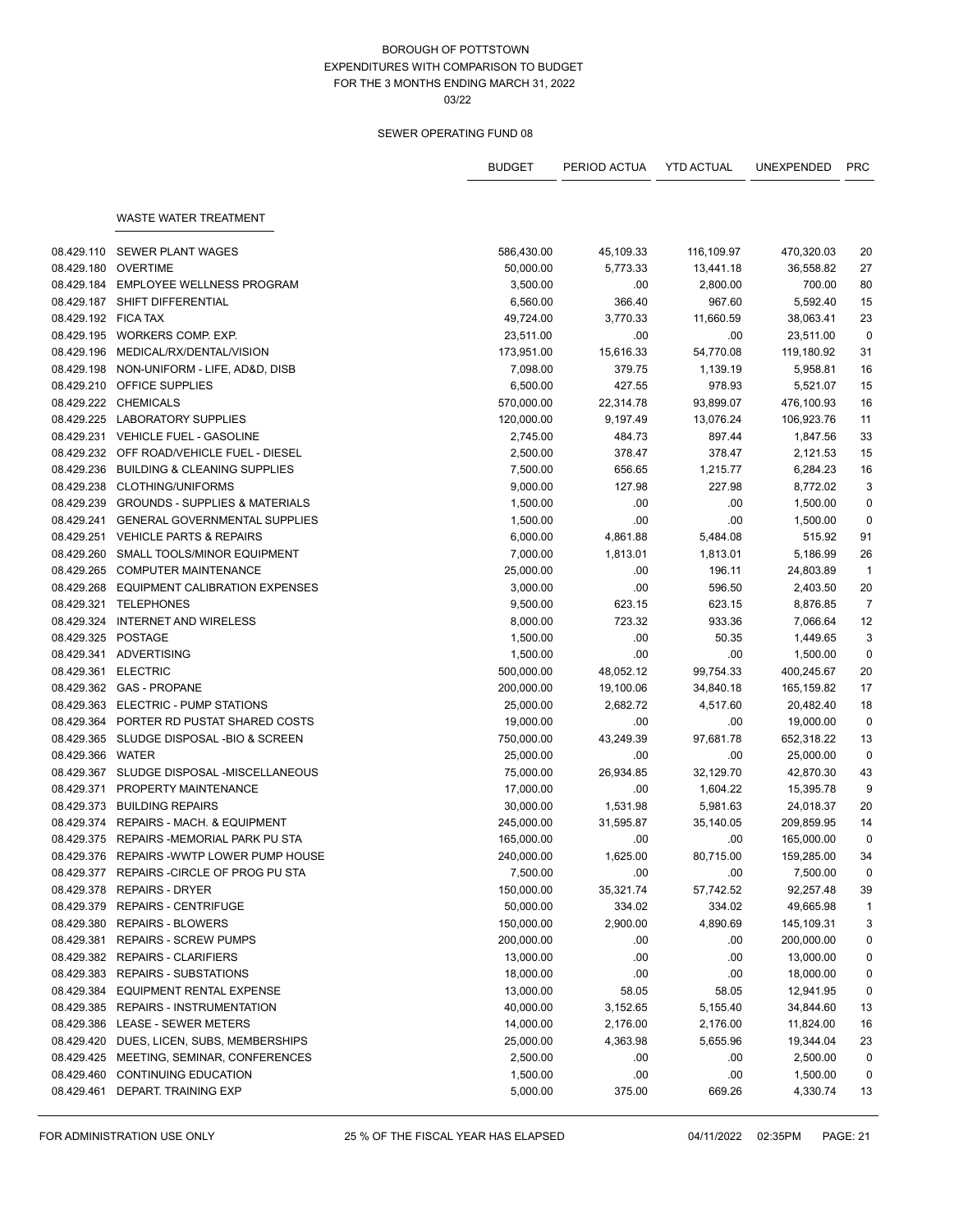|                     |                                           | <b>BUDGET</b> | PERIOD ACTUA | <b>YTD ACTUAL</b>       |            | <b>UNEXPENDED</b> | <b>PRC</b>     |
|---------------------|-------------------------------------------|---------------|--------------|-------------------------|------------|-------------------|----------------|
|                     | TOTAL WASTE WATER TREATMENT               | 4,664,019.00  | 336,077.91   | 790,305.46              |            | 3,873,713.54      | 17             |
|                     | PUBLIC WORKS                              |               |              |                         |            |                   |                |
| 08.430.110          | <b>PUBLIC WORKS WAGES</b>                 | 33,721.00     | 2,554.32     | 6,565.83                |            | 27, 155. 17       | 19             |
| 08.430.180          | OVERTIME                                  | .00           | 11.56        | 38.61                   | $\sqrt{ }$ | 38.61)            | 0              |
| 08.430.192 FICA TAX |                                           | 2,580.00      | 191.85       | 575.12                  |            | 2,004.88          | 22             |
|                     | 08.430.195 WORKERS COMP. EXP.             | 3,150.00      | 4,090.91     | 5,132.32                | $\left($   | 1,982.32)         | 163            |
| 08.430.196          | MEDICAL/RX/DENTAL/VISION                  | 17,452.00     | 3,374.52     | 12,649.86               |            | 4,802.14          | 72             |
| 08.430.198          | NON-UNIFORM - LIFE, AD&D, DISB            | 703.00        | 97.81        | 272.65                  |            | 430.35            | 39             |
|                     | 08.430.210 OFFICE SUPPLIES                | 600.00        | 157.50       | 182.18                  |            | 417.82            | 30             |
| 08.430.211          | <b>COPIER USAGE SHARED COSTS</b>          | 500.00        | 82.73        | 165.45                  |            | 334.55            | 33             |
| 08.430.231          | <b>VEHICLE FUEL - GASOLINE</b>            | 4,600.00      | 353.48       | 1,088.12                |            | 3,511.88          | 24             |
|                     | 08.430.238 CLOTHING/UNIFORMS              | 750.00        | .00          | 28.00                   |            | 722.00            | 4              |
| 08.430.241          | <b>GENERAL GOVERNMENTAL SUPPLIES</b>      | 3,500.00      | 98.29        | 261.17                  |            | 3,238.83          | $\overline{7}$ |
|                     | 08.430.251 VEHICLE PARTS & REPAIRS        | 6,500.00      | 182.04       | 676.20                  |            | 5,823.80          | 10             |
| 08.430.309          | PROFESSIONAL CLEANING - GARAGE            | 4,566.80      | .00          | 2,548.00                |            | 2,018.80          | 56             |
| 08.430.321          | <b>TELEPHONES</b>                         | 1,200.00      | 81.48        | 85.77                   |            | 1,114.23          | $\overline{7}$ |
| 08.430.324          | <b>INTERNET AND WIRELESS</b>              | 1,500.00      | 70.69        | 82.51                   |            | 1,417.49          | 6              |
|                     | 08.430.325 POSTAGE                        | 300.00        | 22.39        | 22.39                   |            | 277.61            | $\overline{7}$ |
|                     | 08.430.327 PORTABLE RADIO EQUIP, MAINT.   | 2,500.00      | .00          | .00                     |            | 2,500.00          | 0              |
|                     | 08.430.341 ADVERTISING                    | 300.00        | 621.83       | 621.83                  |            | 321.83)           | 207            |
|                     | 08.430.342 PRINTING/BINDING               | 100.00        | .00          | .00                     |            | 100.00            | 0              |
|                     | 08.430.353 SURETY BOND                    | 100.00        | .00          | .00                     |            | 100.00            | 0              |
| 08.430.361          | <b>ELECTRIC</b>                           | 2,100.00      | 177.98       | 342.42                  |            | 1,757.58          | 16             |
| 08.430.362 GAS      |                                           | 3,500.00      | 609.98       | 1,068.30                |            | 2,431.70          | 31             |
| 08.430.371          | PROPERTY MAINTENANCE                      | .00           | .00          | 141.12                  | $\left($   | 141.12)           | 0              |
|                     | 08.430.373 BUILDING REPAIRS               | 2,500.00      | 125.24       | 197.47                  |            | 2,302.53          | 8              |
| 08.430.374          | <b>REPAIRS - MACH. &amp; EQUIPMENT</b>    | 500.00        | .00          | .00                     |            | 500.00            | 0              |
|                     | 08.430.420 DUES, LICEN, SUBS, MEMBERSHIPS | 100.00        | .00          | 12.60                   |            | 87.40             | 13             |
| 08.430.425          | MEETING, SEMINAR, CONFERENCES             | 100.00        | .00          | .00                     |            | 100.00            | 0              |
| 08.430.461          | DEPART. TRAINING EXP                      | 100.00        | .00          | .00                     |            | 100.00            | 0              |
|                     |                                           |               |              |                         |            |                   |                |
|                     | <b>TOTAL PUBLIC WORKS</b>                 | 93,522.80     | 12,904.60    | 32,757.92               |            | 60,764.88         | 35             |
|                     | WATER/SEWER UTLTY MAINTENANCE             |               |              |                         |            |                   |                |
|                     | 08.447.110 WTR/SWR UTILITY MAINT. WAGES   | 274,986.00    | 20,847.72    | 53,608.44               |            | 221,377.56        | 19             |
|                     | 08.447.180 OVERTIME                       | 12,000.00     | 4,531.72     | 8,996.67                |            | 3,003.33          | 75             |
|                     | 08.447.184 EMPLOYEE WELLNESS PROGRAM      | 1,500.00      | .00          | 600.00                  |            | 900.00            | 40             |
| 08.447.192 FICA TAX |                                           | 22,464.00     | 1,869.53     | 5,359.90                |            | 17,104.10         | 24             |
|                     | 08.447.195 WORKERS COMP. EXP.             | 8,232.00      | 10,761.60    | 13,503.97 (             |            | 5,271.97)         | 164            |
|                     | 08.447.196 MEDICAL/RX/DENTAL/VISION       | 63,981.00     | 5,128.53     | 18,059.91               |            | 45,921.09         | 28             |
| 08.447.197          | MGMT RETIREE HLTH & MEDICARE              | .00           | .00          | 1,672.40)<br>$\sqrt{2}$ |            | 1,672.40          | $\mathbf 0$    |
|                     | 08.447.198 NON-UNIFORM - LIFE, AD&D, DISB | 1,037.00      | 71.34        | 214.00                  |            | 823.00            | 21             |
|                     | TOTAL WATER/SEWER UTLTY MAINTENANCE       | 384,200.00    | 43,210.44    | 98,670.49               |            | 285,529.51        | 26             |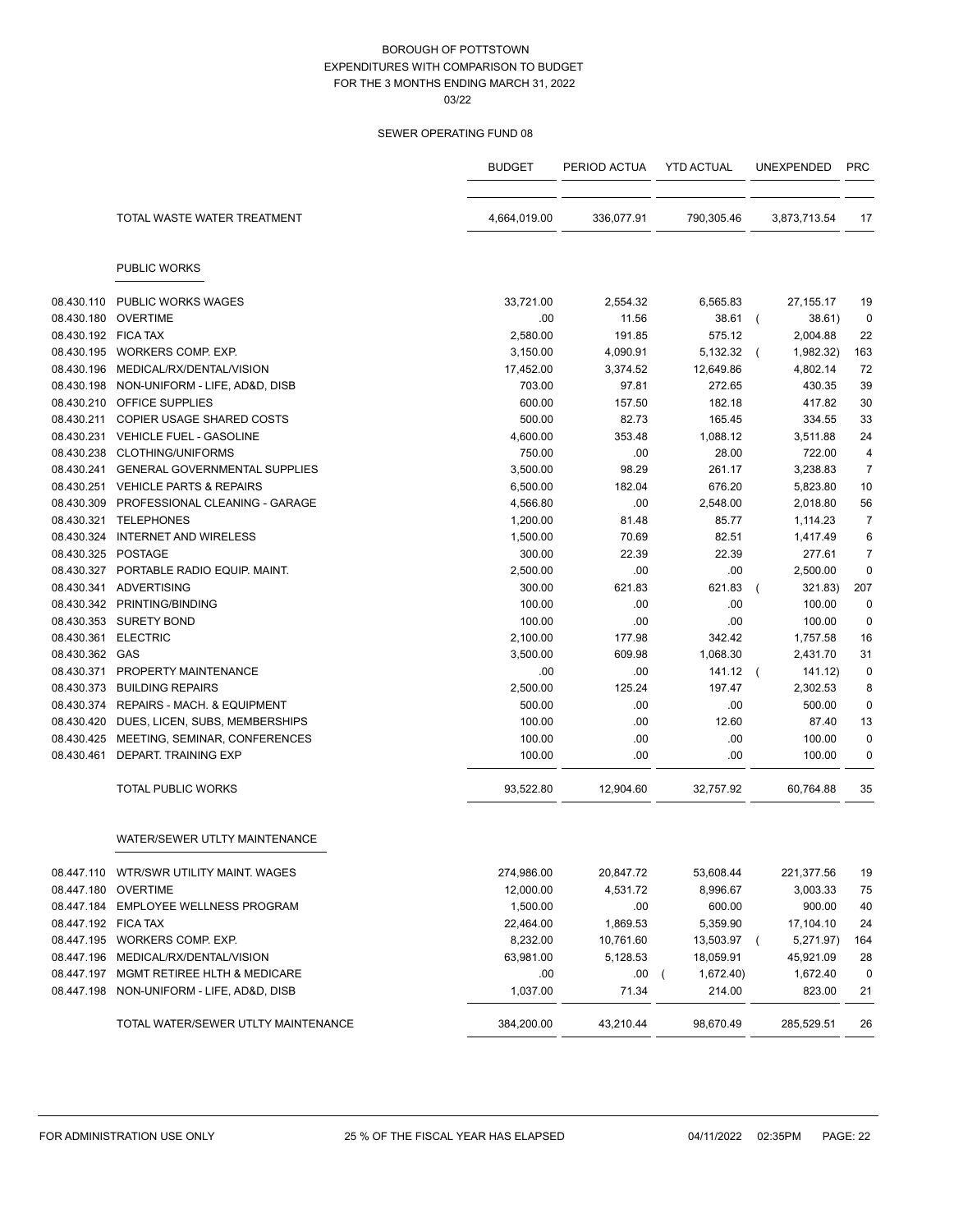|                          |                                                     | <b>BUDGET</b>          | PERIOD ACTUA                | <b>YTD ACTUAL</b> | <b>UNEXPENDED</b>      | <b>PRC</b>   |
|--------------------------|-----------------------------------------------------|------------------------|-----------------------------|-------------------|------------------------|--------------|
|                          | <b>DEBT SERVICE</b>                                 |                        |                             |                   |                        |              |
|                          |                                                     |                        |                             |                   |                        |              |
| 08.471.100<br>08.471.350 | <b>BOND ADMINISTRATIVE FEES</b><br>2012 SEWER BONDS | 1,700.00<br>407,713.00 | .00<br>.00                  | .00<br>.00        | 1,700.00<br>407,713.00 | 0<br>0       |
|                          |                                                     |                        |                             |                   |                        |              |
|                          | <b>TOTAL DEBT SERVICE</b>                           | 409,413.00             | .00                         | .00               | 409,413.00             | 0            |
|                          | AMORT/DEPREC                                        |                        |                             |                   |                        |              |
| 08.473.811               | DEPRECIATION EXPENSE                                | 58,000.00              | 4,833.00                    | 14,499.00         | 43,501.00              | 25           |
|                          | <b>TOTAL AMORT/DEPREC</b>                           | 58,000.00              | 4,833.00                    | 14,499.00         | 43,501.00              | 25           |
|                          | <b>MISCELLANEOUS</b>                                |                        |                             |                   |                        |              |
| 08.480.100               | MISCELLANEOUS EXPENSE                               | 1,000.00               | .00                         | 7.58              | 992.42                 | 1            |
| 08.480.170               | PORTNOFF FILING FEES - OWNERS                       | 6,000.00               | .00                         | .00               | 6,000.00               | 0            |
| 08.480.400               | <b>BAD DEBT EXPENSE</b>                             | 5,000.00               | .00                         | 748.95            | 4,251.05               | 15           |
|                          | <b>TOTAL MISCELLANEOUS</b>                          | 12,000.00              | .00                         | 756.53            | 11,243.47              | 6            |
|                          | PENSION PAID BENEFITS                               |                        |                             |                   |                        |              |
| 08.483.196               | NON UNIF. 401A SAVINGS PLAN                         | 6,000.00               | 985.65                      | 2,900.68          | 3,099.32               | 48           |
| 08.483.198               | NON-UNIFORMED PENSION MMO                           | 172,918.00             | 14,410.00                   | 43,230.00         | 129,688.00             | 25           |
|                          | TOTAL PENSION PAID BENEFITS                         | 178,918.00             | 15,395.65                   | 46,130.68         | 132,787.32             | 26           |
|                          | <b>INSURANCES</b>                                   |                        |                             |                   |                        |              |
| 08.486.001               | INSUR. CLAIM EXP & DEDUCTIBLES                      | 2,000.00               | 167.00)<br>$\left($         | .00               | 2,000.00               | $\mathbf 0$  |
| 08.486.100               | <b>INSURANCE - LIABILITY</b>                        | 24,000.00              | 4,000.00)<br>$\overline{ }$ | 10,685.40         | 13,314.60              | 45           |
| 08.486.200               | INSURANCE - PROPERTY                                | 25,000.00              | 4,166.00)                   | 11,063.10         | 13,936.90              | 44           |
| 08.486.300               | INSURANCE - VEHICLES                                | 24,000.00              | 4,000.00)                   | 9,461.52          | 14,538.48              | 39           |
| 08.486.600               | INSURANCE - ERRORS & OMISSIONS                      | 14,000.00              | 2,334.00)                   | 5,715.60          | 8,284.40               | 41           |
|                          | 08.486.800 INSURANCE - FLOOD                        | 3,000.00               | .00                         | 3,000.00          | .00                    | 100          |
|                          | TOTAL INSURANCES                                    | 92,000.00              | 14,667.00)<br>$\left($      | 39,925.62         | 52,074.38              | 43           |
|                          | <b>HEALTH &amp; OTHER BENEFITS</b>                  |                        |                             |                   |                        |              |
| 08.487.194               | UNEMPLOYMENT COMPENSATION                           | 2,500.00               | .00                         | 14.99             | 2,485.01               | $\mathbf{1}$ |
|                          | 08.487.196 HEALTH PKG - COBRA RETIREES              | 4,000.00               | .00                         | 1,514.04          | 2,485.96               | 38           |
|                          | TOTAL HEALTH & OTHER BENEFITS                       | 6,500.00               | .00                         | 1,529.03          | 4,970.97               | 24           |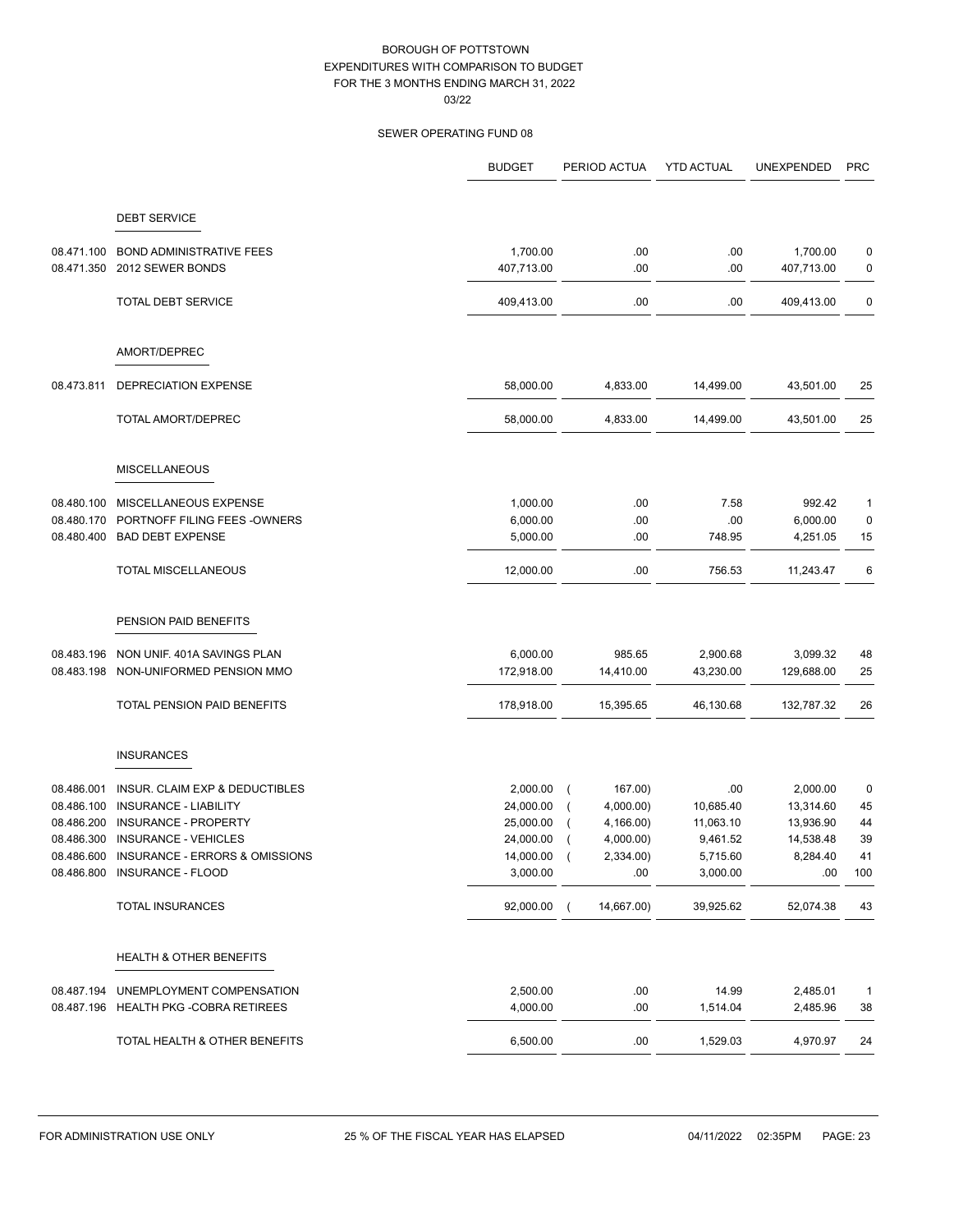|            |                                  | <b>BUDGET</b> | PERIOD ACTUA | <b>YTD ACTUAL</b> | UNEXPENDED     | <b>PRC</b> |
|------------|----------------------------------|---------------|--------------|-------------------|----------------|------------|
|            | <b>INTERFUND OPERT TRANSFERS</b> |               |              |                   |                |            |
| 08.492.017 | TRSFR TO SEWER CAPITAL FUND 17   | 1,274,305.00  | .00          | .00               | 1,274,305.00   | 0          |
| 08.492.018 | TRSFR TO SEWER LINES FUND 18     | 604,378.00    | .00          | .00               | 604,378.00     | 0          |
|            | TOTAL INTERFUND OPERT TRANSFERS  | 1,878,683.00  | .00          | .00               | 1,878,683.00   | 0          |
|            | <b>REFUNDS</b>                   |               |              |                   |                |            |
| 08.495.100 | <b>REFUNDS OF REVENUES</b>       | .00           | .00          | 40.00             | 40.00          | 0          |
|            | <b>TOTAL REFUNDS</b>             | .00           | .00          | 40.00             | $40.00$ )      | 0          |
|            | <b>RESERVES</b>                  |               |              |                   |                |            |
| 08.499.100 | TRANSFER TO RESERVES             | 589,305.00    | .00          | .00               | 589,305.00     | 0          |
|            | <b>TOTAL RESERVES</b>            | 589,305.00    | .00          | .00               | 589,305.00     | 0          |
|            | <b>TOTAL FUND EXPENDITURES</b>   | 9,268,382.00  | 445,978.53   | 1,186,161.23      | 8,082,220.77   | 13         |
|            | NET REVENUE OVER EXPENDITURES    | .00           | 177,008.73   | 1,273,794.40      | (1,273,794.40) | 0          |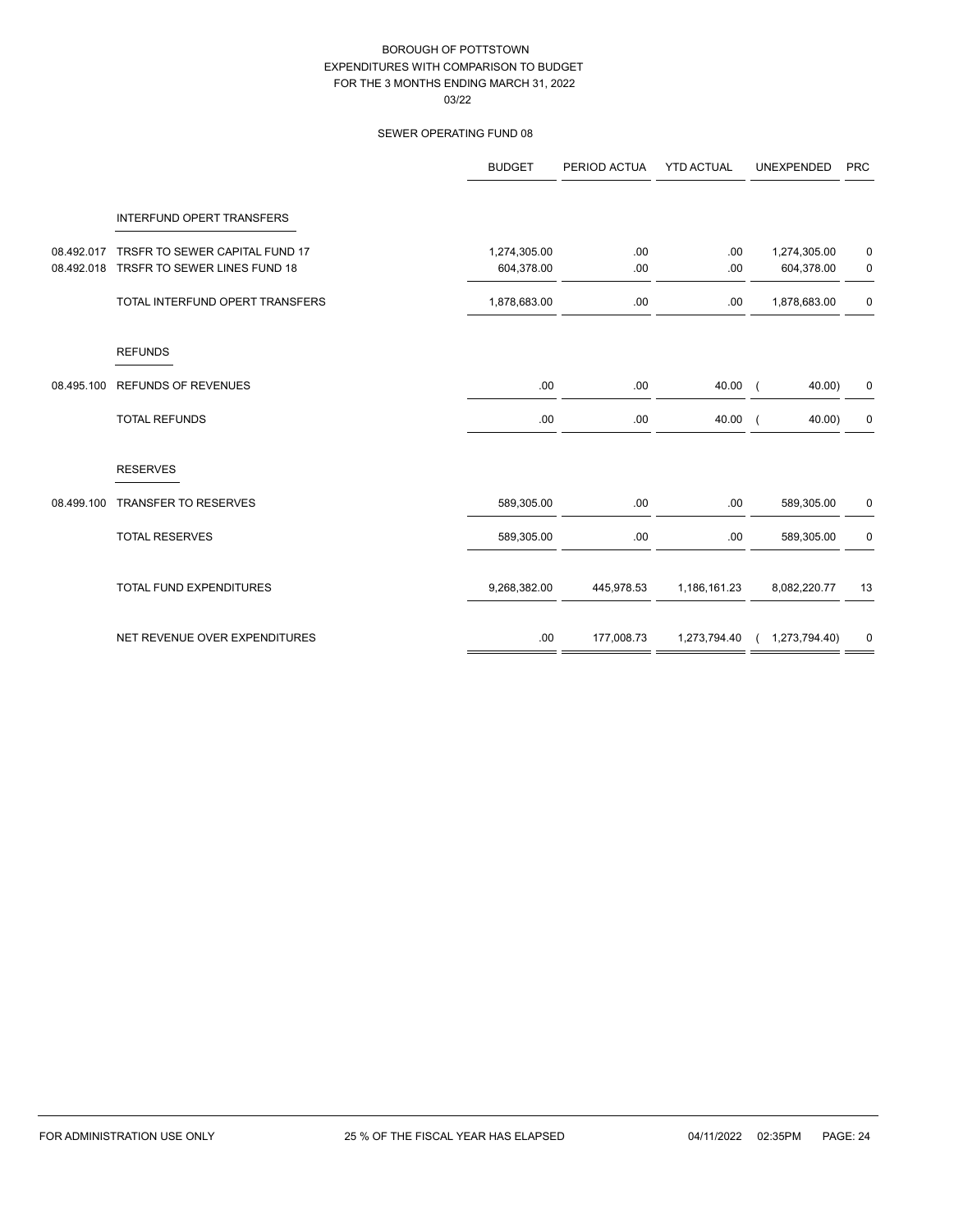#### BOROUGH OF POTTSTOWN BALANCE SHEET MARCH 31, 2022 03/22

## WATER CAPITAL FUND 16

#### ASSETS

 $\equiv$ 

|           | 16.100000 CASH - VIST BANK (7201)#7269              |            | 214,353.78      |               |
|-----------|-----------------------------------------------------|------------|-----------------|---------------|
|           | 16.107100 MAINTENANCE RESERVE FUND #704             |            | 2,325.88        |               |
|           | 16.107101 BOND REDEMPTION FUND #713                 |            | 41,122.72       |               |
|           | 16.107102 ADMIN EXPENSE FUND #740                   |            | 30,070.45       |               |
|           | 16.107103 CLEARING FUND #731                        |            | 1,448,411.25    |               |
|           | 16.107107 2020 WATER CONSTRUCT FD #7000             |            | 1,052,394.89    |               |
|           | 16.107202 DEBT SERVICE FUND #826                    |            | 542.71          |               |
|           | 16.120100 DEBT SERVICE RESERVE FUND #697            |            | 1,806,842.79    |               |
|           | 16.161000 CAP. WATER PROPERTY - LAND                |            | 312,679.00      |               |
|           | 16.162000 CAP. WATER PLANT IMPROVEMENTS             |            | 30,705,481.19   |               |
|           | 16.162500 CAP. WATER PLANT -ACCUM DEPREC            |            | (15,092,144.74) |               |
|           | 16.164000 CAP. WATER PLANT -MACH & EQUIP            |            | 391,517.54      |               |
|           | 16.164500 ACCM DEPREC -MACH & EQUIP                 |            | 345,528.45)     |               |
|           | 16.170106 DEFERRED LOSS 2019 SERIES                 |            | 227,842.08      |               |
|           | <b>TOTAL ASSETS</b>                                 |            |                 | 20,795,911.09 |
|           | <b>LIABILITIES AND EQUITY</b><br><b>LIABILITIES</b> |            |                 |               |
|           | 16.245100 BOND INTEREST EXPENSE                     |            | 11,484.00       |               |
|           | 16.255850 2019 SERIES WATER BONDS                   |            | 3,505,000.00    |               |
|           | 16.255851 2019 WATER BOND PREMIUM                   |            | 469,791.55      |               |
|           | 16.255860 2020 SERIES WATER BONDS                   |            | 1,298,000.00    |               |
|           | <b>TOTAL LIABILITIES</b>                            |            |                 | 5,284,275.55  |
|           | <b>FUND EQUITY</b>                                  |            |                 |               |
| 16.279990 | UNRESERVED FUND BALANCE                             |            | 15,259,497.08   |               |
|           | UNAPPROPRIATED FUND BALANCE:                        |            |                 |               |
|           | REVENUE OVER EXPENDITURES - YTD                     | 252,138.46 |                 |               |
|           | <b>BALANCE - CURRENT DATE</b>                       |            | 252,138.46      |               |

TOTAL FUND EQUITY 15,511,635.54 TOTAL LIABILITIES AND EQUITY 20,795,911.09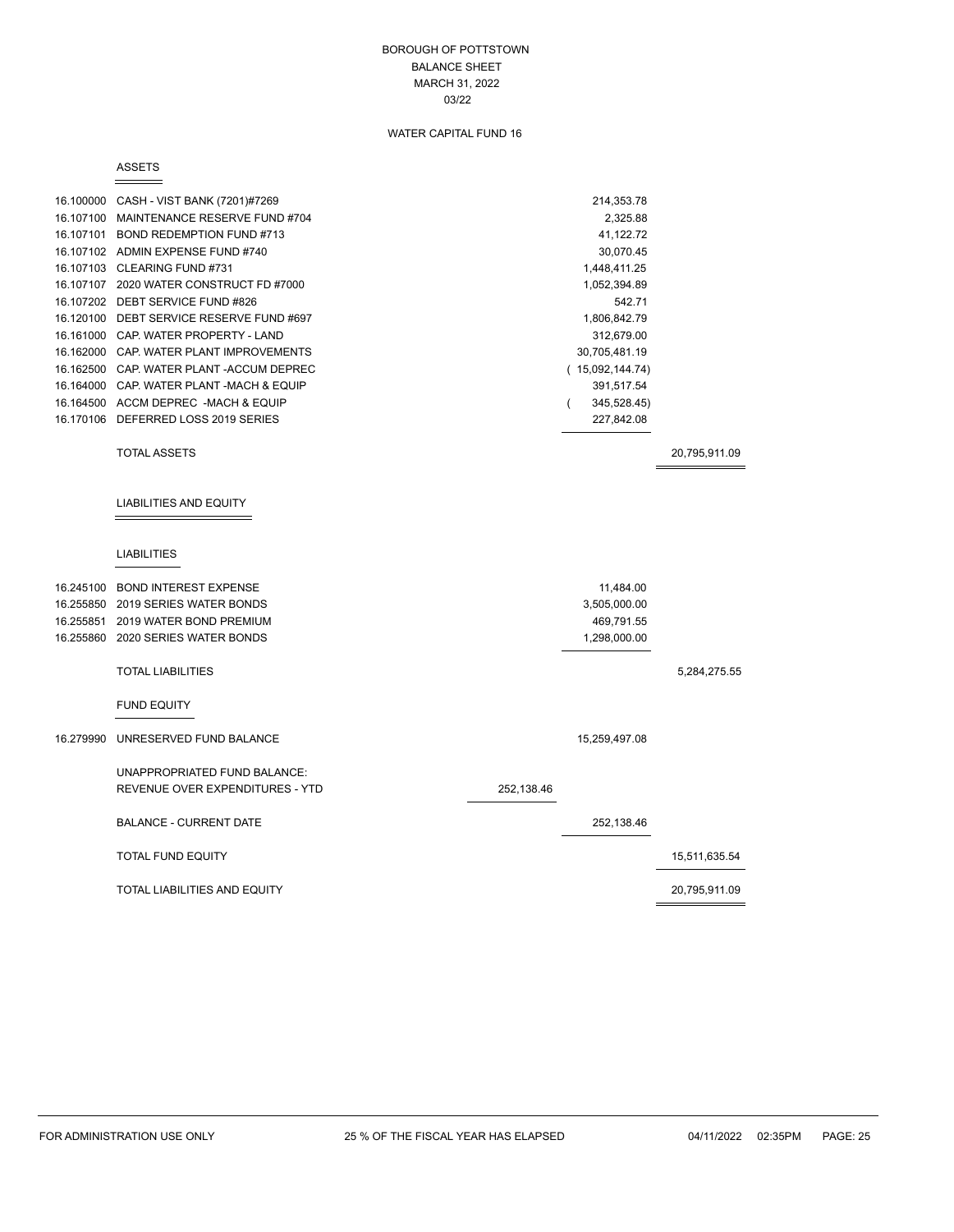# WATER CAPITAL FUND 16

|            |                                  | <b>BUDGET</b> | PERIOD ACTUA | <b>YTD ACTUAL</b> | <b>UNEARNED</b> | <b>PRC</b>  |
|------------|----------------------------------|---------------|--------------|-------------------|-----------------|-------------|
|            | INTEREST, RENTS, ROYALTIES       |               |              |                   |                 |             |
| 16.340.100 | OPERATING CONTRIB TO DEBT SRVC   | 1,813,725.00  | 154,102.23   | 462,306.69        | 1,351,418.31    | 25          |
| 16.340.200 | <b>INVESTMENT ACCT EARNINGS</b>  | 15,000.00     | 28.63        | 69.67             | 14,930.33       | 0           |
|            | TOTAL INTEREST, RENTS, ROYALTIES | 1,828,725.00  | 154,130.86   | 462,376.36        | 1,366,348.64    | 25          |
|            | <b>INTERFUND OPERATING TRSFS</b> |               |              |                   |                 |             |
| 16.392.006 | TRANSFER FROM WATER FUND 06      | 668,775.00    | .00.         | .00.              | 668,775.00      | 0           |
|            | TOTAL INTERFUND OPERATING TRSFS  | 668,775.00    | .00          | .00.              | 668,775.00      | $\mathbf 0$ |
|            | <b>TOTAL FUND REVENUE</b>        | 2,497,500.00  | 154,130.86   | 462,376.36        | 2,035,123.64    | 19          |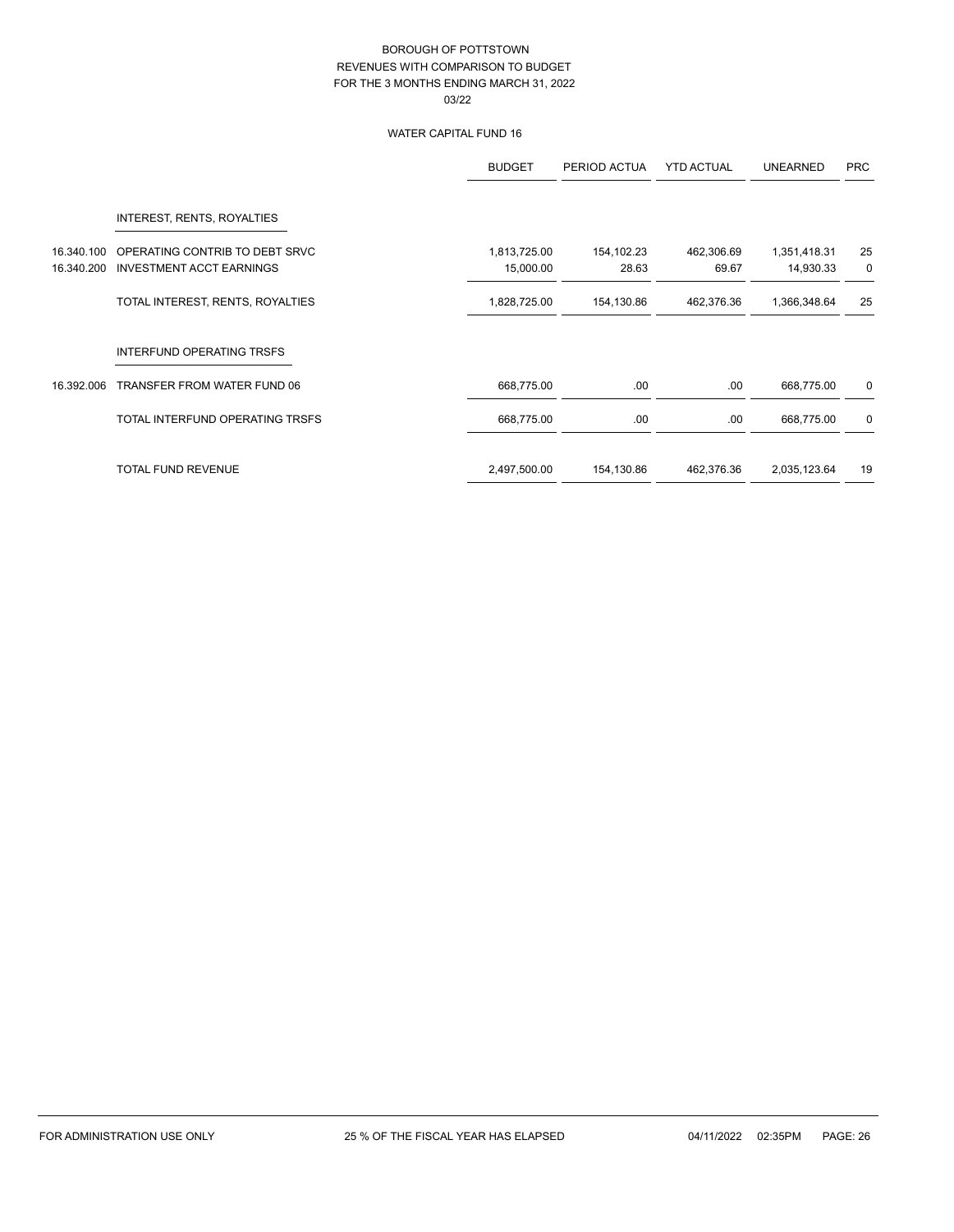# WATER CAPITAL FUND 16

|            |                                        | <b>BUDGET</b> | PERIOD ACTUA | <b>YTD ACTUAL</b> | <b>UNEXPENDED</b> | <b>PRC</b>  |
|------------|----------------------------------------|---------------|--------------|-------------------|-------------------|-------------|
|            | <b>WATER PURIFICATION</b>              |               |              |                   |                   |             |
| 16.448.727 | #2222 WTP- IT/OT NETWORK               | 67,500.00     | .00          | .00               | 67,500.00         | $\pmb{0}$   |
| 16.448.734 | #150 AIR SCOUR UPGRADE WTRPLNT         | 250,000.00    | .00          | .00               | 250,000.00        | $\pmb{0}$   |
|            | 16.448.735 #2245 LT2 COMPLIANCE UV WTP | 900,000.00    | .00          | .00.              | 900,000.00        | $\pmb{0}$   |
|            | 16.448.736 #2236 WTP VALVE REPLACEMENT | 150,000.00    | .00          | .00               | 150,000.00        | $\pmb{0}$   |
|            | TOTAL WATER PURIFICATION               | 1,367,500.00  | .00          | .00.              | 1,367,500.00      | $\pmb{0}$   |
|            | <b>WATER DISTRIBUTION</b>              |               |              |                   |                   |             |
| 16.449.724 | #2210 WATER MAINS - 2021               | 150,000.00    | .00          | .00.              | 150,000.00        | 0           |
|            | TOTAL WATER DISTRIBUTION               | 150,000.00    | .00          | .00               | 150,000.00        | $\mathbf 0$ |
|            | <b>DEBT - INTEREST</b>                 |               |              |                   |                   |             |
| 16.472.100 | <b>INTEREST EXPENSE - BONDS</b>        | 145,000.00    | .00          | .00.              | 145,000.00        | 0           |
|            | TOTAL DEBT - INTEREST                  | 145,000.00    | .00          | .00.              | 145,000.00        | 0           |
|            | AMORT/DEPREC                           |               |              |                   |                   |             |
| 16.473.810 | AMORTIZATION EXPENSE                   | 35,000.00     | 3,412.30     | 10,236.90         | 24,763.10         | 29          |
| 16.473.811 | <b>DEPRECIATION EXPENSE</b>            | 800,000.00    | 66,667.00    | 200,001.00        | 599,999.00        | 25          |
|            | TOTAL AMORT/DEPREC                     | 835,000.00    | 70,079.30    | 210,237.90        | 624,762.10        | 25          |
|            | <b>TOTAL FUND EXPENDITURES</b>         | 2,497,500.00  | 70,079.30    | 210,237.90        | 2,287,262.10      | 8           |
|            | NET REVENUE OVER EXPENDITURES          | .00           | 84,051.56    | 252,138.46        | 252, 138.46)      | $\pmb{0}$   |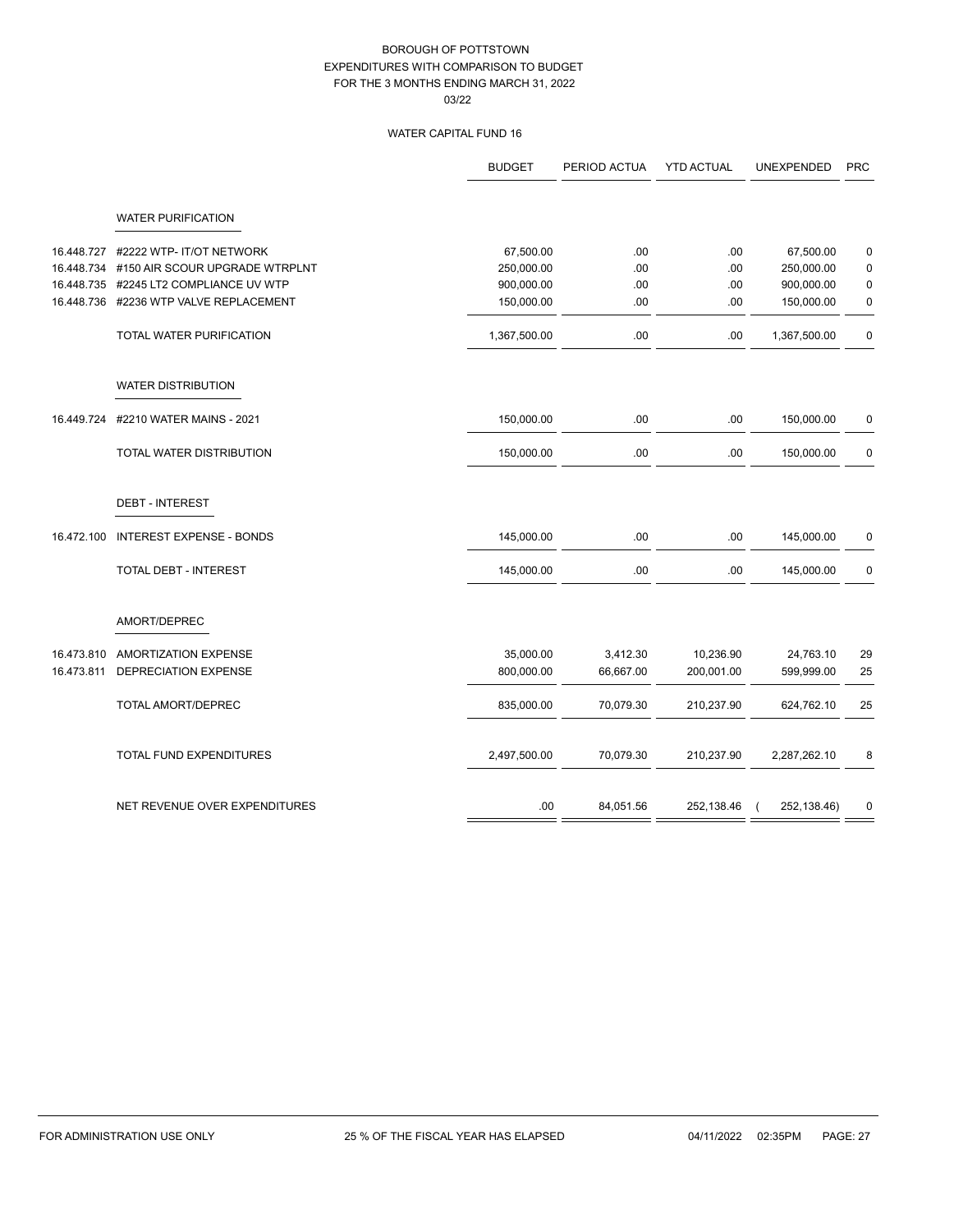#### BOROUGH OF POTTSTOWN BALANCE SHEET MARCH 31, 2022 03/22

# SEWER CAPITAL FUND 17

#### ASSETS

 $\equiv$ 

|           | 17.100000 CASH - VIST BANK (7196) #7269  |                   | 2,125,111.08      |               |
|-----------|------------------------------------------|-------------------|-------------------|---------------|
|           | 17.161000 CAP. SEWER PROPERTY - LAND     |                   | 36,650.00         |               |
|           | 17.162000 CAP. SEWER PLANT IMPROVEMENTS  |                   | 34,933,516.63     |               |
|           | 17.162500 CAPITAL SEWER PLANT- ACC. DEP  |                   | (21, 157, 128.76) |               |
|           | 17.164000 CAP. SEWER PLANT -MACH & EQUIP |                   | 6,468,687.53      |               |
|           | 17.164500 ACCM DEPREC -MACH & EQUIP      |                   | (1,091,772.18)    |               |
|           | 17.165000 CAP. CONSTRUCTION IN PROGRESS  |                   | 534,041.77        |               |
|           | 17.166000 INFRASTRUCTURE                 |                   | 13,515,561.41     |               |
|           | 17.166500 ACC. DEPRECIATI INFRASTRUCTURE |                   | (3,525,297.44)    |               |
|           | 17.170105 2012 LOSS ON REFUNDING         |                   | 31,039.00         |               |
|           | 17.170106 DEFERRED LOSS 2016 SERIES      |                   | 97,908.00         |               |
|           | <b>TOTAL ASSETS</b>                      |                   |                   | 31,968,317.04 |
|           | <b>LIABILITIES AND EQUITY</b>            |                   |                   |               |
|           | <b>LIABILITIES</b>                       |                   |                   |               |
|           |                                          |                   |                   |               |
|           | 17.245201 BOND ISSUE PREMIUM - 2012      |                   | 14,852.70         |               |
|           | 17.246100 ACCRUED INTEREST ON BONDS      |                   | 27,425.00         |               |
|           | 17.255100 1991 SERIES BONDS              |                   | 142,997.00        |               |
|           | 17.255501 2016 BOND PREMIUM              |                   | 208,496.00        |               |
|           | <b>TOTAL LIABILITIES</b>                 |                   |                   | 393,770.70    |
|           | <b>FUND EQUITY</b>                       |                   |                   |               |
| 17.279990 | UNRESERVED FUND BALANCE                  |                   | 31,864,889.93     |               |
|           | UNAPPROPRIATED FUND BALANCE:             |                   |                   |               |
|           | REVENUE OVER EXPENDITURES - YTD          | 290, 343.59)<br>( |                   |               |
|           | <b>BALANCE - CURRENT DATE</b>            |                   | 290, 343.59)      |               |
|           | <b>TOTAL FUND EQUITY</b>                 |                   |                   | 31,574,546.34 |
|           | TOTAL LIABILITIES AND EQUITY             |                   |                   | 31,968,317.04 |

 $\frac{1}{1-\frac{1}{2}}\left( \frac{1}{\sqrt{2}}\right) ^{2}+\frac{1}{2}\left( \frac{1}{2}\right) ^{2}+\frac{1}{2}\left( \frac{1}{2}\right) ^{2}+\frac{1}{2}\left( \frac{1}{2}\right) ^{2}+\frac{1}{2}\left( \frac{1}{2}\right) ^{2}+\frac{1}{2}\left( \frac{1}{2}\right) ^{2}+\frac{1}{2}\left( \frac{1}{2}\right) ^{2}+\frac{1}{2}\left( \frac{1}{2}\right) ^{2}+\frac{1}{2}\left( \frac{1}{2}\right) ^{2}+\frac{1}{2}\left( \frac$ 

 $\overline{\phantom{0}}$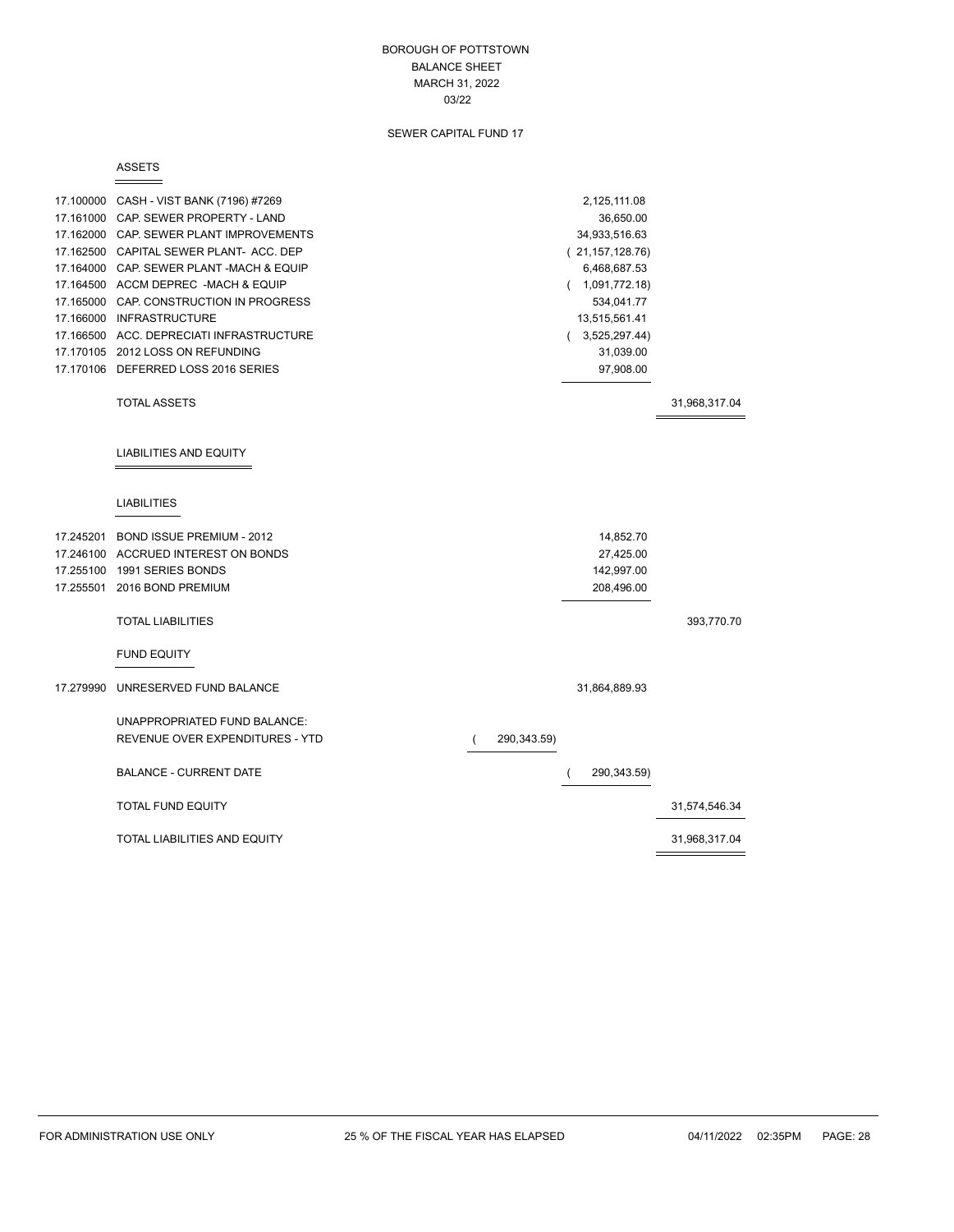# SEWER CAPITAL FUND 17

|            |                                          | <b>BUDGET</b> | PERIOD ACTUA | <b>YTD ACTUAL</b> | <b>UNEARNED</b> | <b>PRC</b> |
|------------|------------------------------------------|---------------|--------------|-------------------|-----------------|------------|
|            | INTEREST, RENTS, ROYALTIES               |               |              |                   |                 |            |
| 17.340.100 | OPERATING CONTRIBUTION TO DEBT           | 409,413.00    | .00          | .00.              | 409,413.00      | 0          |
| 17.340.200 | <b>INVESTMENT ACCT EARNINGS</b>          | 2,000.00      | .00          | 51.31             | 1,948.69        | 3          |
|            | TOTAL INTEREST, RENTS, ROYALTIES         | 411,413.00    | .00          | 51.31             | 411,361.69      | 0          |
|            | <b>COLLECTIONS</b>                       |               |              |                   |                 |            |
| 17.364.600 | LOWER POTTSGROVE CAPITAL PROJ            | 60,444.00     | .00          | .00.              | 60,444.00       | 0          |
| 17.364.601 | UPPER POTTSGROVE CAPITAL PROJ            | 23,598.00     | .00          | .00.              | 23,598.00       | 0          |
|            | 17.364.602 WEST POTTSGROVE CAPITAL PROJ. | 8,740.00      | .00          | .00.              | 8,740.00        | 0          |
|            | TOTAL COLLECTIONS                        | 92,782.00     | .00          | .00.              | 92,782.00       | 0          |
|            | INTERFUND OPERATING TRSFS                |               |              |                   |                 |            |
| 17.392.008 | TRANSFER FROM SEWER FUND 08              | 1,274,305.00  | .00          | .00.              | 1,274,305.00    | 0          |
|            | TOTAL INTERFUND OPERATING TRSFS          | 1,274,305.00  | .00          | .00.              | 1,274,305.00    | 0          |
|            | TOTAL FUND REVENUE                       | 1,778,500.00  | .00          | 51.31             | 1,778,448.69    | 0          |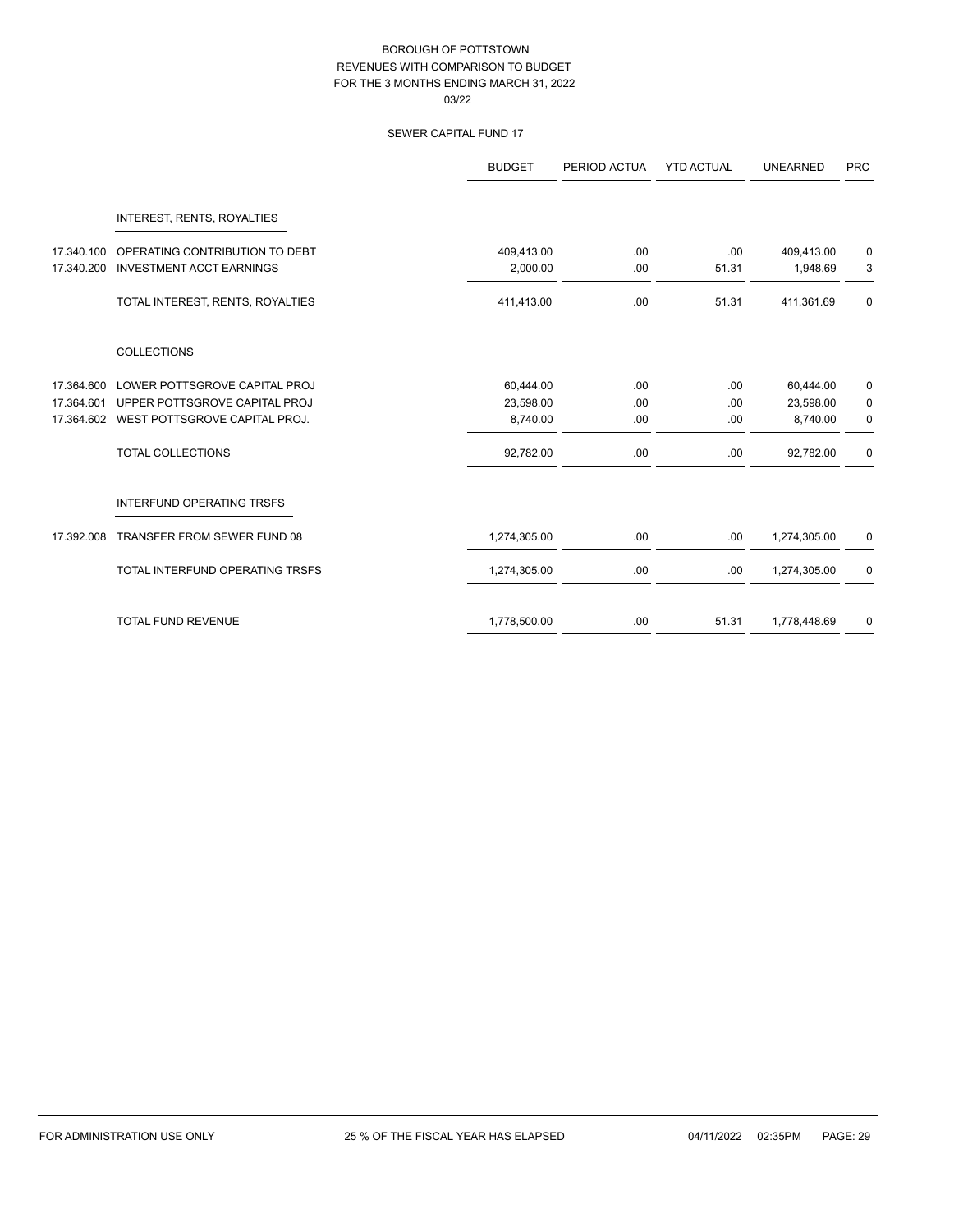# SEWER CAPITAL FUND 17

|            |                                           | <b>BUDGET</b> | PERIOD ACTUA | <b>YTD ACTUAL</b> | UNEXPENDED   | <b>PRC</b>  |
|------------|-------------------------------------------|---------------|--------------|-------------------|--------------|-------------|
|            | <b>WASTE WATER TREATMENT</b>              |               |              |                   |              |             |
| 17.429.724 | #1801 - SEWER MAINS 2021                  | 150,000.00    | .00          | .00               | 150,000.00   | 0           |
| 17.429.726 | #2326 WWTP HYDRAULIC BYPASS               | 230,000.00    | .00          | .00               | 230,000.00   | 0           |
|            | TOTAL WASTE WATER TREATMENT               | 380,000.00    | .00          | .00               | 380,000.00   | $\pmb{0}$   |
|            | <b>DEBT SERVICE</b>                       |               |              |                   |              |             |
| 17.471.100 | <b>BOND ADMINISTRATIVE FEES</b>           | 6,000.00      | .00          | .00               | 6,000.00     | $\mathbf 0$ |
| 17.471.200 | <b>BOND INTEREST EXPENSE</b>              | 50,000.00     | .00          | 9,144.90          | 40,855.10    | 18          |
|            | <b>TOTAL DEBT SERVICE</b>                 | 56,000.00     | .00          | 9,144.90          | 46,855.10    | 16          |
|            | AMORT/DEPREC                              |               |              |                   |              |             |
| 17.473.810 | <b>AMORTIZATION EXPENSE</b>               | 117,500.00    | .00          | .00               | 117,500.00   | 0           |
| 17.473.811 | <b>DEPRECIATION EXPENSE</b>               | 1,125,000.00  | 93,750.00    | 281,250.00        | 843,750.00   | 25          |
|            | TOTAL AMORT/DEPREC                        | 1,242,500.00  | 93,750.00    | 281,250.00        | 961,250.00   | 23          |
|            | OTHER UNCLASSIFIED EXPENSES               |               |              |                   |              |             |
|            | 17.489.313 1/2 ANNUAL CONTRIB BORO GARAGE | 100,000.00    | .00          | .00               | 100,000.00   | 0           |
|            | TOTAL OTHER UNCLASSIFIED EXPENSES         | 100,000.00    | .00          | .00               | 100,000.00   | 0           |
|            | TOTAL FUND EXPENDITURES                   | 1,778,500.00  | 93,750.00    | 290,394.90        | 1,488,105.10 | 16          |
|            | NET REVENUE OVER EXPENDITURES             | .00.          | 93,750.00)   | 290,343.59)       | 290,343.59   | 0           |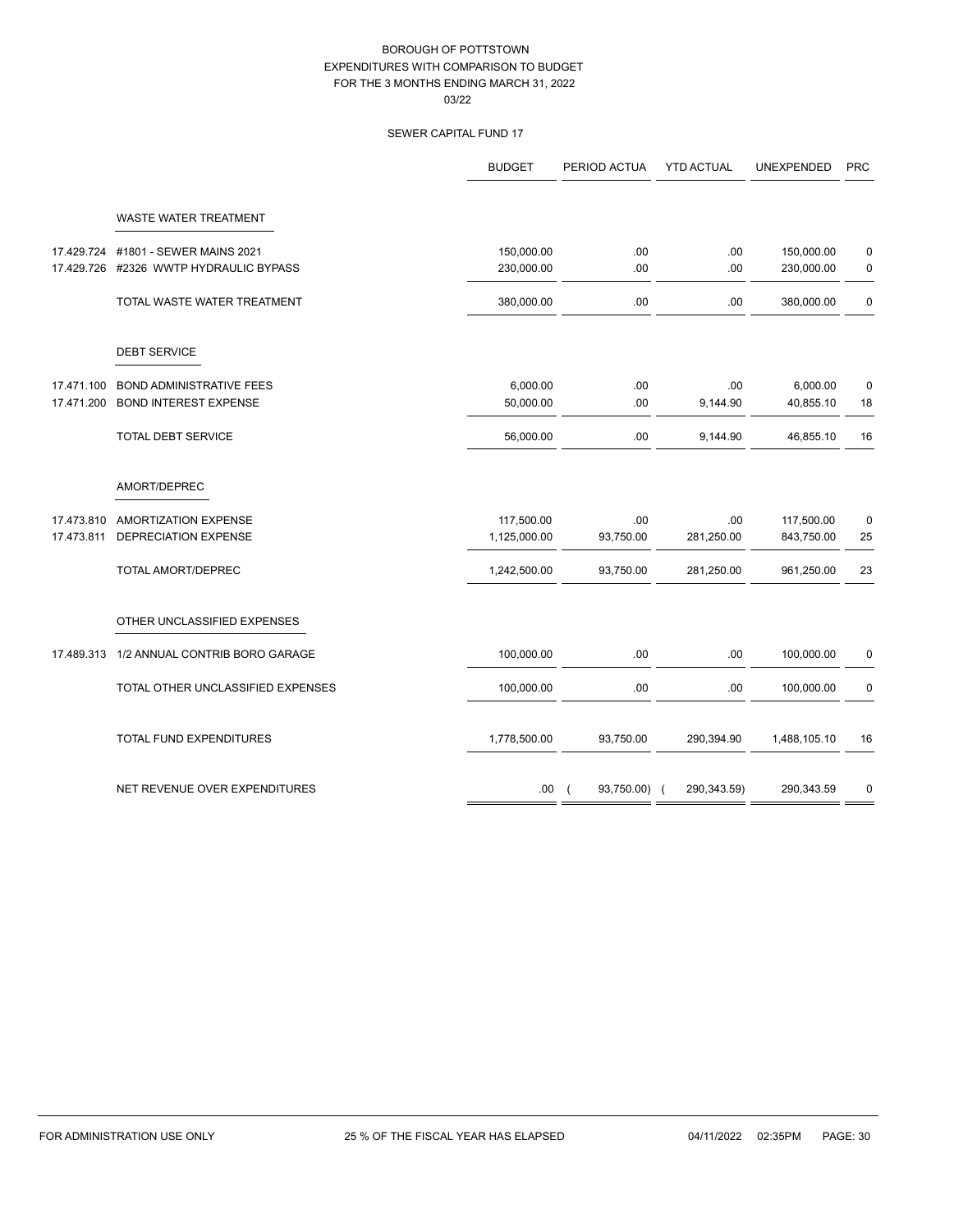#### BOROUGH OF POTTSTOWN BALANCE SHEET MARCH 31, 2022 03/22

## SEWER LINES FUND 18

ASSETS

 $\equiv$ 

| 18.100000 CASH - VIST BANK #7269<br>18.155000 PREPAID ITEMS<br>18.158000 DEFRRD OUTFLOW RESRCS- PENSION<br>18.158200 DEFRRD OUTFLOW RESRCS - OPEB |            | 290,523.97<br>109.03<br>10,614.00<br>4,673.00 |            |
|---------------------------------------------------------------------------------------------------------------------------------------------------|------------|-----------------------------------------------|------------|
| <b>TOTAL ASSETS</b>                                                                                                                               |            |                                               | 305,920.00 |
| <b>LIABILITIES AND EQUITY</b>                                                                                                                     |            |                                               |            |
| <b>LIABILITIES</b>                                                                                                                                |            |                                               |            |
| 18.246000 COMPENSATED BALANCES                                                                                                                    |            | 19,943.53                                     |            |
| 18.257000 NET PENSION LIAB.-PROPRT.SHARE                                                                                                          |            | 39,573.00                                     |            |
| 18.257200 NET OPEB LIAB.-PROPRT.SHARE                                                                                                             |            | 36,184.00                                     |            |
| 18.258000 DEFRRD INFLOWS RESRCS-PENSION                                                                                                           |            | 63,066.00                                     |            |
| 18.258200 DEFRRD INFLOWS RESRCS - OPEB                                                                                                            |            | 11,206.00                                     |            |
| <b>TOTAL LIABILITIES</b>                                                                                                                          |            |                                               | 169,972.53 |
| <b>FUND EQUITY</b>                                                                                                                                |            |                                               |            |
| 18.279990 UNRESERVED FUND BALANCE                                                                                                                 |            | 226,727.00                                    |            |
| UNAPPROPRIATED FUND BALANCE:                                                                                                                      |            |                                               |            |
| <b>REVENUE OVER EXPENDITURES - YTD</b>                                                                                                            | 90,757.63) |                                               |            |
| <b>BALANCE - CURRENT DATE</b>                                                                                                                     |            | 90,757.63)                                    |            |
| <b>TOTAL FUND EQUITY</b>                                                                                                                          |            |                                               | 135,969.37 |
| <b>TOTAL LIABILITIES AND EQUITY</b>                                                                                                               |            |                                               | 305,941.90 |

 $\equiv$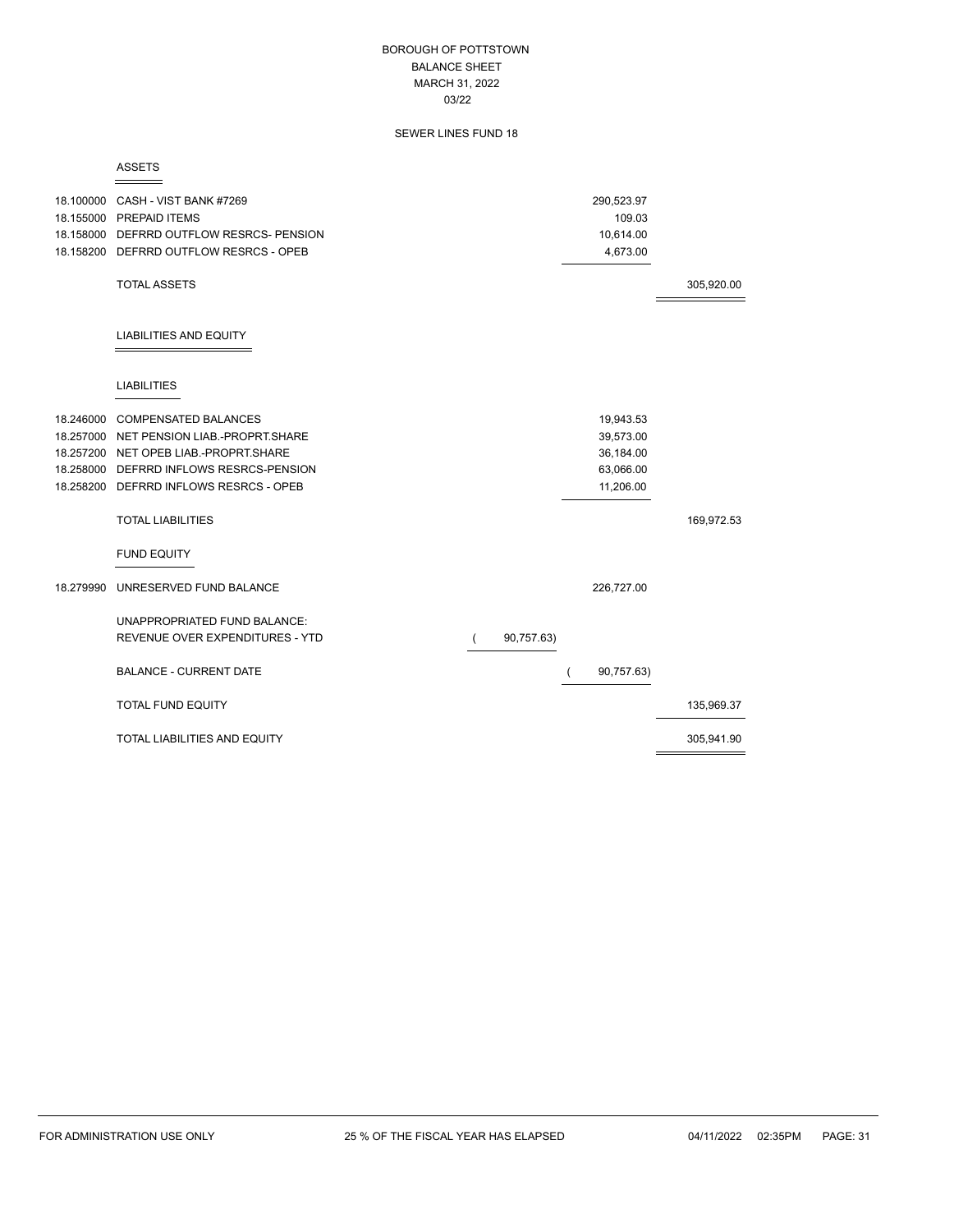|            |                                      | <b>BUDGET</b> | PERIOD ACTUA | <b>YTD ACTUAL</b> | <b>UNEARNED</b> | <b>PRC</b>  |
|------------|--------------------------------------|---------------|--------------|-------------------|-----------------|-------------|
|            | <b>INTEREST EARNINGS</b>             |               |              |                   |                 |             |
| 18.341.100 | <b>INTEREST EARNINGS</b>             | 500.00        | 21.90        | 69.93             | 430.07          | 14          |
|            | TOTAL INTEREST EARNINGS              | 500.00        | 21.90        | 69.93             | 430.07          | 14          |
|            | UNCLASSIFIED OPERATING REVENUE       |               |              |                   |                 |             |
| 18.389.300 | SALE OF SCRAP METAL                  | 500.00        | .00          | .00               | 500.00          | $\pmb{0}$   |
|            | TOTAL UNCLASSIFIED OPERATING REVENUE | 500.00        | .00          | .00               | 500.00          | $\pmb{0}$   |
|            | <b>INTERFUND OPERATING TRSFS</b>     |               |              |                   |                 |             |
| 18.392.008 | TRANSFER FROM SEWER FUND 08          | 604,378.00    | .00          | .00               | 604,378.00      | 0           |
|            | TOTAL INTERFUND OPERATING TRSFS      | 604,378.00    | .00          | .00               | 604,378.00      | $\mathbf 0$ |
|            | <b>REFUNDS OF EXPENSES</b>           |               |              |                   |                 |             |
| 18.395.300 | REFUND - COBRA & HEALTH PREM.        | .00           | .00          | 215.06 (          | 215.06)         | $\pmb{0}$   |
|            | TOTAL REFUNDS OF EXPENSES            | .00.          | .00          | $215.06$ (        | 215.06)         | $\pmb{0}$   |
|            | TOTAL FUND REVENUE                   | 605,378.00    | 21.90        | 284.99            | 605,093.01      | $\pmb{0}$   |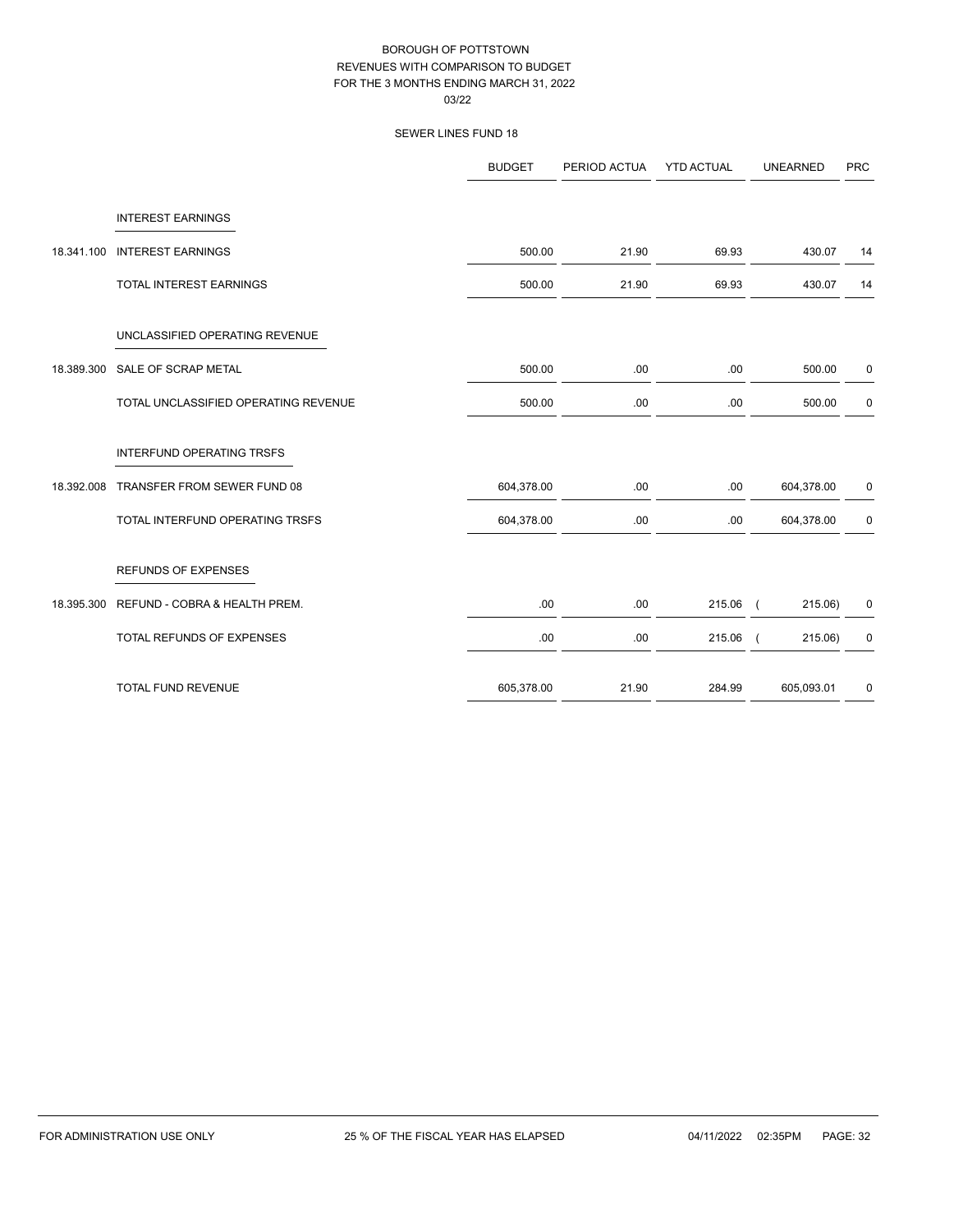|                     |                                           | <b>BUDGET</b> | PERIOD ACTUA | <b>YTD ACTUAL</b> | <b>UNEXPENDED</b> | <b>PRC</b>  |
|---------------------|-------------------------------------------|---------------|--------------|-------------------|-------------------|-------------|
|                     | <b>FINANCE</b>                            |               |              |                   |                   |             |
| 18.402.311          | ACCOUNTING & AUDIT SERVICES               | 1,100.00      | .00          | .00               | 1,100.00          | 0           |
|                     | <b>TOTAL FINANCE</b>                      | 1,100.00      | .00          | .00               | 1,100.00          | 0           |
|                     | IT - WEB NETWORK SRVCS                    |               |              |                   |                   |             |
| 18.407.115          | WEB ADMINISTRATION WAGES                  | 160.00        | 80.00        | 80.00             | 80.00             | 50          |
| 18.407.451          | IT - HARDWARE AND EQUIPMENT               | 727.00        | 10.23        | 108.90            | 618.10            | 15          |
|                     | 18.407.452 IT - TECHNICAL SUPPORT SERVICE | 1,136.00      | 70.54        | 126.94            | 1,009.06          | 11          |
|                     | 18.407.453 IT - SOFTWARE SUPPORT SERVICES | 900.00        | 38.70        | 867.82            | 32.18             | 96          |
|                     | TOTAL IT - WEB NETWORK SRVCS              | 2,923.00      | 199.47       | 1,183.66          | 1,739.34          | 40          |
|                     | <b>ENGINEERING</b>                        |               |              |                   |                   |             |
| 18.408.313          | <b>ENGINEERING</b>                        | 2,500.00      | .00          | .00               | 2,500.00          | 0           |
|                     | <b>TOTAL ENGINEERING</b>                  | 2,500.00      | .00          | .00               | 2,500.00          | 0           |
|                     | PUBLIC WORKS                              |               |              |                   |                   |             |
| 18.430.110          | PUBLIC WORKS WAGES                        | 87,070.00     | 3,884.65     | 10,110.68         | 76,959.32         | 12          |
| 18.430.180          | <b>OVERTIME</b>                           | 350.00        | 31.86        | 111.10            | 238.90            | 32          |
| 18.430.192 FICA TAX |                                           | 6,663.00      | 289.64       | 892.36            | 5,770.64          | 13          |
|                     | 18.430.195 WORKERS COMP. EXP.             | 7,701.00      | .00          | .00               | 7,701.00          | $\mathbf 0$ |
|                     | <b>TOTAL PUBLIC WORKS</b>                 | 101,784.00    | 4,206.15     | 11,114.14         | 90,669.86         | 11          |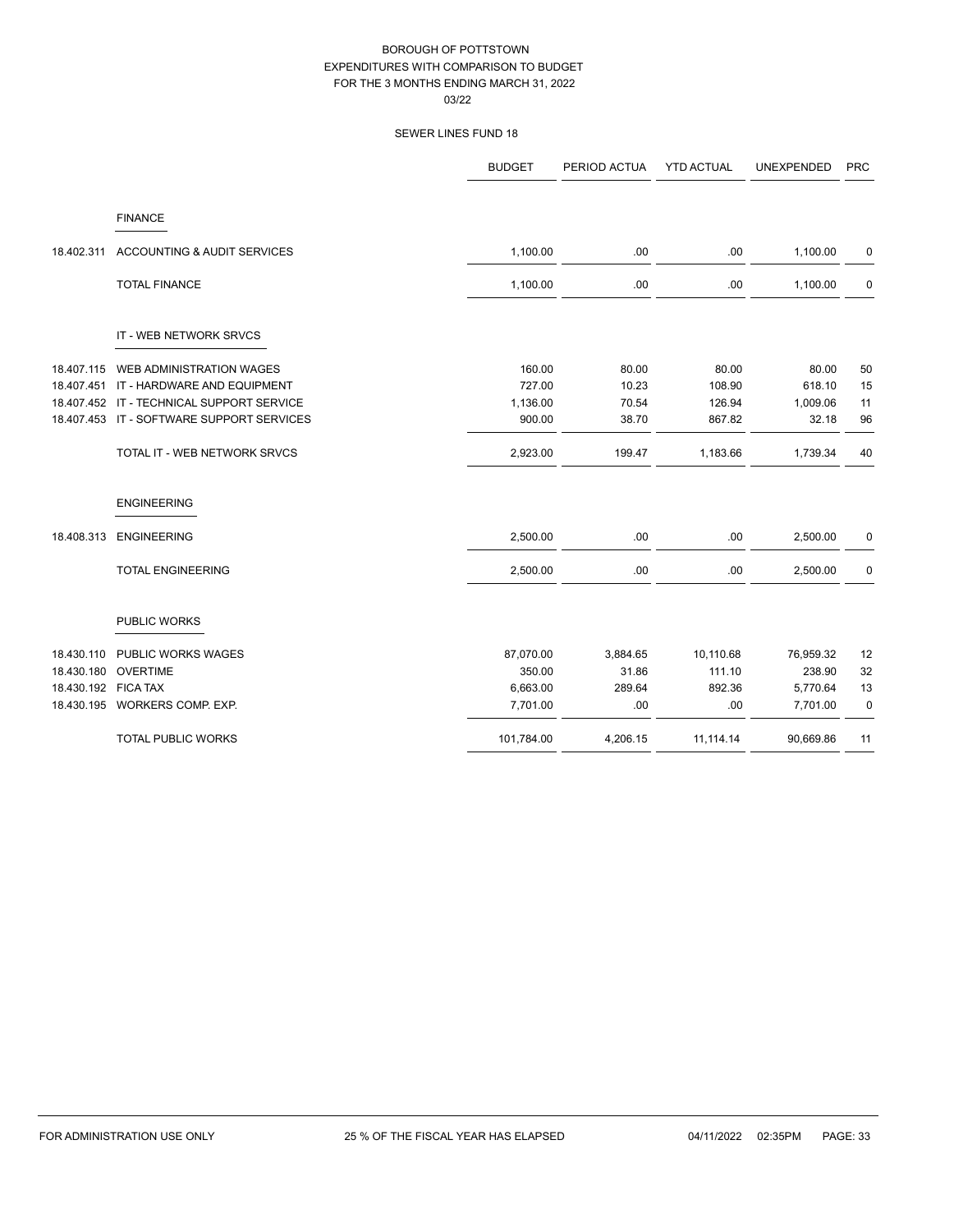|                     |                                         | <b>BUDGET</b> | PERIOD ACTUA | <b>YTD ACTUAL</b> | <b>UNEXPENDED</b>  | <b>PRC</b>  |
|---------------------|-----------------------------------------|---------------|--------------|-------------------|--------------------|-------------|
|                     |                                         |               |              |                   |                    |             |
|                     | <b>STORM SEWERS/DRAINS</b>              |               |              |                   |                    |             |
| 18.436.110          | <b>PW - SEWER LINES WAGES</b>           | 174,955.00    | 13,244.80    | 34,058.06         | 140,896.94         | 19          |
| 18.436.180          | <b>OVERTIME</b>                         | 6,000.00      | 661.88       | 3.080.97          | 2,919.03           | 51          |
| 18.436.184          | <b>EMPLOYEE WELLNESS PROGRAM</b>        | 500.00        | .00          | .00               | 500.00             | $\pmb{0}$   |
| 18.436.192 FICA TAX |                                         | 13,881.00     | 1,031.32     | 3,180.83          | 10,700.17          | 23          |
| 18.436.194          | UNEMPLOYMENT COMP. EXP.                 | .00           | .00          | 10.31             | 10.31)<br>$\left($ | $\mathbf 0$ |
| 18.436.195          | WORKERS COMP. EXP.                      | 7,053.00      | 1,545.27     | 1,940.15          | 5,112.85           | 28          |
| 18.436.196          | MEDICAL/RX/DENTAL/VISION                | 33,068.00     | 4,360.58     | 15,365.80         | 17,702.20          | 46          |
| 18.436.198          | NON-UNIFORM - LIFE, AD&D, DISB          | 1,186.00      | 93.36        | 280.05            | 905.95             | 24          |
|                     | 18.436.210 OFFICE SUPPLIES              | 100.00        | .00.         | .00               | 100.00             | $\mathbf 0$ |
|                     | 18.436.231 VEHICLE FUEL - GASOLINE      | 3,500.00      | 330.69       | 825.21            | 2,674.79           | 24          |
| 18.436.236          | <b>BUILDING &amp; CLEANING SUPPLIES</b> | 2,800.00      | .00          | .00               | 2,800.00           | $\mathbf 0$ |
| 18.436.238          | <b>CLOTHING/UNIFORMS</b>                | 1,000.00      | .00.         | .00               | 1,000.00           | $\pmb{0}$   |
| 18.436.251          | <b>VEHICLE PARTS &amp; REPAIRS</b>      | 1,500.00      | 245.78       | 245.78            | 1,254.22           | 16          |
| 18.436.321          | <b>TELEPHONES</b>                       | 1,100.00      | 129.15       | 129.15            | 970.85             | 12          |
| 18.436.324          | <b>INTERNET AND WIRELESS</b>            | 1,000.00      | 147.60       | 147.60            | 852.40             | 15          |
| 18.436.361          | ELECTRIC - FLOW METERS & ALARMS         | 1,200.00      | 66.21        | 125.93            | 1,074.07           | 10          |
|                     | 18.436.374 REPAIRS - MACH. & EQUIPMENT  | 2,000.00      | .00          | .00               | 2,000.00           | $\mathbf 0$ |
| 18.436.375          | MAINT REPAIRS OF SEWER LINES            | 190,000.00    | 846.48       | 7,619.29          | 182,380.71         | 4           |
| 18.436.376          | MAINTENANCE OF METERS                   | 500.00        | .00          | .00               | 500.00             | 0           |
| 18.436.381          | RENT OF LAND- REDEVAUTHBERKSRR          | 1,800.00      | .00          | .00               | 1,800.00           | $\pmb{0}$   |
| 18.436.420          | DUES, LICEN, SUBS, MEMBERSHIPS          | 100.00        | .00          | .00               | 100.00             | $\pmb{0}$   |
| 18.436.425          | MEETING, SEMINAR, CONFERENCES           | 100.00        | .00          | .00               | 100.00             | $\pmb{0}$   |
| 18.436.461          | DEPART. TRAINING EXP                    | 100.00        | .00.         | 55.17             | 44.83              | 55          |
|                     | TOTAL STORM SEWERS/DRAINS               | 443,443.00    | 22,703.12    | 67,064.30         | 376,378.70         | 15          |
|                     | <b>MISCELLANEOUS</b>                    |               |              |                   |                    |             |
| 18.480.100          | MISCELLANEOUS EXPENSE                   | 3,339.00      | .00          | .00               | 3,339.00           | 0           |
|                     | <b>TOTAL MISCELLANEOUS</b>              | 3,339.00      | .00          | .00               | 3,339.00           | 0           |
|                     | PENSION PAID BENEFITS                   |               |              |                   |                    |             |
|                     | 18.483.196 NON-UNIF. 401A SAVINGS PLAN  | .00           | 193.88       | 597.79 (          | 597.79)            |             |
|                     | 18.483.198 NON-UNIFORMED PENSION EXP.   | 26,089.00     | .00.         | .00               | 26,089.00          | 0           |
|                     | TOTAL PENSION PAID BENEFITS             | 26,089.00     | 193.88       | 597.79            | 25,491.21          | 2           |
|                     |                                         |               |              |                   |                    |             |
|                     | <b>INSURANCES</b>                       |               |              |                   |                    |             |
| 18.486.100          | INSURANCE - LIABILITY                   | 9,450.00      | .00          | 4,274.16          | 5,175.84           | 45          |
| 18.486.200          | <b>INSURANCE - PROPERTY</b>             | 8,700.00      | .00          | 4,425.24          | 4,274.76           | 51          |
| 18.486.600          | INSURANCE - ERRORS & OMISSIONS          | 5,000.00      | .00          | 2,286.24          | 2,713.76           | 46          |
|                     | TOTAL INSURANCES                        | 23,150.00     | .00          | 10,985.64         | 12,164.36          | 47          |